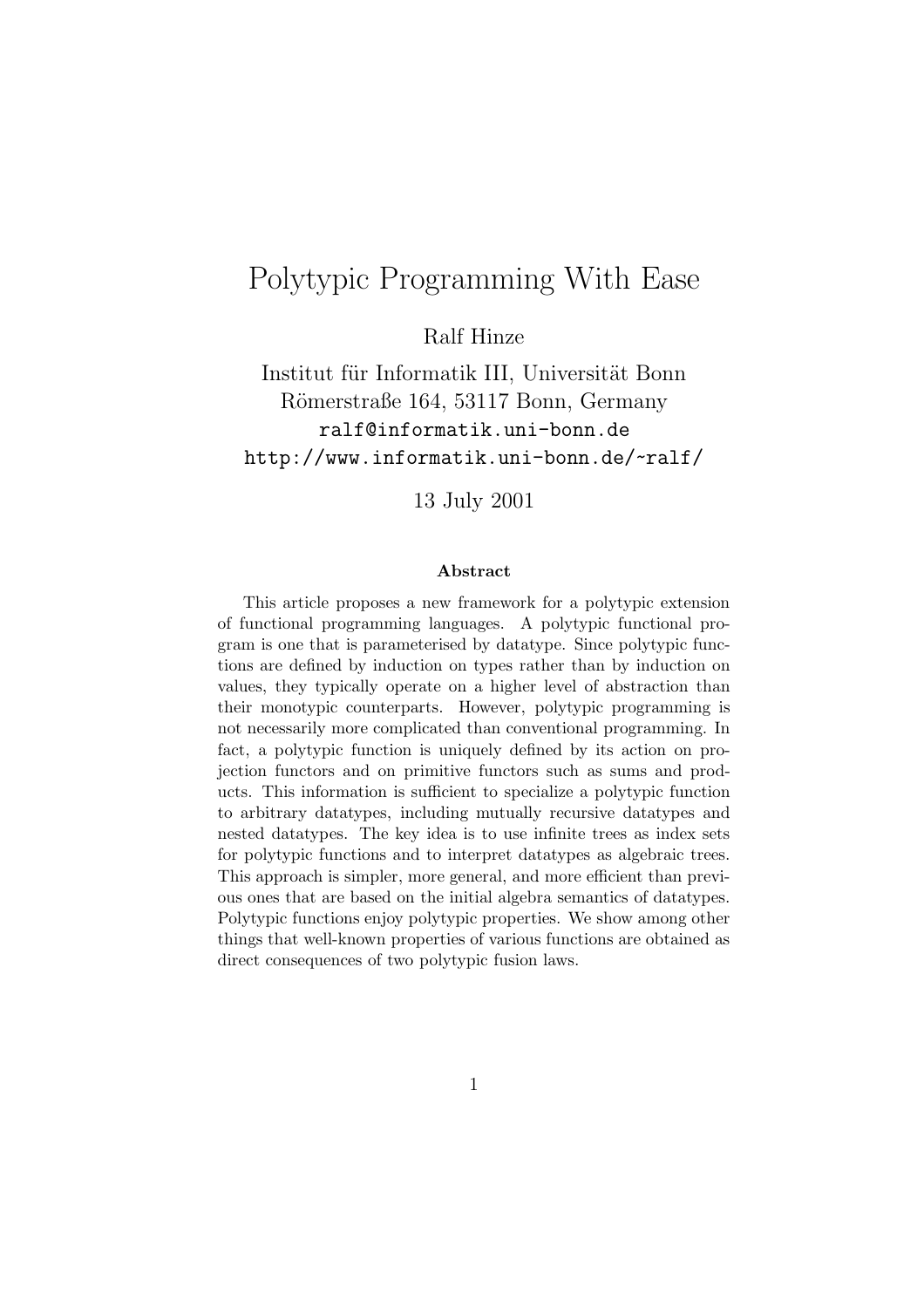### **1 Introduction**

This article proposes a new framework for a polytypic extension of functional programming languages such as Haskell or Standard ML. The framework is simpler, more general, and more efficient than previous ones such as PolyP [14] that are based on the initial algebra semantics of datatypes.

A polytypic function is one that is defined by induction on the structure of types. The archetypical example of a polytypic function is  $size:: F \text{ } a \rightarrow Int$ , which counts the number of values of type  $a$  in a given value of type  $F$   $a$ . The function size can sensibly be defined for each parameterised datatype and it is often—but not always—a tiresomely routine matter to do so. A polytypic programming language enables the user to program size once and for all times. The specialization of *size* to concrete instances of  $F$  is then handled automatically by the system. Polytypic programs are ubiquitous: typical examples include equality and comparison functions, mapping and zipping functions, pretty printers (such as Haskell's show function), parsers (such as Haskell's read function), data compression [17], and digital searching [11]. The ability to define such programs generically for all datatypes greatly simplifies the construction and maintenance of software systems.

Since polytypic functions are defined by induction on types rather than by induction on values, they tend to be more abstract than their monotypic counterparts. However, once a certain familiarity has been gained, it turns out that polytypic programming is actually simpler than conventional programming. To support this claim let us define two simple functions, size and sum, for some illustrative datatypes. Examples are given in the functional programming language Haskell 98 [23]. As a first example, consider the datatype of rose trees.

$$
\begin{array}{lcl}\n\textbf{data} & Rose \ a & = & Branch \ a \ (List \ (Rose \ a)) \\
\textbf{data} \ List \ a & = & Nil \ | \ Cons \ a \ (List \ a) \\
\end{array}
$$

The size of a rose tree can be determined as follows, see, for instance [2].

| sizer                      | $\therefore$ Rose $a \rightarrow Int$                                        |
|----------------------------|------------------------------------------------------------------------------|
|                            | sizer (Branch a ts) $= 1 + suml$ (list sizer ts)                             |
| <i>list</i>                | $\therefore$ $(a \rightarrow a') \rightarrow (List\ a \rightarrow List\ a')$ |
| $list \varphi Nil$         | $=$ Nil                                                                      |
| list $\varphi$ (Cons a as) | $=$ Cons ( $\varphi$ a) (list $\varphi$ as)                                  |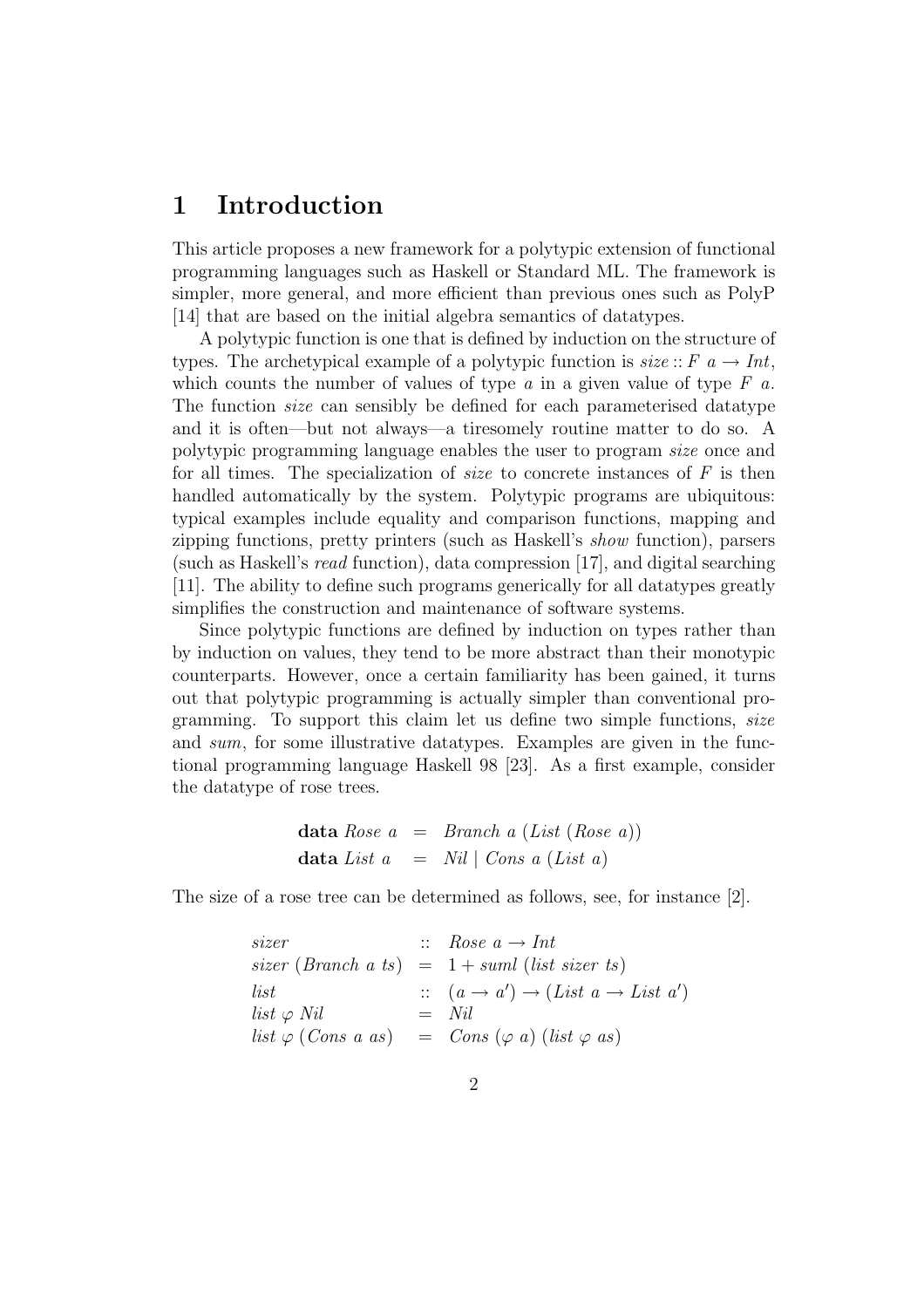| suml                             |       | $\therefore$ List Int $\rightarrow$ Int |
|----------------------------------|-------|-----------------------------------------|
| suml Nil                         | $=$ 0 |                                         |
| suml (Cons a as) $= a + suml$ as |       |                                         |

The definition of sizer is already quite sophisticated: it makes use of the combining form *list* and the auxiliary function *suml*. The use of *list*, however, also incurs a slight run-time penalty: list produces an intermediate list, which is immediately consumed by suml. This inefficiency can be eliminated by fusing *suml* ∘ *list sizer* into a single function (called *sizef* below).

| sizer                                 |       | $\therefore$ Rose $a \rightarrow Int$        |
|---------------------------------------|-------|----------------------------------------------|
| sizer (Branch a ts) = $1 + size f$ ts |       |                                              |
| sizef                                 |       | $\therefore$ List (Rose a) $\rightarrow$ Int |
| sizef Nil                             | $=$ 0 |                                              |
| sizef (Cons t ts)                     |       | $=$ sizer t + sizef ts                       |

Interestingly, this very definition naturally arises if we change the definition of rose trees to

$$
\begin{array}{lll}\n\textbf{data} & \textit{Rose'} \ a & = & \textit{Branch} \ a \ (\textit{Forest} \ a) \\
\textbf{data} & \textit{Forest} \ a & = & \textit{Nil} \ | \ \textit{Cons} \ (\textit{Rose'} \ a) \ (\textit{Forest} \ a).\n\end{array}
$$

The definition of sum r:: Rose Int  $\rightarrow$  Int proceeds in an analogous fashion—it suffices, in fact, to replace '1' by 'a' in the definitions above.

A slightly more complex datatype is the type of perfect binary search trees.

$$
\begin{array}{rcl}\n\textbf{data Perfect} & a \mid k & = & Zero \ a \mid Succ \ (Perfect \ (Node \ a \ k) \ k) \\
\textbf{data Node} & a \mid k & = & Node \ a \ k \ a\n\end{array}
$$

The definition of *Perfect* is somewhat unusual in that the recursive call on the right-hand side, *Perfect* (*Node a k*)  $k$ , is not identical to the left-hand side of the equation: Perfect is an example of a so-called *nested datatype*, a term coined by R. Bird and L. Meertens [5]. Since Perfect only encompasses perfect binary search trees, the size of a tree of type Perfect a a can be computed in logarithmic time.

```
sizep :: Perfect a \, k \rightarrow Intsizep (Zero a) = 1
sizep (Succ t) = 2 * sizep t + 1
```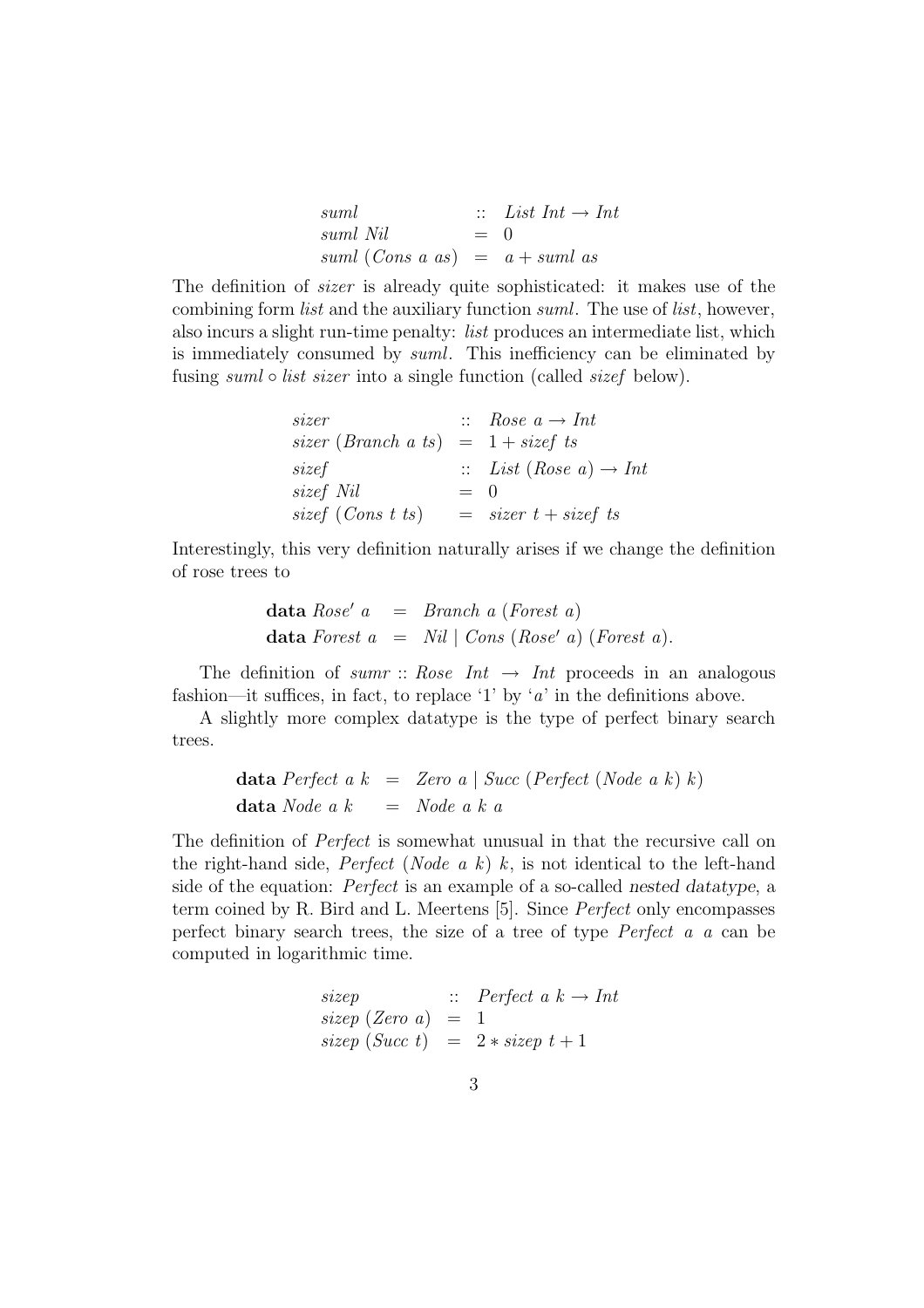The function *sizep* counts the number of values of type a in a tree of type Perfect a a. However, sizep cannot be assigned the type Perfect a  $a \rightarrow Int$ since the recursive call has type *Perfect* (*Node a k*)  $k \rightarrow Int$ .

Summing up a perfect tree of integers is more challenging.

| sump                                   |         | $\therefore$ Perfect Int Int $\rightarrow$ Int                                                        |
|----------------------------------------|---------|-------------------------------------------------------------------------------------------------------|
| sump (Zero a)                          | $=$ $a$ |                                                                                                       |
| sump(Succ t)                           |         | $=$ sump (perfect sumn id t)                                                                          |
| sumn                                   |         | $\therefore$ Node Int Int $\rightarrow$ Int                                                           |
| sumn (Node $l k r$ )                   |         | $=$ $l+k+r$                                                                                           |
| perfect                                |         | $\therefore$ $(a \rightarrow a') \rightarrow (k \rightarrow k')$                                      |
|                                        |         | $\rightarrow (Perfect\ a\ k \rightarrow Perfect\ a'\ k')$                                             |
| perfect $\varphi_1 \varphi_2$ (Zero a) |         | $= \text{Zero } (\varphi_1 \text{ } a)$                                                               |
| perfect $\varphi_1 \varphi_2$ (Succ t) |         | $=$ Succ (perfect (node $\varphi_1$ $\varphi_2$ ) $\varphi_2$ t)                                      |
| node                                   |         | $\therefore$ $(a \rightarrow a') \rightarrow (k \rightarrow k')$                                      |
|                                        |         | $\rightarrow (Node \ a \ k \rightarrow Node \ a' \ k')$                                               |
|                                        |         | $node \varphi_1 \varphi_2 (Node \, k \, r) = Node (\varphi_1 \, l) (\varphi_2 \, k) (\varphi_1 \, r)$ |

Note that *perfect* and *node* denote the mapping functions of the binary functors *Perfect* and *Node*. Improving the efficiency of sump by fusing sump  $\circ$  perfect sumn id is left as an exercise to the reader.

Now, let us define size and sum once and for all times. To this end we must first take a closer look at the structure of types. Reconsider the datatype definitions given above. Haskell's **data** construct combines several features in a single coherent form: sums, products, and recursion. The structure of the types becomes more apparent if the definitions are rewritten as *functor equations*:

$$
Rose = Id \times List \cdot Rose
$$
  
List = K1 + Id \times List  
Perfect = Fst + Perfect \cdot (Node, Snd)  
Node = Fst \times Snd \times Fst,

where  $KT$  is the constant functor, Id is the identity functor, Fst and Snd are projection functors, and  $F \cdot (F_1, \ldots, F_n)$  denotes the composition of an *n*-ary functor  $F$  with  $n$  functors, all of the same arity. Sum and product are defined pointwise:  $(F_1 + F_2)$   $T = F_1$   $T + F_2$   $T$  and  $(F_1 \times F_2)$   $T = F_1$   $T \times F_2$   $T$ . In essence, functor equations are written in a compositional or 'point-free' style while **data** definitions are written in an applicative or 'pointwise' style.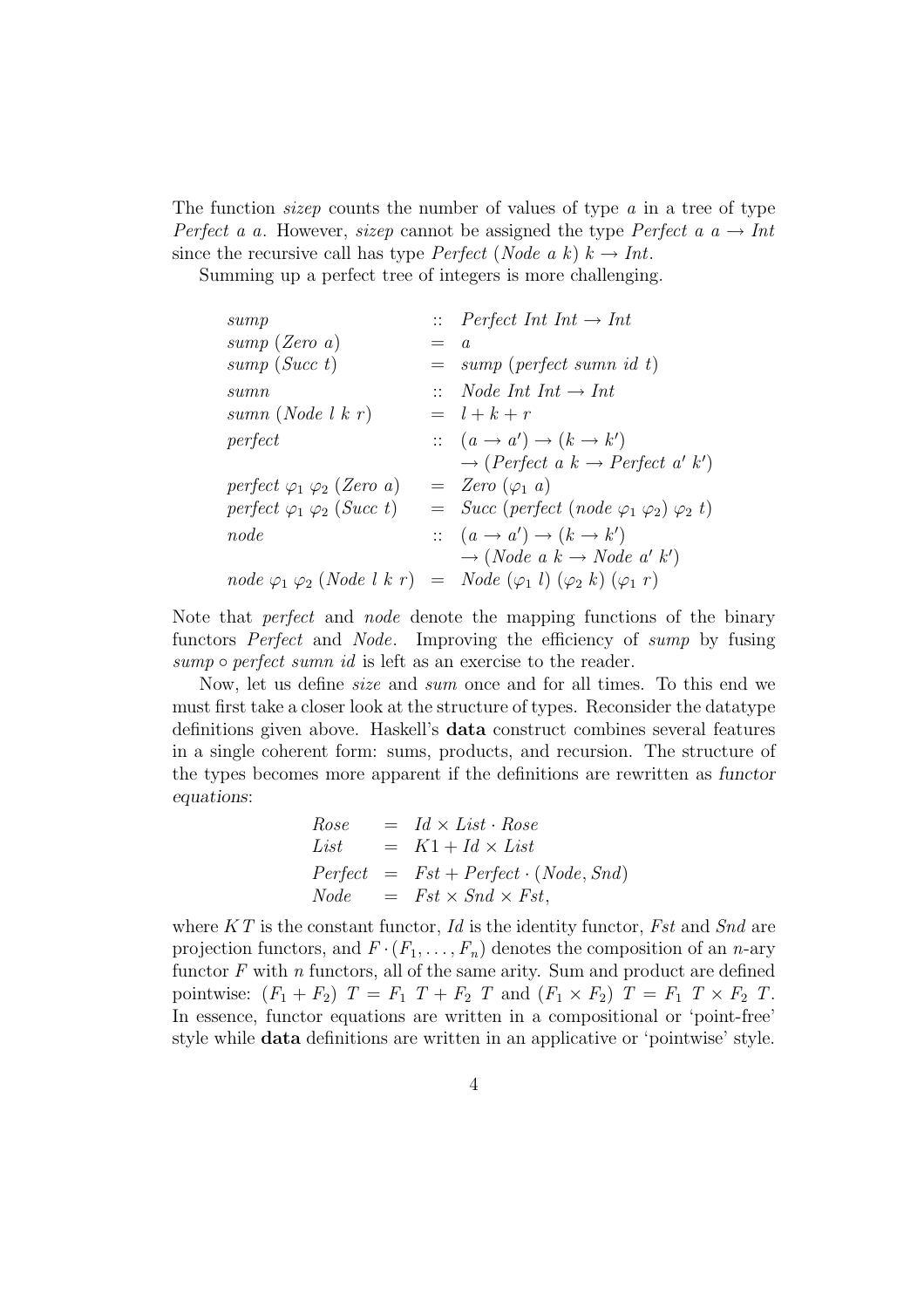We treat 1,  $\ddot{ }$ , and  $\dot{ }$   $\times$  as if they were given by the following datatype declarations.

$$
\begin{array}{rcl}\n\textbf{data 1} & = & () \\
\textbf{data } a_1 + a_2 & = & \text{Inl } a_1 \mid \text{Inr } a_2 \\
\textbf{data } a_1 \times a_2 & = & (a_1, a_2)\n\end{array}
$$

To define size it suffices to specify its action on the identity functor, on constant functors, on sums, and on products. Polytypic functions are written using angle brackets to distinguish them from ordinary functions.

$$
size\langle F \rangle \qquad :: \forall a.F \ a \rightarrow Int
$$
  
\n
$$
size\langle Id \rangle x = 1
$$
  
\n
$$
size\langle KT \rangle x = 0
$$
  
\n
$$
size\langle F_1 + F_2 \rangle (Inl \ x_1) = size\langle F_1 \rangle x_1
$$
  
\n
$$
size\langle F_1 + F_2 \rangle (Inr \ x_2) = size\langle F_2 \rangle x_2
$$
  
\n
$$
size\langle F_1 \times F_2 \rangle (x_1, x_2) = size\langle F_1 \rangle x_1 + size\langle F_2 \rangle x_2
$$

Each equation is more or less inevitable: a value of type  $Id a = a$  contains one element of type  $a$ ; a value of type  $KT$   $a = T$  contains no elements. To determine the size of an element of type  $F_1$   $a + F_2$  a we must either calculate the size of a structure of type  $F_1$  a or that of a structure of type  $F_2$  a. The size of a structure of type  $F_1$   $a \times F_2$  a is given by the sum of the size of the two components. We can define size even more succinctly using a point-free style:

$$
size\langle F \rangle \qquad :: \forall a.F \ a \rightarrow Int
$$
  
\n
$$
size\langle Id \rangle = const 1
$$
  
\n
$$
size\langle KT \rangle = const 0
$$
  
\n
$$
size\langle F_1 + F_2 \rangle = size\langle F_1 \rangle \nabla size\langle F_2 \rangle
$$
  
\n
$$
size\langle F_1 \times F_2 \rangle = plus \circ (size\langle F_1 \rangle \times size\langle F_2 \rangle),
$$

where  $plus (a, b) = a + b$ . The definitions of the other combining forms can be found in the appendix. Both styles have their pros and cons. The point-free style is usually more amenable to (mechanical) reasoning whereas the pointwise style is often more readable.

Now, from the polytypic definition of size the following specializations can be automatically derived.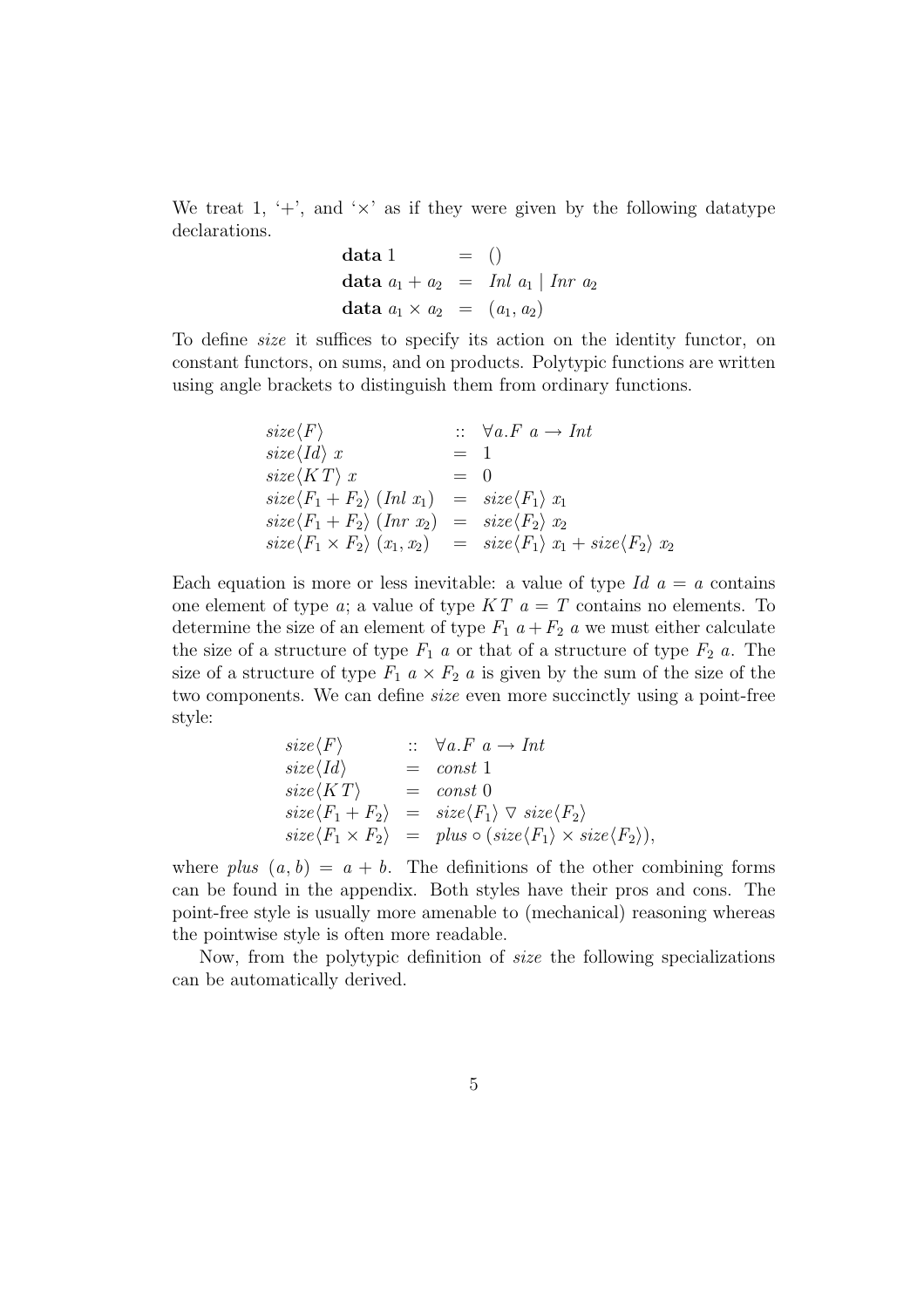```
sizeRose = sizeRose<sub>1</sub> (const 1)sizeRose_1 \varphi (Branch a ts) = \varphi a + sizeList_1 (sizeRose_1 \varphi) ts
sizeList_1 \varphi Nil = 0
sizeList_1 \varphi \ (Cons\ a\ as) = \varphi \ a + sizeList_1 \varphi \ assizePerfect = sizePerfect_2 (const 1, const 1)sizePerfect_2 (\varphi_1, \varphi_2) (Zero\ a) = \varphi_1 \ a<br>
sizePerfect_2 (\varphi_1, \varphi_2) (Succ\ t) = sizeB= sizePerfect_2 (sizeNode_2 (\varphi_1, \varphi_2), \varphi_2) t
sizeNode_2 (\varphi_1, \varphi_2) (Node \, l \, k \, r) = \varphi_1 l + \varphi_2 k + \varphi_1 r
```
We postpone a detailed explanation of the specialization process until Section 4. For the moment it suffices to note that the different instances rigidly follow the structure of the respective datatypes. How do these functions relate to the handcrafted definitions? Now, sizeRose corresponds to the second, more efficient definition of *sizer*: we have  $size = sizeRose_1 (const 1)$ and  $size f = sizeList_1 \, sizer$ . On the negative side,  $sizePerfect$  is a linear-time implementation as opposed to the logarithmic sizep. In general, a 'structurestrict', polytypic function has at least a linear running time. So we cannot reasonably expect to achieve the efficiency of a handcrafted implementation that exploits data-structural invariants.

The polytypic definition of sum is equally simple.

$$
sum\langle F \rangle \qquad :: F \text{ Int} \rightarrow \text{Int}
$$
  
\n
$$
sum\langle Id \rangle x = x
$$
  
\n
$$
sum\langle KT \rangle x = 0
$$
  
\n
$$
sum\langle F_1 + F_2 \rangle (\text{Int } x_1) = sum\langle F_1 \rangle x_1
$$
  
\n
$$
sum\langle F_1 + F_2 \rangle (\text{Int } x_2) = sum\langle F_2 \rangle x_2
$$
  
\n
$$
sum\langle F_1 \times F_2 \rangle (x_1, x_2) = sum\langle F_1 \rangle x_1 + sum\langle F_2 \rangle x_2
$$

Specializing  $sum\langle F \rangle$  to the various datatypes yields definitions similar to those obtained for  $size\langle F \rangle$ . In this case the generated functions are as efficient as the best handcoded implementations.

The moral of the story so far: giving ad-hoc definitions of functions like size and sum is sometimes simple and sometimes involving. While the polytypic definition is slightly more abstract, it is also to a high degree inevitable. It is this feature that makes polytypic programming light and sweet.

The rest of this article is organized as follows. Section 2 reviews background material from the theory of infinite trees. Section 3 introduces the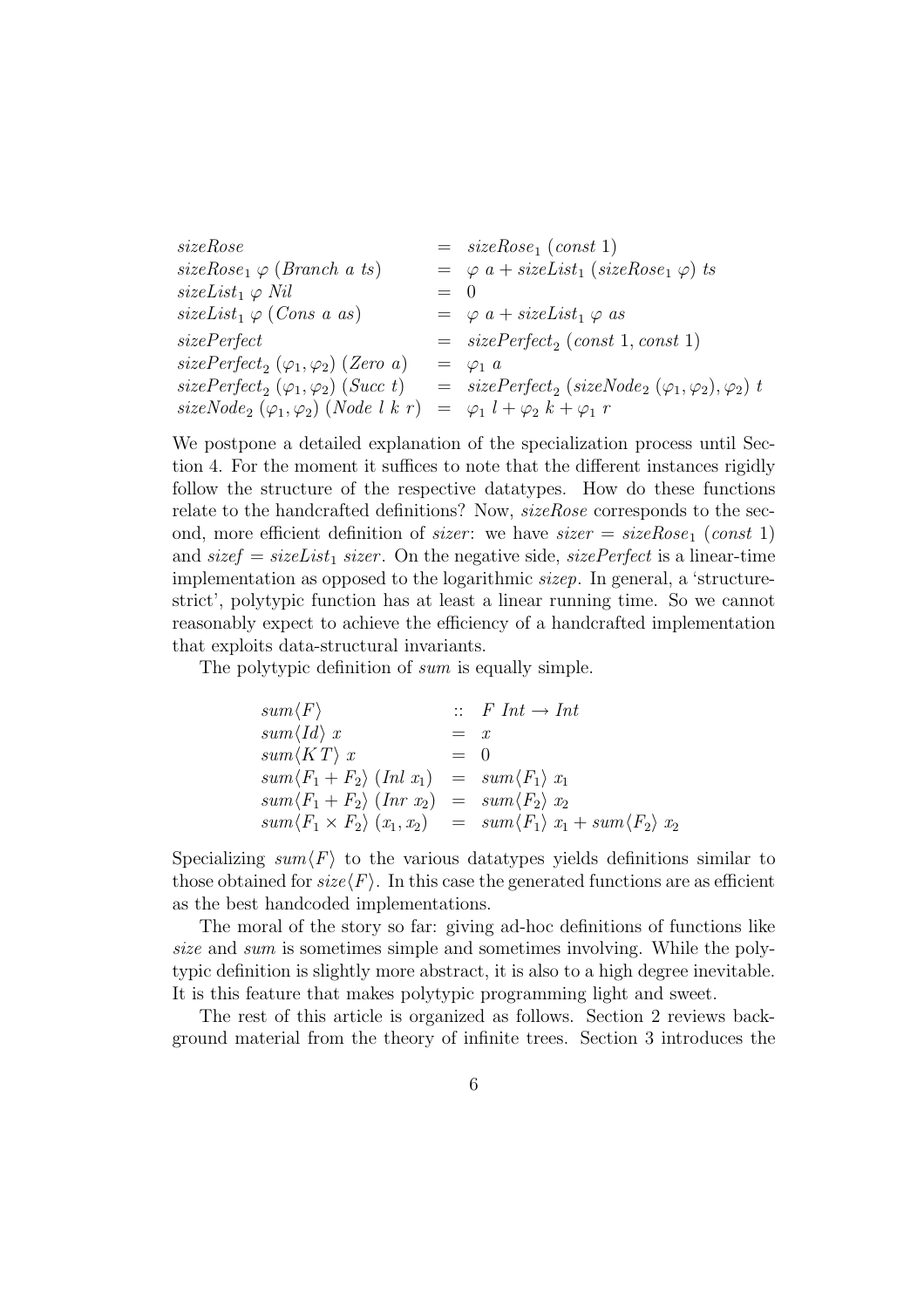basic ingredients of polytypic programming: functor expressions and algebraic trees. Section 4 explains how to specialize a polytypic function to concrete instances of datatypes. Polytypic functions enjoy polytypic properties. Fixpoint induction on the functor level and fusion laws analogous to the fusion law for catamorphisms are described in Section 5. Section 6 presents several examples of polytypic functions and associated polytypic properties. Finally, Section 7 reviews related work and points out a direction for future work.

### **2 Preliminaries**

This section introduces basic notions and facts from the theory of infinite trees as needed in the subsequent sections. For a more detailed survey the reader is referred to B. Courcelle's article [7], which also contains further references.

A *ranked set* is a family  $(F^k \mid k \in \mathbb{N})$  of pairwise disjoint sets  $F^k$  of symbols of rank (or arity) k. Given a ranked set F of function symbols we denote by  $\mathbb{A}(F)$  the set of all finite trees over F and by  $\mathbb{A}^{\infty}(F)$  the set of all trees (finite and infinite) over  $F$ , see [7] for details. It is well-known that  $A(F)$  constitutes an *initial algebra*, which implies the following two facts.

FACT 1 (DEFINITION BY STRUCTURAL INDUCTION) Given a set  $A$  and a family of functions  $(f_A : A \times \cdots \times A \to A | f \in F^k)$ , there exists a unique function  $\varphi$  ::  $\mathbb{A}(F) \to A$  such that

$$
\varphi(f(t_1,\ldots,t_k)) = f_A(\varphi(t_1),\ldots,\varphi(t_k))
$$

for all  $k \in \mathbb{N}$  and  $f \in F^k$ .  $\Box$ 

FACT 2 (PROOF BY STRUCTURAL INDUCTION) Let  $\mathcal{P} \subseteq \mathbb{A}(F)$  be a property of finite trees. To establish  $\mathcal{P}(t)$  for all  $t \in \mathbb{A}(F)$  it suffices to show

$$
\mathcal{P}(t_1) \wedge \cdots \wedge \mathcal{P}(t_k) \implies \mathcal{P}(f(t_1, \ldots, t_k))
$$

for all  $k \in \mathbb{N}$  and  $f \in F^k$ .  $\Box$ 

The set of infinite trees  $\mathbb{A}^{\infty}(F)$  can be turned into a complete partial order if we extend F by a new function symbol of arity 0, say,  $\Omega$  such that  $\Omega$ is the least element with respect to a suitably chosen partial order. The set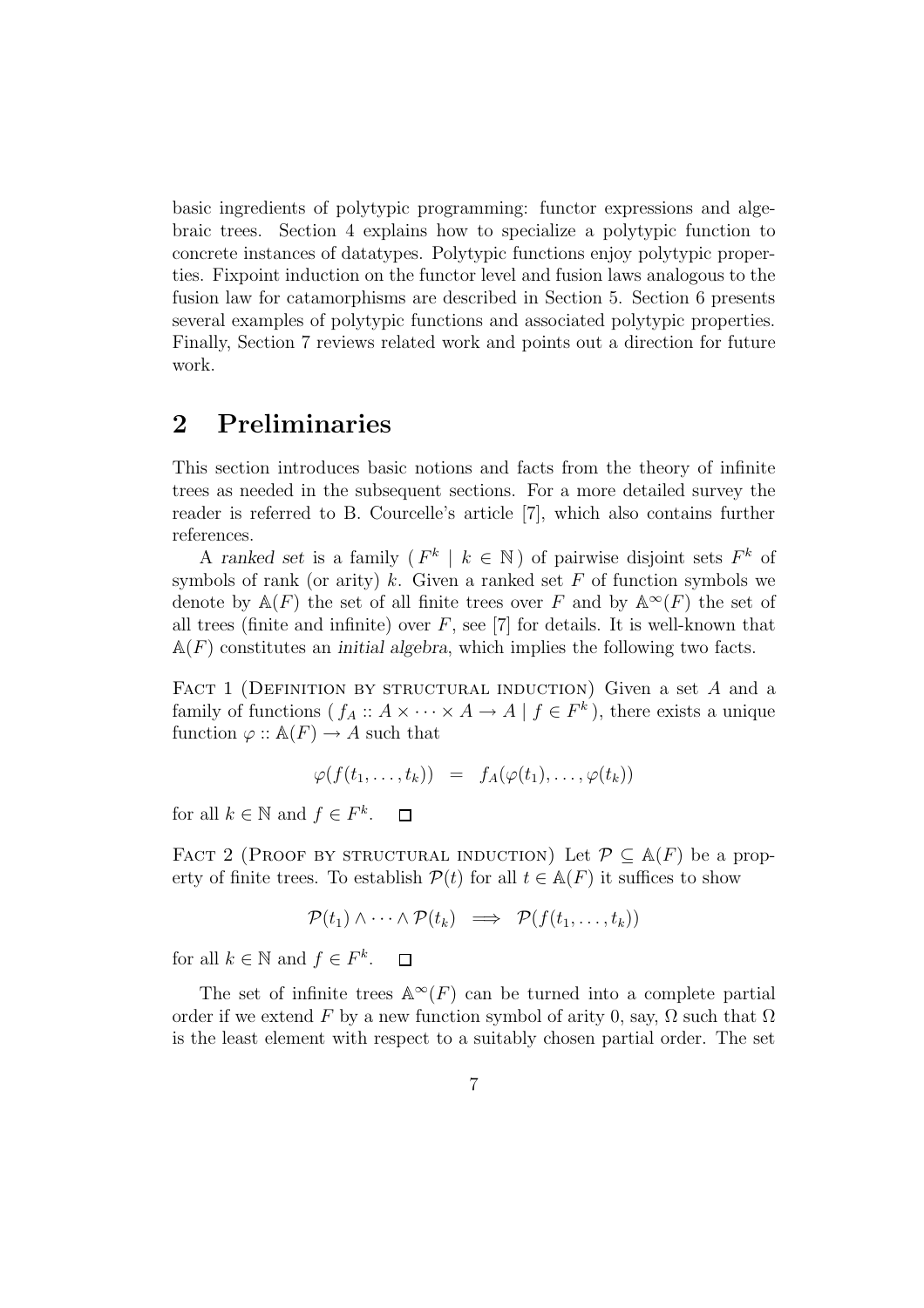

Figure 1: Types interpreted as infinite trees

 $\mathbb{A}^{\infty}(F \cup {\Omega})$  even constitutes an *initial continuous algebra*, which implies the following two facts.

FACT 3 Every monotone function  $\varphi$  ::  $\mathbb{A}(F \cup \{\Omega\}) \to D$ , where D is a complete partial order, can be uniquely extended into a continuous function of type  $\mathbb{A}^{\infty}(F \cup \{\Omega\}) \to D$ .  $\Box$ 

Note that a function  $\varphi$  ::  $\mathbb{A}(F) \to D$  can be turned into a monotone function  $\mathbb{A}(F \cup \{\Omega\}) \to D$  by setting  $\varphi(\Omega) = \bot$ , where  $\bot$  is the least element of D.

A property  $\mathcal{P} \subseteq \mathbb{A}^{\infty}(F \cup {\Omega})$  is called *pointed* if  $\mathcal{P}(\Omega)$ ; it is called *chain-complete* if  $\mathcal{P}(S) \Longrightarrow \mathcal{P}(\Box S)$  for every chain  $S \subseteq \mathbb{A}^{\infty}(F \cup \{\Omega\}).$ 

FACT 4 Let  $\mathcal{P} \subseteq \mathbb{A}^{\infty}(F \cup {\Omega})$  be a pointed and chain-complete property of infinite trees. To establish  $\mathcal{P}(t)$  for all  $t \in \mathbb{A}^{\infty}(F \cup {\Omega})$  it suffices to show  $\mathcal{P}(t)$  for all  $t \in \mathbb{A}(F)$ .  $\Box$ 

### **3 Datatypes as Algebraic Trees**

In the introduction we have seen that type definitions in Haskell take the form of recursion equations. If we interpret these equations syntactically, each equation defines a unique *infinite functor tree*. Figure 1 displays the trees defined by the type equations given in Section 1. Note that Rose is interpreted by a *rational tree* while Perfect denotes an *algebraic tree*. A rational tree is a possibly infinite tree that has only a finite number of subtrees. Algebraic trees are obtained as solutions of so-called algebraic equations, which are akin to functor equations defined below.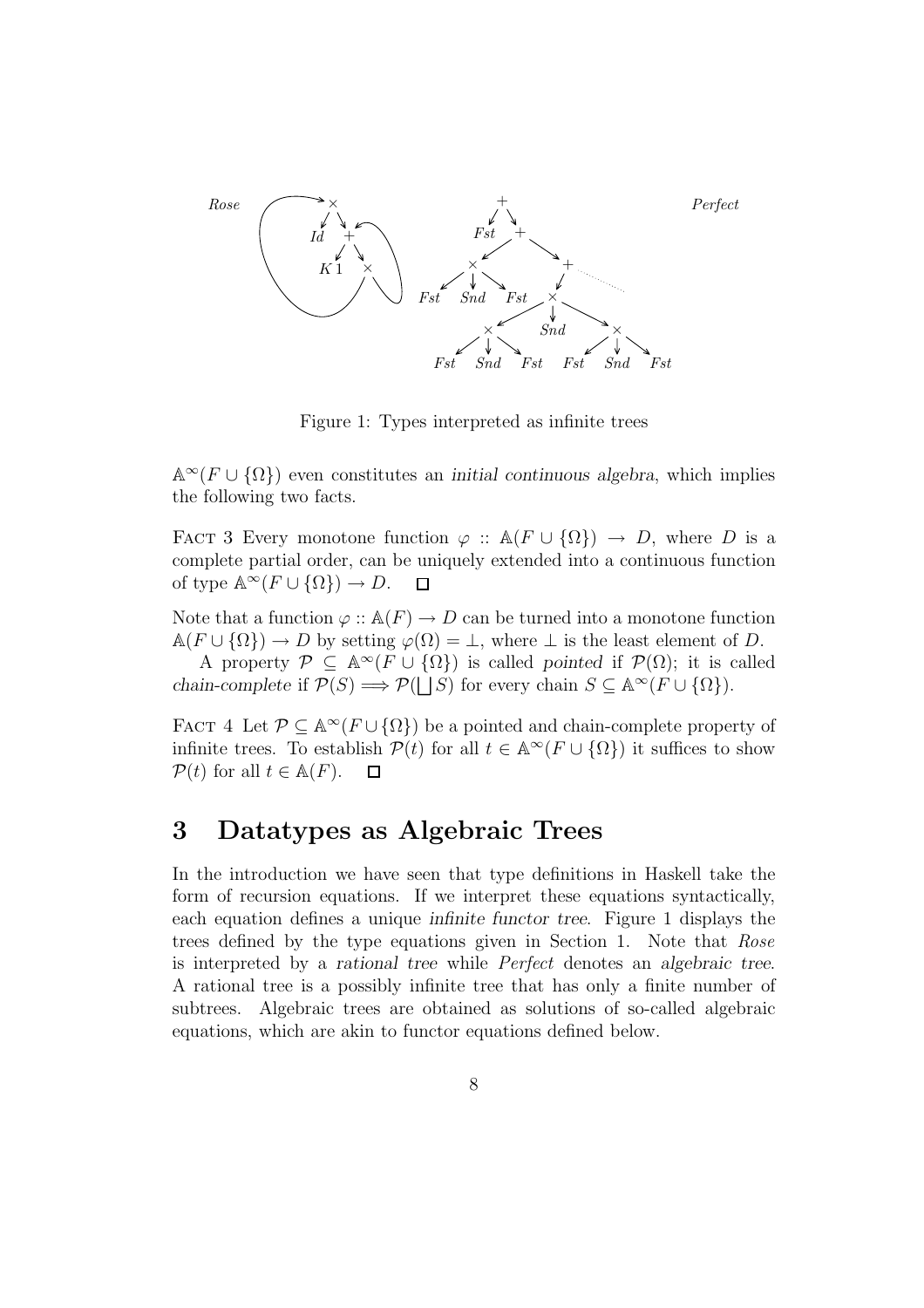Given a ranked set of functor variables X and a ranked set of primitive functors P, the set of *functor expressions of arity* n is inductively defined as follows.

$$
\mathbb{F}^n \hspace{2mm} ::= \hspace{2mm} \mathbb{X}^n \hspace{2mm} | \hspace{2mm} \Pi^n_i \hspace{2mm} | \hspace{2mm} \mathbb{P}^n \hspace{2mm} | \hspace{2mm} \mathbb{F}^k \cdot (\mathbb{F}^n_1, \ldots, \mathbb{F}^n_k) \hspace{2mm} | \hspace{2mm} \mathbb{F}^n \hspace{2mm} \textbf{where} \hspace{2mm} \mathbb{D}
$$

Here  $\Pi_i^n$  denotes the *n*-ary projection functor selecting the *i*-th component. For unary and binary projection functors we use the following more familiar names:  $Id = \Pi_1^1$ ,  $Fst = \Pi_1^2$ , and  $Snd = \Pi_2^2$ . The expression  $F \cdot (F_1, \ldots, F_k)$ denotes the composition of a k-ary functor F with functors  $F_i$ , all of arity n. We omit the parentheses when  $k = 1$  and we write F instead of  $F \cdot ()$  when  $k = 0$ . The keyword '**where**' introduces local functor equations, where the set D of *functor equations* is given by the following grammar.

$$
\mathbb{D} \quad ::= \quad \{ \mathbb{X}^{k_1} = \mathbb{F}^{k_1}; \ldots; \mathbb{X}^{k_p} = \mathbb{F}^{k_p} \}
$$

Note that Haskell does not provide local type declarations. We have included them, however, to make the language of functors more uniform.

The choice of  $\mathbb P$  is more or less arbitrary. For concreteness, we set  $\mathbb P$  =  $\mathbb{P}^0 \cup \mathbb{P}^2$  with  $\mathbb{P}^0 = \{K1, KInt\}$  and  $\mathbb{P}^2 = \{+, \times\}$ . As usual, binary functors are written infix, that is, we write  $F_1 \oplus F_2$  instead of  $\oplus \cdot (F_1, F_2)$  for  $\oplus \in \mathbb{P}^2$ .

Each functor expression defines a unique infinite tree, called functor tree, whose inner nodes are labelled with primitive functors of arity  $\geq 1$  and whose leaves are decorated with nullary functors and projection functors. In a sense, we can view infinite trees as a kind of 'infinite normal form' of functor expressions. Possibly infinite *functor trees* are formed according to the following grammar.

$$
\mathbb{T}^n \quad ::= \quad \Pi_i^n \mid \mathbb{P}^k \cdot (\mathbb{T}_1^n, \dots, \mathbb{T}_k^n)
$$

Thus,  $P \cdot (T_1, \ldots, T_k)$  with  $P \in \mathbb{P}^k$  corresponds to a tree, whose root is labelled with P and which has subtrees  $T_1, \ldots, T_k$ , and  $\Pi_i^n$  corresponds to a leaf.

The functor tree denoted by a functor expression is given by

$$
\begin{aligned}\n\llbracket X \rrbracket \eta &= \eta(X) \\
\llbracket \Pi_i^n \rrbracket \eta &= \Pi_i^n \\
\llbracket P \rrbracket \eta &= P \cdot (\Pi_1^k, \dots, \Pi_k^k) \\
\llbracket F \cdot (F_1, \dots, F_k) \rrbracket \eta &= \llbracket F \rrbracket \eta \circ (\llbracket F_1 \rrbracket \eta, \dots, \llbracket F_k \rrbracket \eta) \\
\llbracket F \text{ where } X_1 = F_1 \rrbracket \eta &= \llbracket F \rrbracket \eta(X_1 := \text{Ifp}(\lambda T_1. \llbracket F_1 \rrbracket \eta(X_1 := T_1))).\n\end{aligned}
$$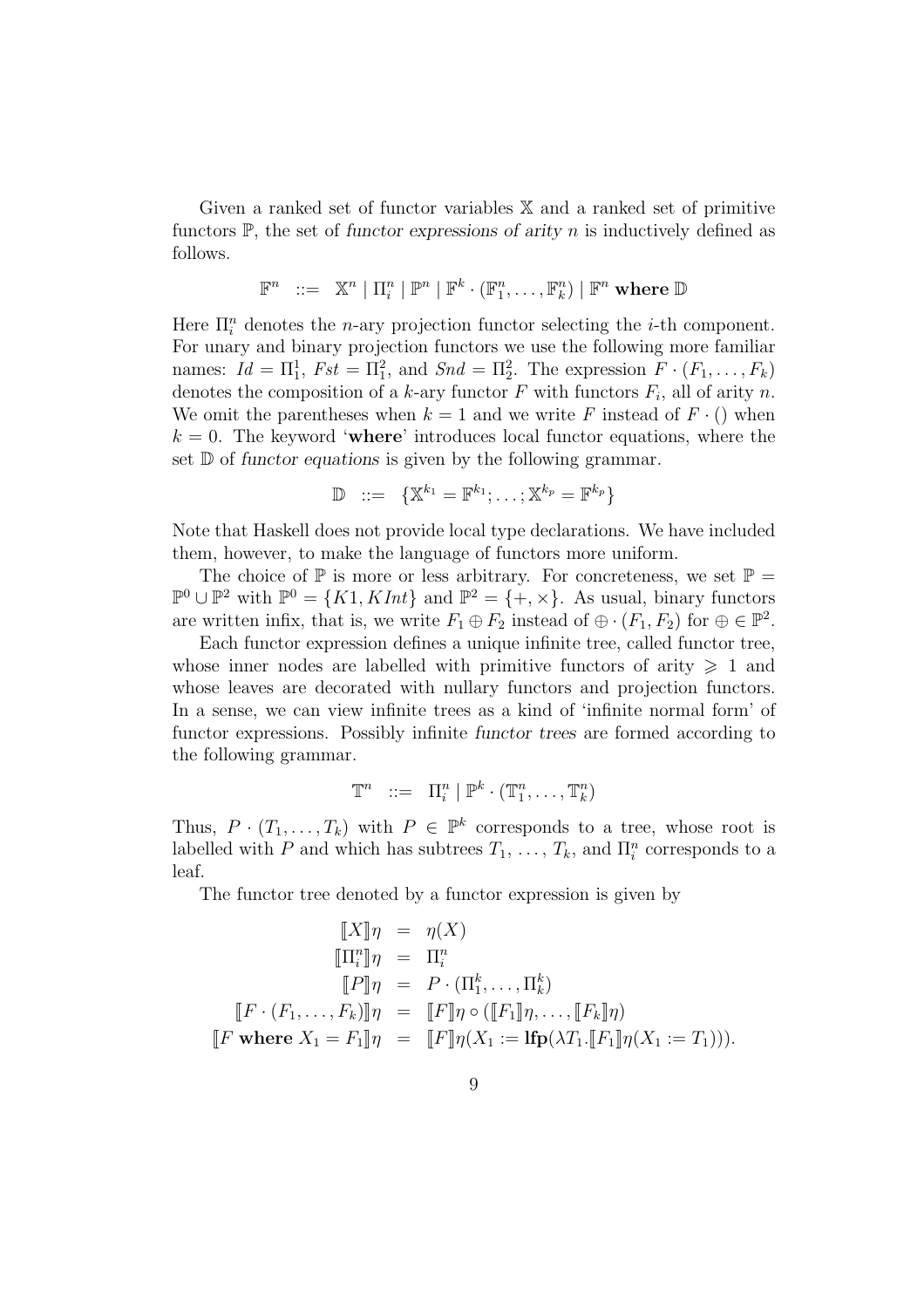Here  $\eta$  is an environment mapping functor variables to infinite functor trees and  $\eta(X := T)$  is syntax for extending the environment  $\eta$  by the binding  $X := T$ . If the functor expression is closed, we omit the environment, that is, we write  $\llbracket F \rrbracket$  instead of  $\llbracket F \rrbracket \eta$ . Functor composition is interpreted by a substitution operation on functor trees:

$$
\Omega \circ \mathbf{U} = \Omega
$$
  
\n
$$
\Pi_i^n \circ \mathbf{U} = U_i
$$
  
\n
$$
(P \cdot (T_1, \dots, T_k)) \circ \mathbf{U} = P \cdot (T_1 \circ \mathbf{U}, \dots, T_k \circ \mathbf{U}),
$$

where  $\mathbf{U} = (U_1, \ldots, U_n)$ . The first equation specifies that ' $\circ$ ' is strict in its first argument, the second defines the substitution of a leaf by a tree, and the third formalizes the propagation of a substitution to the subtrees of a node. Note that Fact 3 implies that  $\circ$  can be uniquely extended to a continuous function on infinite functor trees. We will make use of the following properties of the substitution operation:

$$
T \circ (\Pi_1^n, \dots, \Pi_n^n) = T \tag{1}
$$

$$
(T \circ (T_1, \ldots, T_k)) \circ U = T \circ (T_1 \circ U, \ldots, T_k \circ U).
$$
 (2)

The semantics of a functor equation is given by its least fixpoint (for reasons of readability we consider only single functor equations). Note that an equation of the form  $X = P \cdot (F_1, \ldots, F_k)$  with  $P \in \mathbb{P}^k$  even has a *unique* solution in the realm of infinite trees [7].

EXAMPLE 1 The functor equations  $X = X$  and  $X = X \cdot X$  have the least solution  $\Omega$  (note that composition is strict in its first argument).  $\Box$ 

EXAMPLE 2 The unique solution of the functor equation  $Perfect = Fst +$ Perfect · (Node, Snd) is given by  $P_0 + (P_1 + (P_2 + \cdots))$ , where  $P_0 = Fst$ and  $P_{n+1} = P_n \times Snd \times P_n$ . Thus, *Perfect* is the disjoint union of perfectly balanced trees of arbitrary height. П

Building upon the semantics we can classify functors into polynomial, regular, and nested functors. A functor is called *polynomial* if it denotes a finite functor tree.

 $\Delta$  =  $Id \times Id$  $Node23 = Fst \times Snd \times Fst + Fst \times Snd \times Fst \times Snd \times Fst$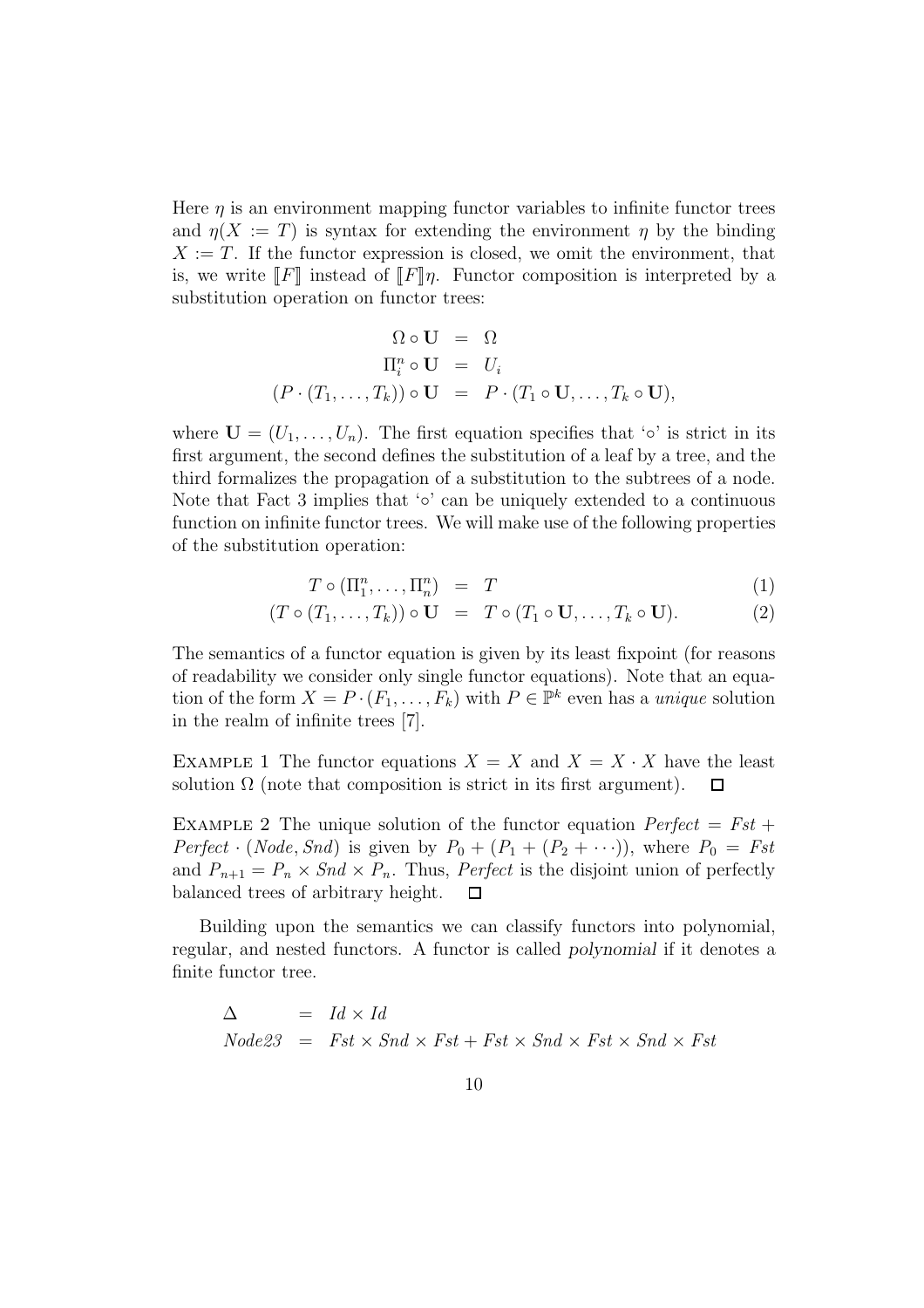The functor  $\Delta$  is called the diagonal or square functor;  $Node23$  is used below in the definition of 2-3 trees.

A *regular* functor is one that yields a rational functor tree.

$$
Bintree = Fst + Bintree \times Snd \times Bintree
$$

The functor Bintree models external, binary search trees. Further examples of regular functors are Rose, List, Rose , and Forest.

The functor Perfect is an example of a *non-regular* or *nested* functor, which is interpreted by an algebraic functor tree.

$$
Sequ = K1 + Sequ \cdot \Delta + Id \times Sequ \cdot \Delta
$$
  
Tree23 = Fst + Tree23 \cdot (Node23, Snd)

C. Okasaki [22] uses the functor *Sequ* as the basis for a sequence implementation with an efficient indexing operation. The functor Tree23 models 2-3 trees. The novelty of this definition is that the data-structural invariants of 2-3 trees—each interior node has two or three children and each path from the root to a leaf has the same length—are made manifest.

The same functor can usually be defined in a variety of ways. Take, for instance, the two definitions of rose trees given in Section 1.

$$
Rose = Id \times List \cdot Rose
$$
  
 
$$
Ease' = Id \times Forest
$$
  
 
$$
List = K1 + Id \times List
$$
  
 
$$
Forest = K1 + Rose' \times Forest
$$

Both Rose and Rose' denote the same rational tree depicted in Figure 1.

Finally, let us note that the classification of functors into regular and nested functors deviates slightly from the usual notions. As an example, consider the following datatype definition.

$$
\text{data } \text{ZigZag} \text{ a } b = \text{Nil} \mid \text{Cons} \text{ a } (\text{ZigZag} \text{ b } a)
$$

Since the recursive call on the right-hand side of the definition,  $\mathbb{Z}ig\mathbb{Z}ag$  b a, is not a copy of the left-hand side, ZigZag qualifies as a nested datatype. It denotes, however, the rational tree depicted on the right. An equivalent, non-nested definition for  $\mathbb{Z}ig\mathbb{Z}ag$  is given by

$$
\begin{array}{rcl}\n\textbf{data } \textit{Zig a b} & = & \textit{Nil} \mid \textit{Cons a (Zag a b)} \\
\textbf{data } \textit{Zag a b} & = & \textit{Nil} \mid \textit{Cons b (Zig a b)}.\n\end{array}
$$

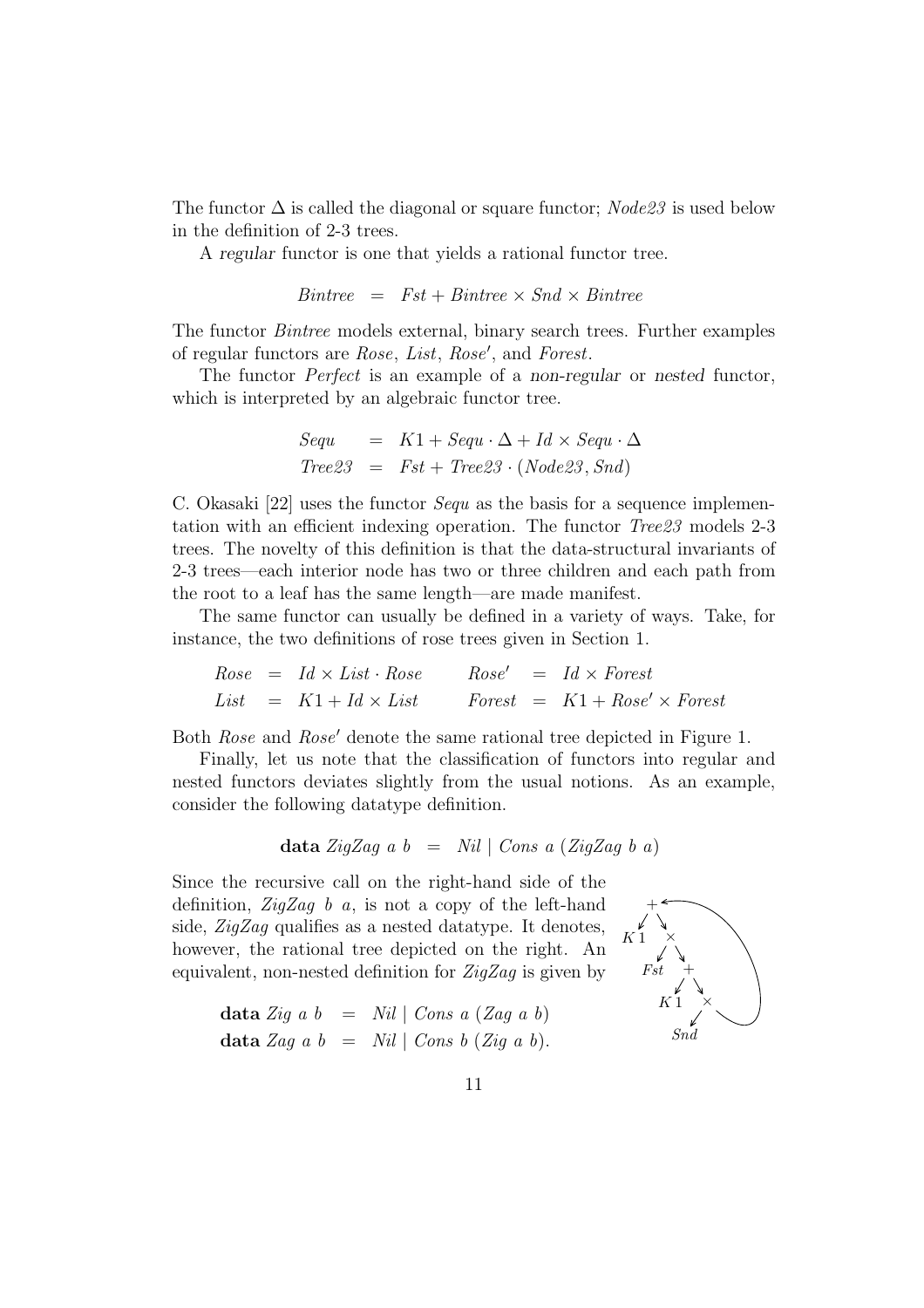While the standard classification of functors is purely syntactical—the form matters—, the classification via tree classes has a mild semantic flavour—the structure matters.

### **4 Polytypic Functions**

We have already seen two examples of polytypic functions. In general, a polytypic function that is parameterised by  $m$ -ary functors is defined by induction on the structure of finite functor trees.

$$
poly\langle T \rangle :: Poly\langle T \rangle
$$

$$
poly\langle \Pi_i^m \rangle = poly_{\Pi_i^m}
$$

$$
poly\langle P \cdot (T_1, \ldots, T_k) \rangle = poly_P (poly\langle T_1 \rangle, \ldots, poly\langle T_k \rangle)
$$

The type of  $poly(T)$  is specified by the type scheme  $Poly(T)$ , which may contain polymorphic types. Since *poly* is parameterised by  $m$ -ary functors,  $poly_{\Pi_i^m}$  must be specified for  $1 \leq i \leq m$ . Furthermore, an equation specifying  $poly_P$  must be given for each primitive functor  $P \in \mathbb{P}$ . Now, setting

$$
poly \langle \Omega \rangle \;\; = \;\; \bot
$$

Fact 1 and Fact 3 imply that poly can be uniquely extended to a continuous function on infinite functor trees. We tacitly assume that  $poly_{\Pi_i^m}$  and  $poly_F$ are elements in some cpo (typically, they will be programs in Haskell or Standard ML). Fact 3 furthermore implies that the information above is sufficient to define a unique value  $poly(\llbracket F \rrbracket)$  for each closed functor expression F.

EXAMPLE 3 The code of *size* given in the introduction defines the type scheme  $Size\langle F \rangle = \forall a.F \ a \rightarrow Int$  and the functions  $size_{Id}$ ,  $size_{K1}$ ,  $size_{KInt}$ ,  $size_+,$  and  $size_\times$ .

$$
size_{Id} = const 1
$$
  
\n
$$
size_{K1} = const 0
$$
  
\n
$$
size_{KInt} = const 0
$$
  
\n
$$
size_{+} (\varphi_{1}, \varphi_{2}) = \varphi_{1} \triangledown \varphi_{2}
$$
  
\n
$$
size_{\times} (\varphi_{1}, \varphi_{2}) = plus \circ (\varphi_{1} \times \varphi_{2})
$$

Note that  $size\langle KT \rangle$  specifies both  $size_{K1}$  and  $size_{KInt}$ .  $\Box$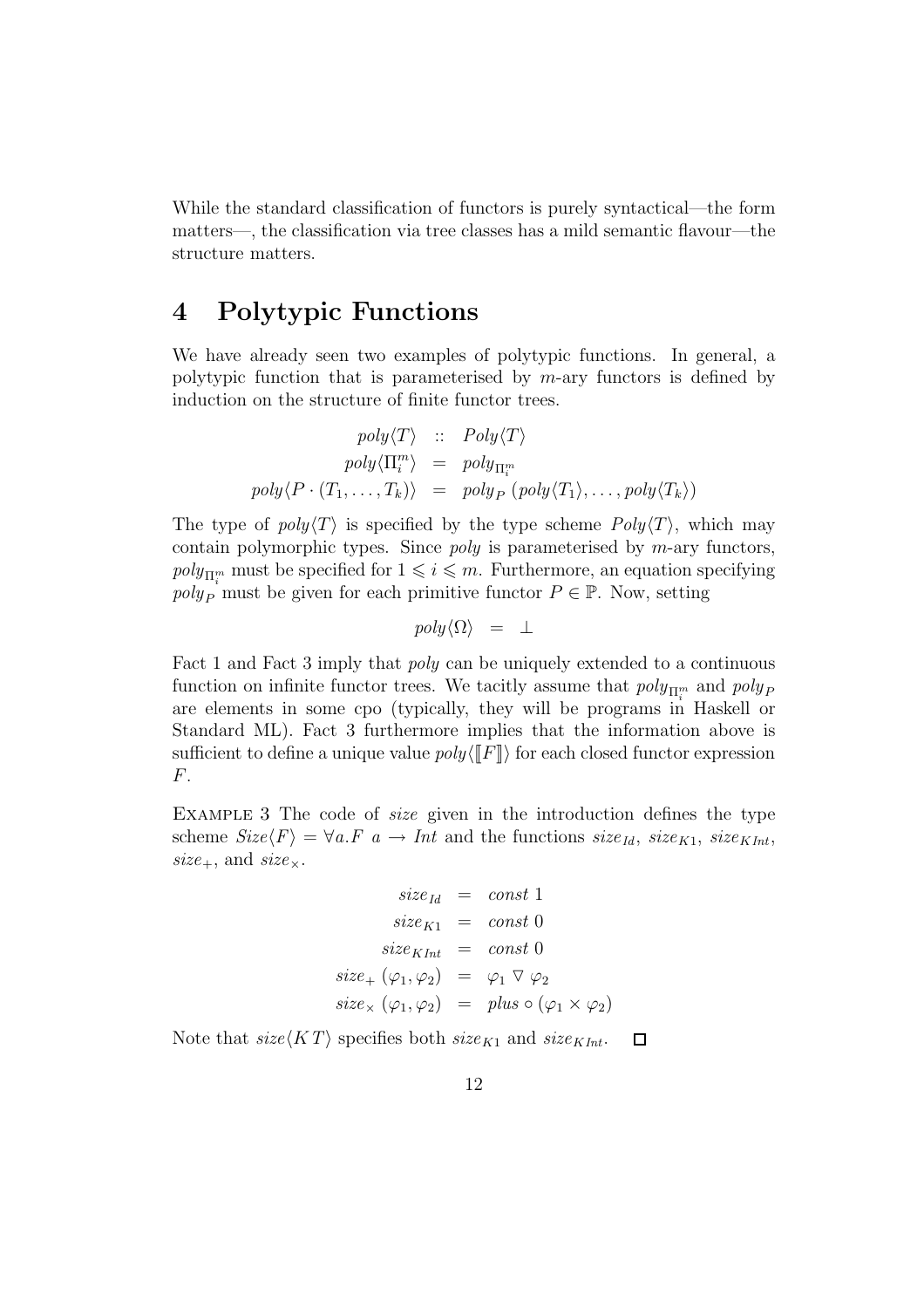The question we pursue in this section is how to derive specializations of  $poly([F])$  for given instances of F. The process of specialization is necessary since  $poly(\llbracket F \rrbracket)$  cannot directly be implemented in languages such as Haskell or Standard ML. The reason is simply that the type of poly depends on the first argument, which is itself a type (or possibly, the encoding of a type). Even if we circumvented this problem by using encodings into a universal datatype [27] or by using dynamic types and a **typecase** [1], the result would be rather inefficient because *poly* would interpret its type argument at each stage of the recursion. By specializing  $poly(\llbracket F \rrbracket)$  for a given F we remove this interpretative layer. Thus, we can view the following as a very special instance of partial evaluation.

Since datatypes correspond to algebraic trees, which may have an infinite number of different subtrees, the specialization cannot be based on the structure of datatypes. However, using functor expressions algebraic trees can be finitely represented so the idea suggests itself to carry out the specialization on the representation of functor trees. The main challenge lies in the treatment of functor composition. Assume, for instance, that a unary functor is defined in terms of a binary functor:  $F = B \cdot (F_1, F_2)$ . Now, if we want to specialize  $size\langle \llbracket F \rrbracket \rangle$ , how can we generate code for the righthand side? Ideally,  $size\langle \llbracket F \rrbracket \rangle$  should be compositionally defined in terms of the specializations for B,  $F_1$ , and  $F_2$ . Now, [B] is a binary functor mapping  $(T_1, T_2)$  to  $[[B]] \circ (T_1, T_2)$ . This suggests defining an auxiliary function  $size_2\langle\!\langle B\rangle\!\rangle$  that maps  $(size\langle T_1\rangle, size\langle T_2\rangle)$  to  $size\langle\llbracket B\rrbracket \circ(T_1, T_2)\rangle$  for all functor trees  $T_1$  and  $T_2$ . We have seen that functor composition corresponds to a substitution operation on trees. Using the function  $size_2\langle\!\langle B \rangle\!\rangle$  we imitate substitution on the function level. In general, we define, for each functor G of arity  $n$ , a polytypic function

$$
poly_n \langle G \rangle_{\mathfrak{m}} : \forall T_1 \ldots T_n. (Poly \langle T_1 \rangle, \ldots, Poly \langle T_n \rangle) \rightarrow Poly \langle [[G]] \circ (T_1, \ldots, T_n) \rangle
$$

satisfying

$$
poly_n \langle G \rangle (poly \langle T_1 \rangle, \ldots, poly \langle T_n \rangle) = poly \langle [G] \circ (T_1, \ldots, T_n) \rangle,
$$

for all functor trees  $T_1, \ldots, T_n$ . For convenience we introduce the following abbreviations:  $\mathbf{T} = (T_1, \ldots, T_n)$  and  $poly(\mathbf{T}) = (poly(T_1), \ldots, poly(T_n)).$ The specification captures the central idea of the specialization: the structure of types is mimicked on the value level. Compare  $[[G]]$  and  $poly_n \langle G \rangle$ :  $\llbracket G \rrbracket$  is an *n*-ary functor sending **T** to  $\llbracket G \rrbracket \circ \mathbf{T}$ ; likewise  $poly_n \langle G \rangle$  is an *n*-ary function sending  $poly(\mathbf{T})$  to  $poly(\llbracket G \rrbracket \circ \mathbf{T}).$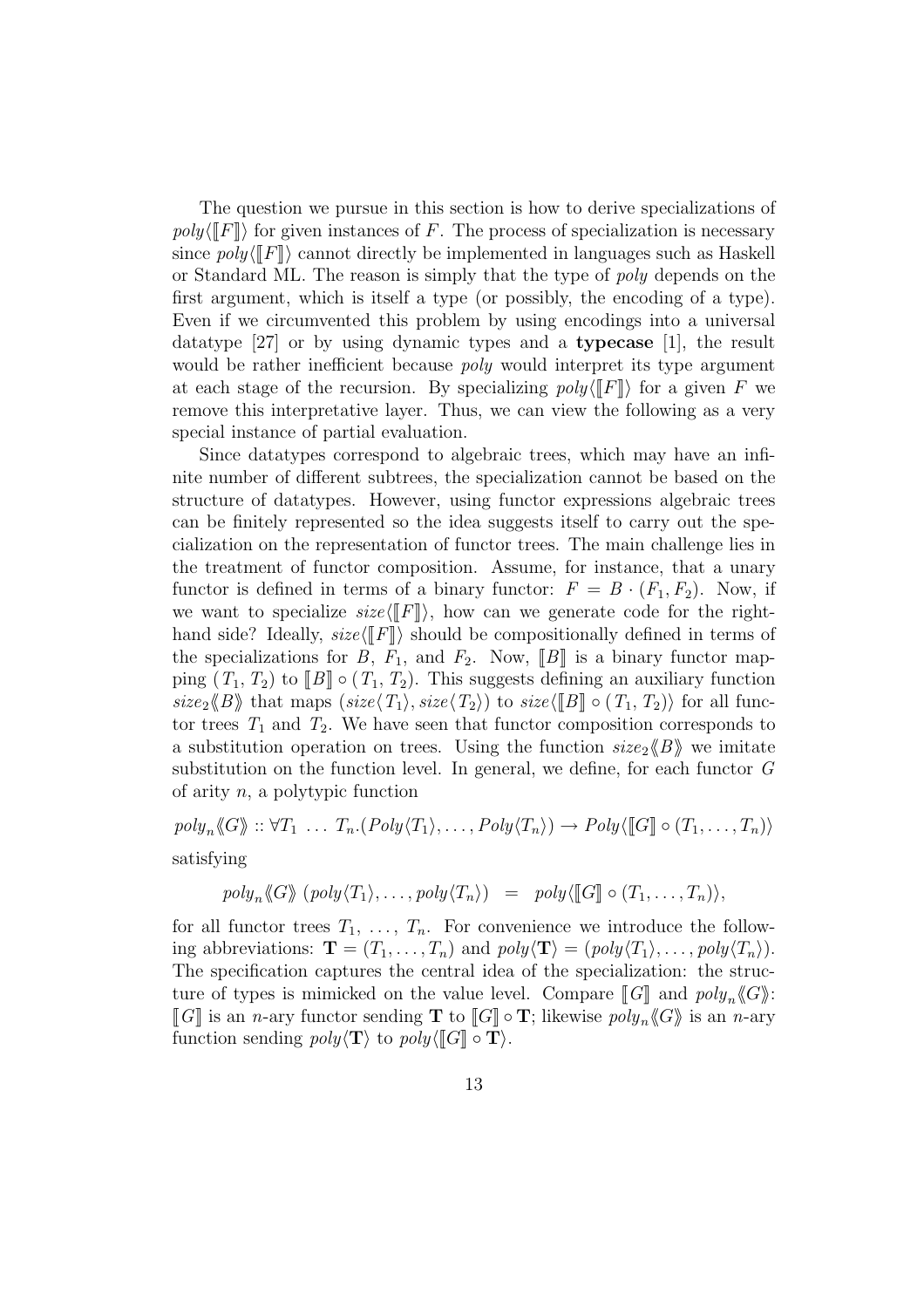Now, before we get down to the derivation of  $poly_n$ , we must first generalize the specification slightly. The equation above assumes that the functor expression G is closed. Of course, G may in general contain free functor variables. Thus,  $poly_n$  must be extended by an environment mapping functor variables to continuous functions. Let  $\rho$  be such an environment and let  $\eta$  be an environment mapping functor variables to infinite trees. The refined specification then reads: if  $\rho(X)$  (poly $\langle T \rangle$ ) = poly $\langle \eta(X) \circ T \rangle$  for all free variables  $X$  of  $G$ , then

$$
poly_n \langle G \rangle_Q (poly \langle T \rangle) = poly \langle [G] \eta \circ T \rangle.
$$
 (specification)

The condition relating  $\rho$  and  $\eta$  is called the *environment condition*. The derivation of  $poly_n \langle G \rangle$  is a nice example in program calculation and proceeds almost mechanically.

**Case**  $G = X$ : for functor variables we obtain

$$
poly_n \langle X \rangle \varrho (poly \langle \mathbf{T} \rangle)
$$
\n
$$
= \{ \text{specification } \}
$$
\n
$$
poly \langle \llbracket X \rrbracket \eta \circ \mathbf{T} \rangle
$$
\n
$$
= \{ \text{definition of } \llbracket - \rrbracket \} \}
$$
\n
$$
poly \langle \eta(X) \circ \mathbf{T} \rangle
$$
\n
$$
= \{ \text{environment condition } \} \}
$$
\n
$$
\varrho(X) (poly \langle \mathbf{T} \rangle).
$$

**Case**  $G = \prod_i^n$ : the derivation for projection functors is equally straightforward.

$$
poly_n \langle \Pi_i^n \rangle \rho (poly \langle \mathbf{T} \rangle)
$$
  
= { specificity }  
poly \langle [\![\Pi\_i^n]\!] \eta \circ \mathbf{T} \rangle  
= {definition of [\![-]\!] and definition of 'o' }  
poly \langle T\_i \rangle

**Case**  $G = P$ : for primitive functors we calculate

$$
poly_n \langle P \rangle \varrho \ (poly \langle \mathbf{T} \rangle)
$$
  
= { specification }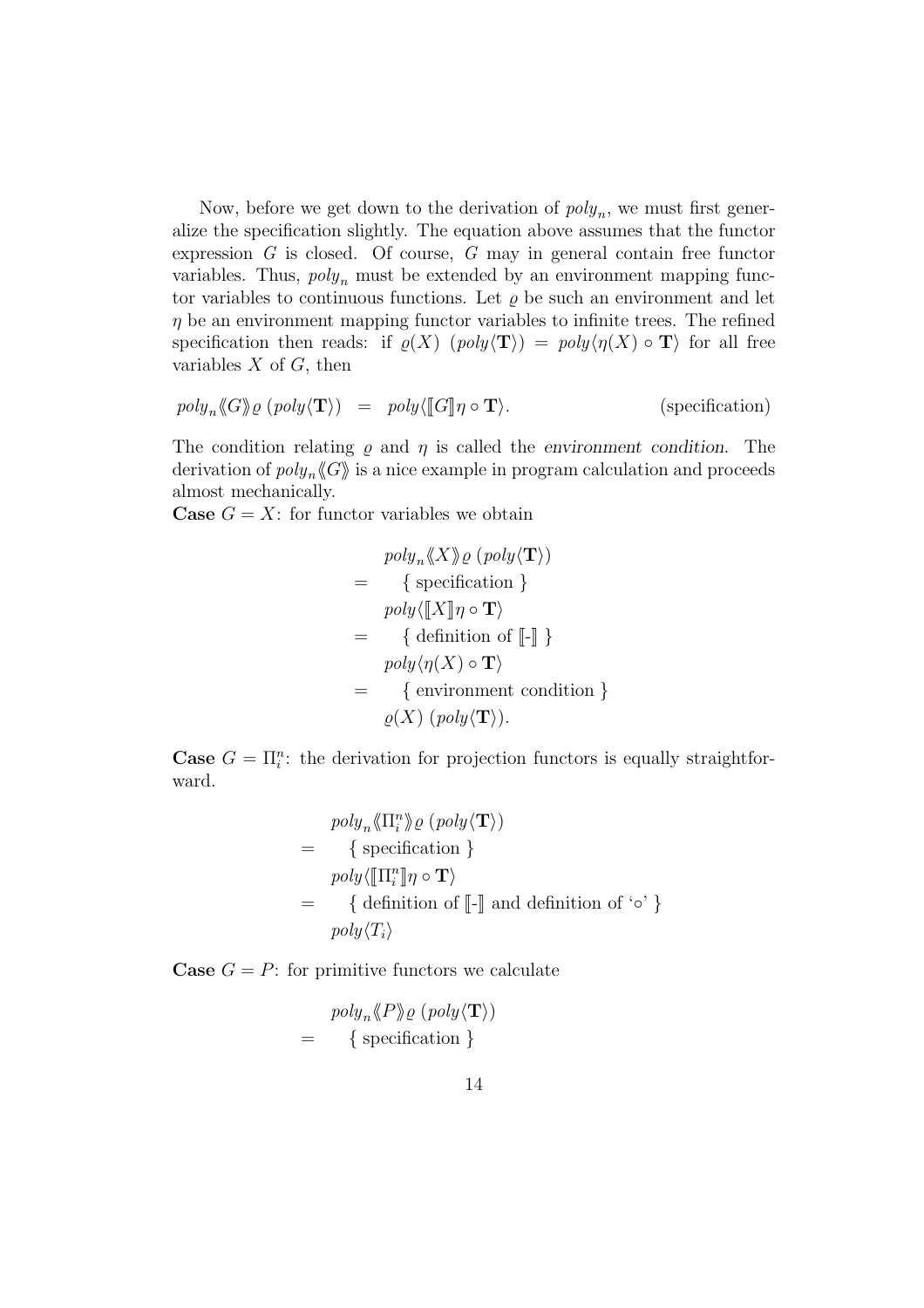$$
poly \langle [P] \eta \circ \mathbf{T} \rangle
$$
  
= { definition of [-] and definition of 'o' }  

$$
poly \langle P \cdot \mathbf{T} \rangle
$$
  
= { definition of poly }  

$$
poly_P (poly \langle \mathbf{T} \rangle).
$$

**Case**  $G = H \cdot (H_1, \ldots, H_k)$ : the derivation for functor composition makes essential use of the fact that the substitution operation  $\circ$ ' is associative.

$$
poly_n \langle H \cdot (H_1, \ldots, H_k) \rangle \rho (poly \langle \mathbf{T} \rangle)
$$
\n
$$
= \{ \text{specification } \}
$$
\n
$$
poly \langle [H \cdot (H_1, \ldots, H_k)] \eta \circ \mathbf{T} \rangle
$$
\n
$$
= \{ \text{definition of } [-] \text{ and } (2) \}
$$
\n
$$
poly \langle [H] \eta \circ ([H_1] \eta \circ \mathbf{T}, \ldots, [H_k] \eta \circ \mathbf{T}) \rangle
$$
\n
$$
= \{ \text{specification } \}
$$
\n
$$
poly_k \langle H \rangle \rho (poly \langle [H_1] \eta \circ \mathbf{T} \rangle, \ldots, poly \langle [H_k] \eta \circ \mathbf{T} \rangle)
$$
\n
$$
= \{ \text{specification } \}
$$
\n
$$
poly_k \langle H \rangle \rho (poly_n \langle H_1 \rangle \rho (poly \langle \mathbf{T} \rangle), \ldots, poly_n \langle H_k \rangle \rho (poly \langle \mathbf{T} \rangle)).
$$

**Case**  $G = (H \text{ where } X_1 = H_1)$ : the calculation for local functor equations proceeds as follows

$$
poly_n \langle H \text{ where } X_1 = H_1 \rangle \rho (poly \langle \mathbf{T} \rangle)
$$
  
= { specificity  
poly\langle [H \text{ where } X\_1 = H\_1] \eta \circ \mathbf{T} \rangle  
= {definition of [-] }  
poly\langle [H] \eta (X\_1 := \text{Ifp}(\lambda U\_1 . [H\_1] \eta (X\_1 := U\_1))) \circ \mathbf{T} \rangle  
= { specification and proof obligation }  
poly\_k \langle H \rangle \rho (X\_1 := \text{Ifp}(\lambda \psi\_1 . poly\_{k\_1} \langle H\_1 \rangle \rho (X\_1 := \psi\_1))) (poly \langle \mathbf{T} \rangle).

The last step is not entirely obvious. To be able to apply the specification we have to prove that the extended environments satisfy the environment condition. If we define the relation  ${\mathcal P}$  by

$$
\mathcal{P}(\psi, U) \iff \psi \left( \text{poly}(\mathbf{T}) \right) = \text{poly} \langle U \circ \mathbf{T} \rangle,
$$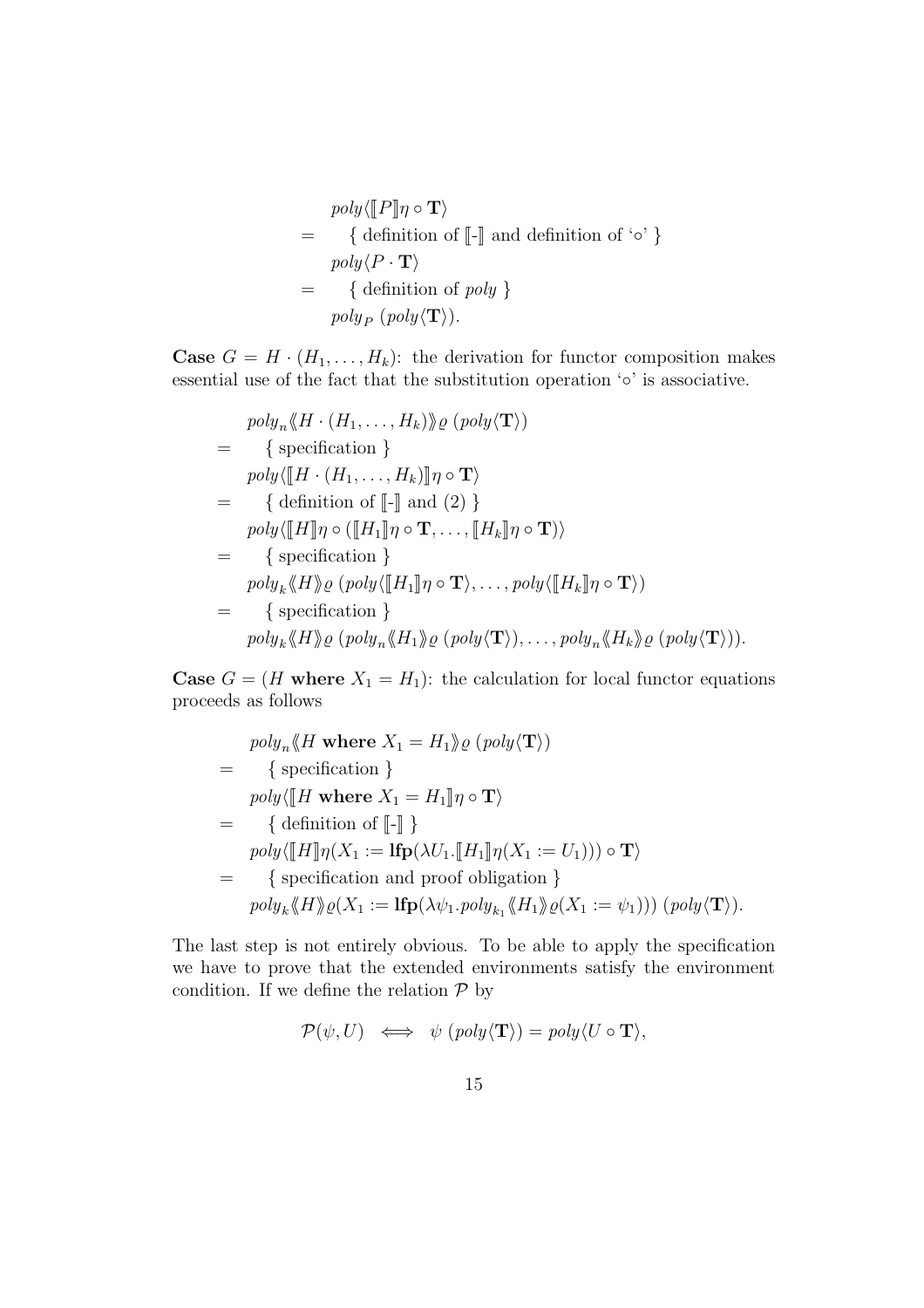then we have to show that

$$
\mathcal{P}(\mathbf{lfp}(\lambda \psi_1.\mathit{poly}_{k_1} \langle \!\langle H_1 \rangle\!\rangle \varrho(X_1 := \psi_1)), \mathbf{lfp}(\lambda U_1.\llbracket H_1 \rrbracket \eta(X_1 := U_1))).
$$

In other words, we must show that least fixpoints are related. To this end we can use a 2-argument variant of fixpoint induction, which can be stated as the following inference rule:

$$
\frac{\mathcal{Q}(\bot,\bot) \qquad \forall v \ w.\mathcal{Q}(v,w) \Longrightarrow \mathcal{Q}(\varphi\ v,\psi\ w)}{\mathcal{Q}(\mathbf{lfp}\ \varphi,\mathbf{lfp}\ \psi)}.
$$

Recall that fixpoint induction is only sound for chain-complete predicates. The predicate  $P$  satisfies this requirement since it takes the form of an equation, which involves only continuous functions. Now, it is easy to see that  $P$ is pointed, that is,  $\mathcal{P}(\perp,\Omega)$ . The induction step, where we have to show that  $\mathcal{P}(\psi, U) \implies \mathcal{P}(\text{poly}_{k_1} \langle H_1 \rangle) \varrho(X_1 := \psi), \llbracket H_1 \rrbracket \eta(X_1 := U)$ , is a direct consequence of the specification; the assumption  $\mathcal{P}(\psi, U)$  guarantees that the extended environments  $\varrho(X_1 := \psi)$  and  $\eta(X_1 := U)$  satisfy the environment condition.

Now, generalizing  $poly(T)$  to the tuple  $\varphi = (\varphi_1, \ldots, \varphi_n)$  we have calculated the following definition of  $poly_n$ .

$$
poly_n \langle X \rangle \varrho \varphi = \varrho(X) \varphi
$$
  
\n
$$
poly_n \langle \Pi^n_i \rangle \varrho \varphi = \varphi_i
$$
  
\n
$$
poly_n \langle P \rangle \varrho \varphi = poly_P \varphi
$$
  
\n
$$
poly_n \langle H \cdot (H_1, ..., H_k) \rangle \varrho \varphi
$$
  
\n
$$
= poly_k \langle H \rangle \varrho (poly_n \langle H_1 \rangle \varrho \varphi, ..., poly_n \langle H_k \rangle \varrho \varphi)
$$
  
\n
$$
poly_n \langle H \text{ where } X_1 = H_1 \rangle \varrho \varphi
$$
  
\n
$$
= poly_k \langle H \rangle \varrho(X_1 := \text{Ifp}(\lambda \psi_1 \cdot poly_{k_1} \langle H_1 \rangle \varrho(X_1 := \psi_1))) \varphi
$$

Using a point-free style  $poly_n$  can be defined as

$$
poly_n \langle X \rangle \varrho = \varrho(X)
$$
  
\n
$$
poly_n \langle \Pi_i^n \rangle \varrho = \pi_i^n
$$
  
\n
$$
poly_n \langle P \rangle \varrho = poly_P
$$
  
\n
$$
poly_n \langle H \cdot (H_1, \dots, H_k) \rangle \varrho
$$
  
\n
$$
= poly_k \langle H \rangle \varrho \star (poly_n \langle H_1 \rangle \varrho, \dots, poly_n \langle H_k \rangle \varrho)
$$
  
\n
$$
poly_n \langle H \text{ where } X_1 = H_1 \rangle \varrho
$$
  
\n
$$
= poly_k \langle H \rangle \varrho(X_1 := \text{Ifp}(\lambda \psi_1, poly_{k_1} \langle H_1 \rangle \varrho(X_1 := \psi_1))),
$$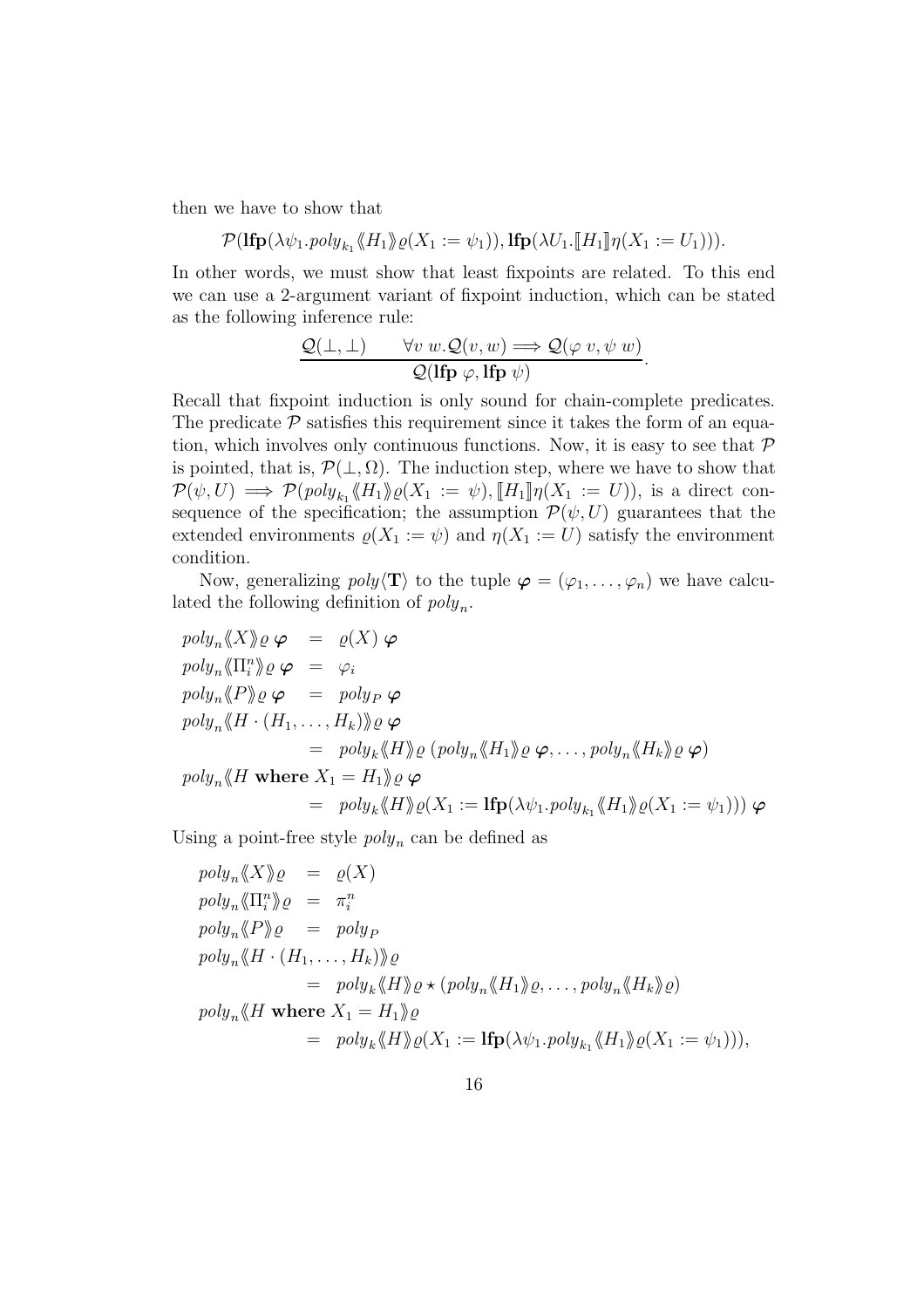where  $\pi_i^n(\varphi_1,\ldots,\varphi_n) = \varphi_i$  is the *i*-th projection function and ' $\star$ ' denotes *n*-ary composition defined by  $(\varphi \star (\varphi_1, \ldots, \varphi_n)) a = \varphi (\varphi_1 a, \ldots, \varphi_n a)$ . It is worth emphasizing that the definition of  $poly_n \langle G \rangle$  is *inductive on the* structure of functor expressions. On a more abstract level we can view  $poly_n$ as an interpretation of functor expressions:  $\Pi_i^n$  is interpreted by  $\pi_i^n$ , P by  $poly_P$ ,  $\cdot$  by  $\cdot \star$ , and recursion by least fixpoints.

It remains to define  $poly(\llbracket F \rrbracket)$  in terms of  $poly_m \llbracket F \rrbracket$ —here we assume that  $F$  is closed:

$$
poly\langle \llbracket F \rrbracket \rangle
$$
\n
$$
= \{ (1) \}
$$
\n
$$
poly\langle \llbracket F \rrbracket \circ (\Pi_1^m, \dots, \Pi_m^m) \rangle
$$
\n
$$
= \{ \text{specification } \}
$$
\n
$$
poly_m \langle F \rangle \ (poly\langle \Pi_1^m \rangle, \dots, poly\langle \Pi_m^m \rangle)
$$
\n
$$
= \{ \text{definition of poly } \}
$$
\n
$$
poly_m \langle F \rangle \ (poly\langle \Pi_1^m, \dots, poly\langle \Pi_m^m \rangle).
$$

The following proposition summarizes the derivation.

PROPOSITION 1 (CORRECTNESS OF THE SPECIALIZATION) Let poly be a polytypic function parameterized by  $m$ -ary functors and let  $poly_n$  be defined as above, then

$$
poly\langle \llbracket F \rrbracket \rangle = poly_m \langle F \rangle \langle poly_{\Pi_1^m}, \dots, poly_{\Pi_m^m} \rangle
$$

for all closed functor expressions  $F$  of arity  $m$ .  $\Box$ 

The above derivation takes place in a semantic setting, that is, complete partial orders and continuous functions. Of course, if we aim at implementing  $poly_n$ , say, as a part of a preprocessor or a compiler, we must operate on a syntactic level, that is, we have to transform functor expressions into Haskell, Standard ML, or some intermediate language. Now, the syntactic variant of  $poly_n\langle\!\langle \cdot \rangle\!\rangle$ , which we denote  $poly_n\langle \cdot \rangle$ , simply works by mapping the different constructs in the functorial language to corresponding constructs in the expression language. For instance, recursion equations on the type level are mapped to recursion equations on the value level:

$$
poly_n \begin{cases} X_1 = F_1 \\ \cdots \\ X_p = X_p \end{cases} \rho = \begin{cases} polyX_1 = poly_{k_1} \langle F_1 \rangle \overline{\varrho} \\ \cdots \\ polyX_p = poly_{k_p} \langle F_p \rangle \overline{\varrho}, \end{cases}
$$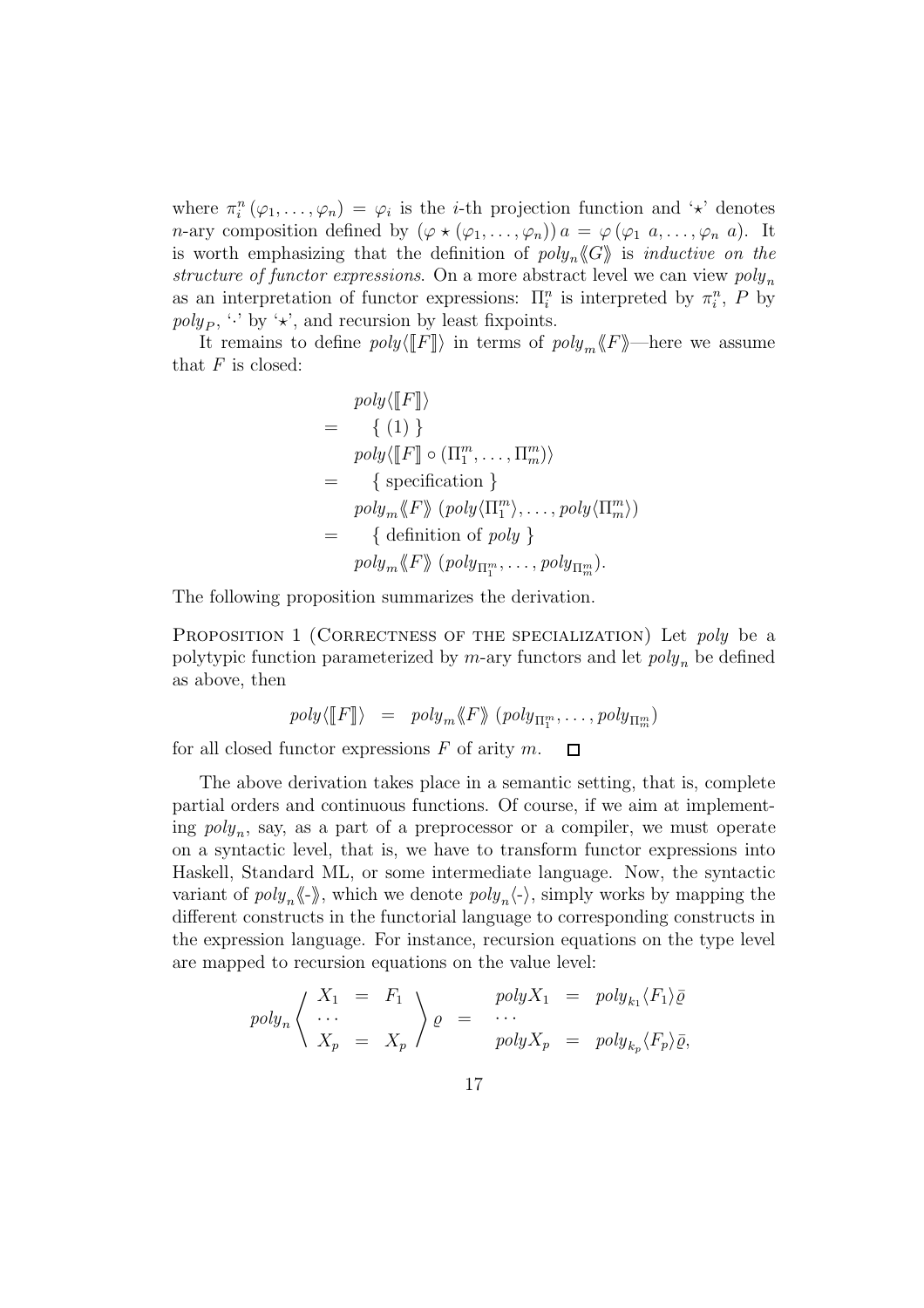where  $\overline{\varrho} = \varrho(X_1 := polyX_1, \ldots, X_p := polyX_p)$  and  $k_i$  is the arity of  $X_i$ . Note that the  $polyX_i$  are expression variables. It is straightforward to define the remaining cases of  $poly_n\langle \cdot \rangle$  such that  $\mathcal{E}[\![poly_n\langle F \rangle]\!]=poly_n\langle \!\langle F \rangle\! \rangle$ , where  $\mathcal E$  is the standard denotational semantics of expressions. The correctness of the transformation then follows immediately from Proposition 1. We leave it to the reader to fill out the details.

Example 4 Let us specialize size to the datatypes Perfect and Node given by

$$
Perfect = + \cdot (\Pi_1^2, Perfect \cdot (Node, \Pi_2^2))
$$
  

$$
Node = \times \cdot (\Pi_1^2, \times \cdot (\Pi_2^2, \Pi_1^2)).
$$

This system of functor equations can be mechanically transformed into the following system of function equations.

$$
sizePerfect_2 = size_+ \times (\pi_1^2, sizePerfect_2 \times (sizeNode_2, \pi_2^2))
$$
  

$$
sizeNode_2 = size_\times \times (\pi_1^2, size_\times \times (\pi_2^2, \pi_1^2))
$$

Expanding the definitions of  $\pi_i^n$ , ' $\star$ ', and size<sub>P</sub> we get

$$
sizePerfect_2 (\varphi_1, \varphi_2) = \varphi_1 \vee sizePerfect_2 (sizeNode_2 (\varphi_1, \varphi_2), \varphi_2)
$$
  

$$
sizeNode_2 (\varphi_1, \varphi_2) = plus \circ (\varphi_1 \times plus \circ (\varphi_2 \times \varphi_1)).
$$

Finally, if we use the original constructor names we obtain the Haskell code given in the introduction.  $\Box$ 

It is worth mentioning that the specialization yields the same result for different representations of the same functor tree, that is,

$$
[\![F_1]\!] = [\![F_2]\!] \implies poly_n \langle \!\langle F_1 \rangle\!\rangle = poly_n \langle \!\langle F_2 \rangle\!\rangle.
$$

This is a simple consequence of Proposition 1. Recall that  $[\textit{Rose}] = [\textit{Rose}']$ . Consequently, we have  $size_1\langle Rose \rangle = size_1\langle Rose' \rangle$ . If we translate  $size_1\langle Rose \rangle$ and  $size_1\langle Rose'\rangle$  into Haskell, we obtain, of course, two different functions simply because *Rose* and *Rose'* are different types. In Haskell datatype declarations are generative, that is, each **data** declaration introduces a new distinct type. (If *Rose* and *Rose'* are defined within the same scope they even have to use different constructor names.)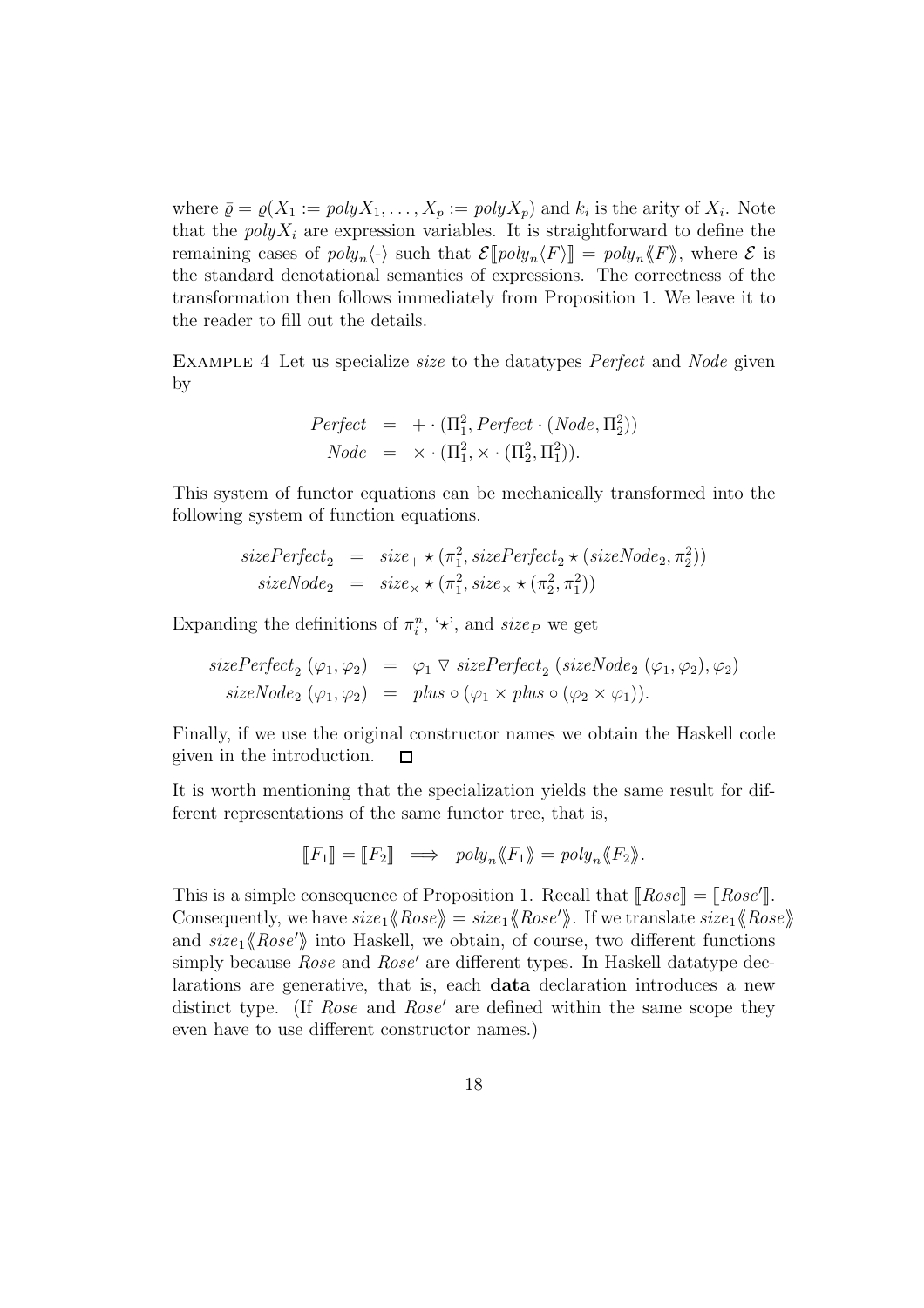### **5 Polytypic Properties**

This section investigates another facet of polytypism: polytypic reasoning. We show how to prove properties of polytypic functions using the principle of fixpoint induction and we present two polytypic fusion laws, analogous to the fusion law for catamorphisms.

Fact 2 and Fact 4 suggest the following induction principle. Let  $P$  be a pointed and chain-complete property of functor trees of arity  $m$ . In order to prove that  $P$  holds for all functor trees, it suffices to show that

$$
\mathcal{P}(\Pi_i^m) \land \cdots \land \mathcal{P}(T_k) \Longrightarrow \mathcal{P}(P \cdot (T_1, \ldots, T_k)).
$$

That is,  $\mathcal{P}(\Pi_i^m)$  must hold for  $1 \leq i \leq m$  and the implication must hold for each primitive functor  $P \in \mathbb{P}$ .

EXAMPLE 5 Assume that  $A$  is a parameterized type comprising only containers of the same size, that is,  $size\langle A \rangle = const \ a$ . Let us illustrate the induction principle by showing

$$
\mathcal{P}(F) \iff \text{size}\langle F \circ A \rangle = \text{times a} \circ \text{size}\langle F \rangle,
$$

where times a  $b = a * b$ . First of all, since times a is strict, we have that P is pointed. Since  $P$  takes the form of an equation, it is furthermore chaincomplete. We show  $P(F)$  for  $F = Id$  and  $F = F_1 \times F_2$ . The remaining cases,  $F = KT$  and  $F = F_1 + F_2$ , are left as exercises to the reader. **Case**  $F = Id$ :

$$
size\langle Id \circ A \rangle
$$
\n
$$
= \{ definition of 'o' \}
$$
\n
$$
size\langle A \rangle
$$
\n
$$
= \{ assumption \}
$$
\n
$$
const a
$$
\n
$$
= \{ arithmetic: a = a * 1 \}
$$
\n
$$
times a o const 1
$$
\n
$$
= \{ definition of 'size' \}
$$
\n
$$
times a o size\langle Id \rangle.
$$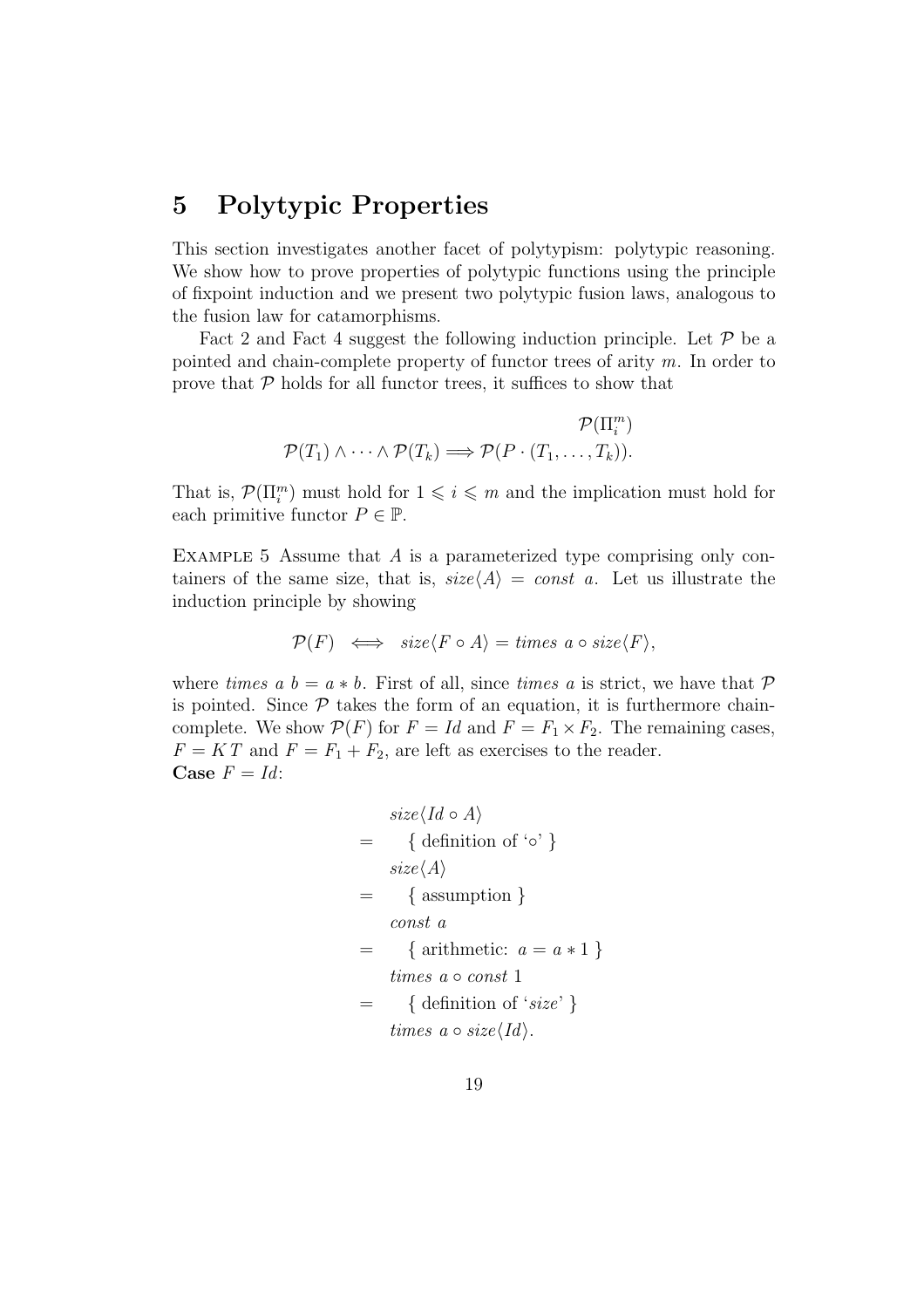**Case**  $F = F_1 \times F_2$ :

$$
size\langle (F_1 \times F_2) \circ A \rangle
$$
  
= { (2) }  
\n
$$
size\langle F_1 \circ A \times F_2 \circ A \rangle
$$
  
= { definition of 'size' }  
\n
$$
plus \circ (size\langle F_1 \circ A \rangle \times size\langle F_2 \circ A \rangle)
$$
  
= { exprothesi }  
\n
$$
plus \circ ((times a \circ size\langle F_1 \rangle) \times (times a \circ size\langle F_2 \rangle))
$$
  
= { 'x' respects composition }  
\n
$$
plus \circ (times a \times times a) \circ (size\langle F_1 \rangle \times size\langle F_2 \rangle)
$$
  
= { arithmetic:  $a * (b + c) = a * b + a * c$ }  
\n
$$
times a \circ plus \circ (size\langle F_1 \rangle \times size\langle F_2 \rangle)
$$
  
= { definition of 'size' }  
\n
$$
times a \circ size\langle F_1 \times F_2 \rangle.
$$

Turning to the polytypic fusion laws let us remark beforehand that these laws are quite general. They hold for every polytypically defined function. This brings about a certain level of abstractness. It is likely that the reader will only fully acknowledge the value of these laws in Section 6 when we take a look at several examples. The first fusion law states conditions under which we can fuse a monotypic and a polytypic function, that is,  $\psi \circ poly_n \langle G \rangle \varphi =$  $poly'_n \langle \mathcal{G} \rangle \rangle \; (\psi \circ \varphi)$  where  $\psi \circ \varphi$  is given by  $\psi \circ (\varphi_1, \ldots, \varphi_n) = (\psi \circ \varphi_1, \ldots, \psi \circ \varphi_n).$ 

PROPOSITION 2 (MONO-POLY FUSION) Let  $poly_n$  and  $poly'_n$  be two polytypic functions and let  $\psi$  be a strict function. If  $\psi \circ poly_P \varphi = poly'_P (\psi \circ \varphi)$ holds for all primitive functors  $P \in \mathbb{P}$ , then

$$
\psi \circ poly_n \langle G \rangle \varphi = poly'_n \langle G \rangle \langle \psi \circ \varphi \rangle
$$

for all closed functor expressions  $G$  of arity  $n$ .

**PROOF** The structure of the proof is quite similar to the derivation of  $poly_n$ . First of all, to be able to use induction over the structure of functor expressions, we have to show a generalized statement: let  $\rho$  and  $\rho'$  be two environments such that  $\psi \circ \varrho(X) \varphi = \varrho'(X)$  ( $\psi \circ \varphi$ ) for all free variables X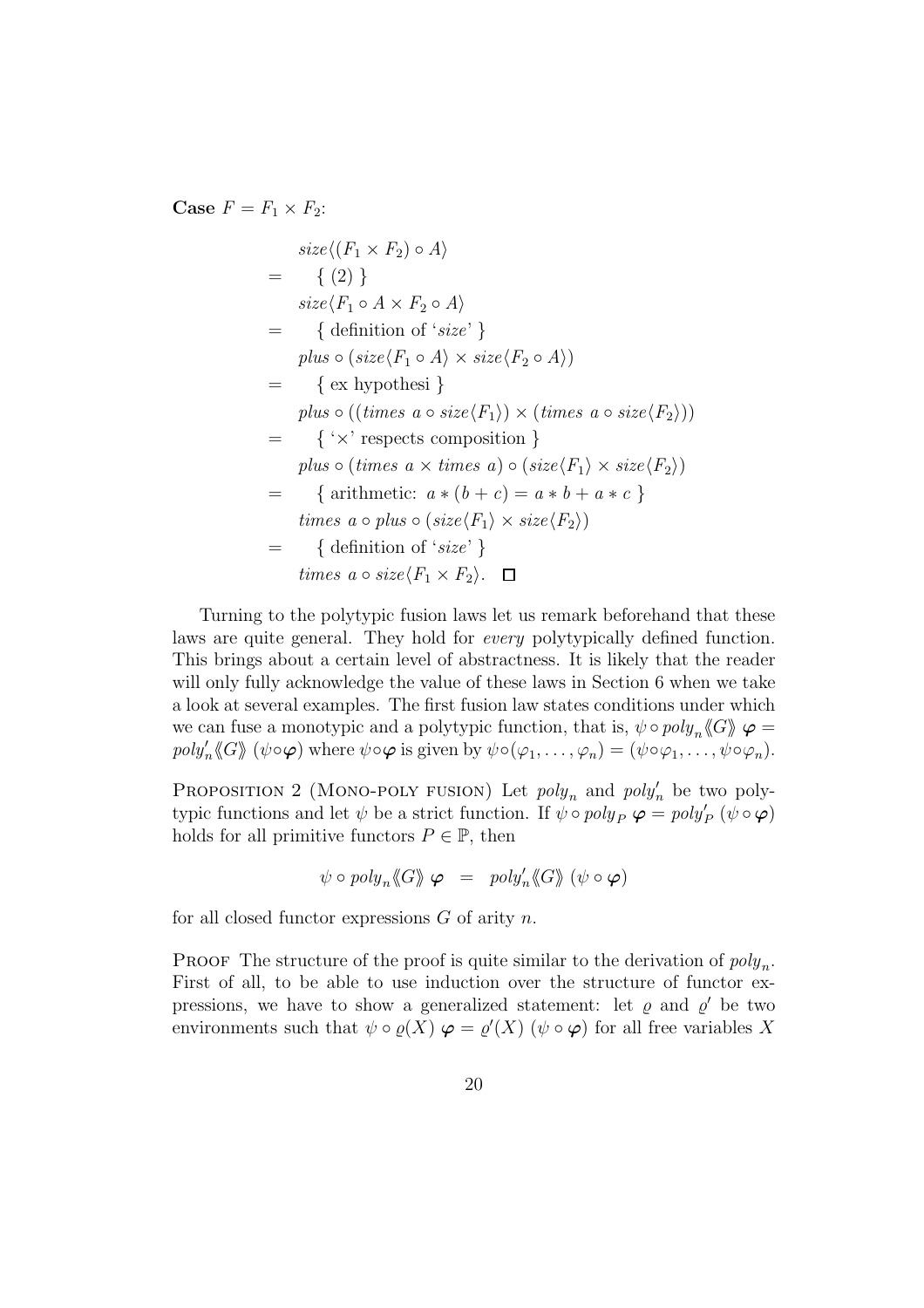of G, then  $\psi \circ poly_n \langle \!\langle G \rangle \!\rangle \varrho \varphi = poly'_n \langle \!\langle G \rangle \!\rangle \varrho' \psi \circ \varphi).$ **Case**  $G = X$ :

$$
\psi \circ poly_n \langle X \rangle \varrho \varphi
$$
\n
$$
= \{ \text{definition of } poly_n \}
$$
\n
$$
\psi \circ \varrho(X) \varphi
$$
\n
$$
= \{ \text{environment condition } \}
$$
\n
$$
\varrho'(X) (\psi \circ \varphi)
$$
\n
$$
= \{ \text{definition of } poly'_n \}
$$
\n
$$
poly'_n \langle X \rangle \varrho' (\psi \circ \varphi).
$$

**Case**  $G = \prod_i^n$ :

$$
\psi \circ poly_n \langle \prod_i^n \rangle \varrho \varphi
$$
\n
$$
= \{ \text{definition of } poly_n \}
$$
\n
$$
= \{ \text{definition of } poly'_n \}
$$
\n
$$
= poly'_n \langle \prod_i^n \rangle \varrho' \ (\psi \circ \varphi).
$$

**Case**  $G = P$ :

$$
\psi \circ poly_n \langle P \rangle \varrho \varphi
$$
\n
$$
= \{ \text{definition of } poly_n \}
$$
\n
$$
\psi \circ poly_P \varphi
$$
\n
$$
= \{ \text{assumption } \}
$$
\n
$$
poly_P' (\psi \circ \varphi)
$$
\n
$$
= \{ \text{definition of } poly'_n \}
$$
\n
$$
poly'_n \langle P \rangle \varrho' (\psi \circ \varphi).
$$

**Case**  $G = H \cdot (H_1, \ldots, H_k)$ :

$$
\psi \circ poly_n \langle H \cdot (H_1, \dots, H_k) \rangle \varrho \varphi
$$
\n
$$
= \{ \text{definition of } poly_n \}
$$
\n
$$
\psi \circ poly_k \langle H \rangle \varrho \left( poly_n \langle H_1 \rangle \varrho \varphi, \dots, poly_n \langle H_k \rangle \varrho \varphi \right)
$$
\n
$$
= \{ \text{ex hypothesis } \}
$$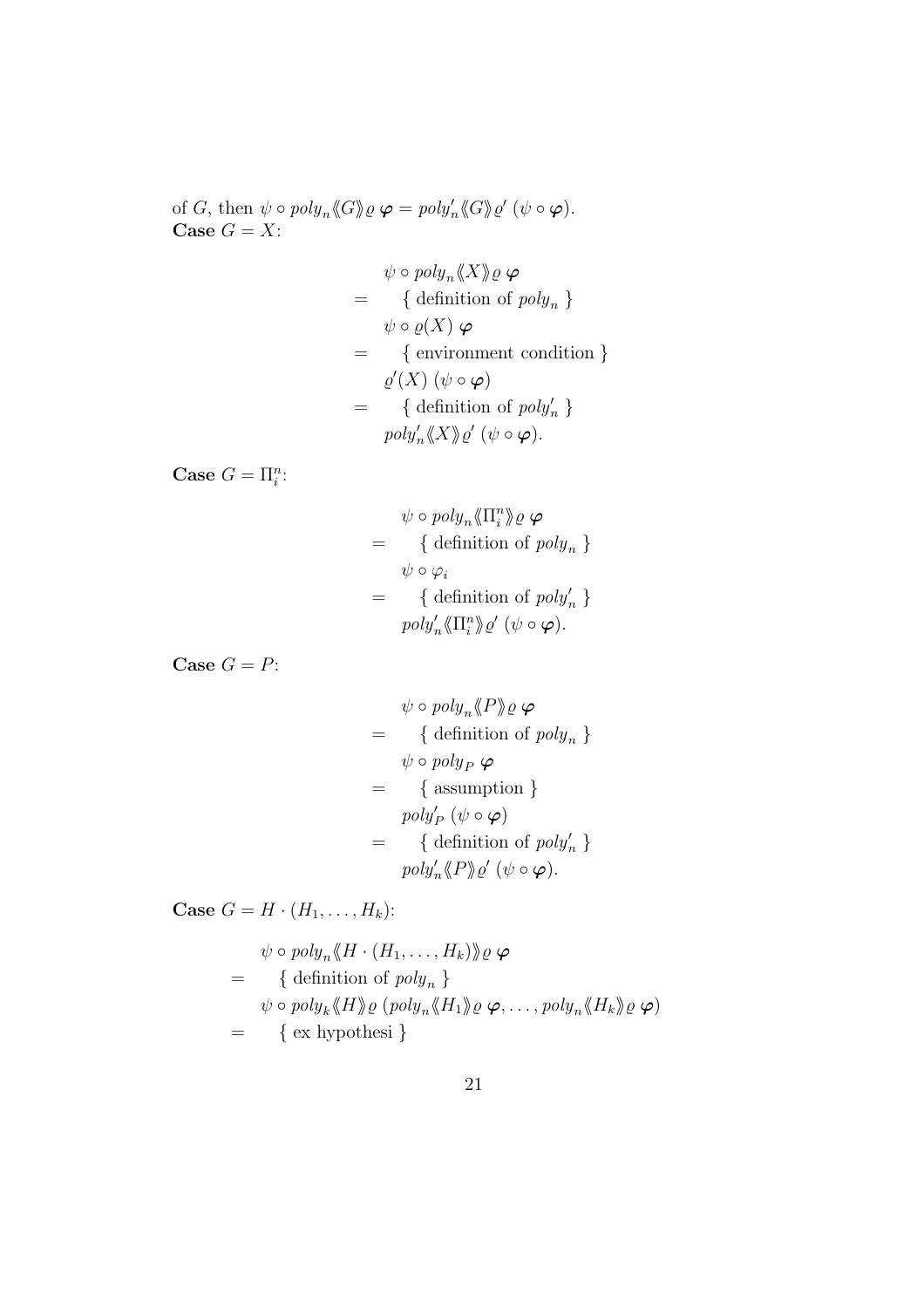$$
poly'_{k} \langle H \rangle \varrho' \ (\psi \circ poly_{n} \langle H_{1} \rangle \varrho \ \varphi, \dots, \psi \circ poly_{n} \langle H_{k} \rangle \varrho \ \varphi)
$$
\n
$$
= \{ \text{ex hypothesis } \}
$$
\n
$$
poly'_{k} \langle H \rangle \varrho' \ (poly'_{n} \langle H_{1} \rangle \varrho' \ (\psi \circ \varphi), \dots, poly'_{n} \langle H_{k} \rangle \varrho' \ (\psi \circ \varphi))
$$
\n
$$
= \{ \text{definition of } poly'_{n} \}
$$
\n
$$
poly'_{n} \langle H \cdot (H_{1}, \dots, H_{k}) \rangle \varrho' \ (\psi \circ \varphi)
$$

**Case**  $G = (H \text{ where } X_1 = H_1)$ :

$$
\psi \circ poly_n \langle H \text{ where } X_1 = H_1 \rangle \varrho \varphi
$$
\n
$$
= \{ \text{definition of } poly_n \}
$$
\n
$$
\psi \circ poly_n \langle H \rangle \varrho(X_1 := \text{Ifp}(\lambda \psi_1 \cdot poly_{k_1} \langle H_1 \rangle \varrho(X_1 := \psi_1))) \varphi
$$
\n
$$
= \{ \text{ex hypothesis and proof obligation } \}
$$
\n
$$
poly'_n \langle H \rangle \varrho'(X_1 := \text{Ifp}(\lambda \psi'_1 \cdot poly'_{k_1} \langle H_1 \rangle \varrho'(X_1 := \psi'_1))) (\psi \circ \varphi)
$$
\n
$$
= \{ \text{definition of } poly'_n \}
$$
\n
$$
poly'_n \langle H \text{ where } X_1 = H_1 \rangle \varrho' (\psi \circ \varphi)
$$

It remains to show that the extended environments satisfy the environment condition. If we define  $P$  by

$$
\mathcal{P}(p,p') \iff \psi \circ p \varphi = p' (\psi \circ \varphi),
$$

then we have to show that

$$
\mathcal{P}(\mathbf{lfp}(\lambda \psi_1.\mathit{poly}_{k_1} \langle \mathcal{H}_1 \rangle \mathit{p}(X_1 := \psi_1)), \mathbf{lfp}(\lambda \psi_1'.\mathit{poly}'_{k_1} \langle \mathcal{H}_1 \rangle \mathit{p}'(X_1 := \psi_1')).
$$

The straightforward fixpoint induction is omitted (but note that  $P$  is pointed since  $\psi$  is strict).  $\Box$ 

Example 6 To illustrate the first fusion law let us show

$$
length \circ flatten \langle F \rangle = size \langle F \rangle.
$$

The polytypic function  $\text{flatten}\langle F\rangle$ , which listifies a given structure, is defined as follows

$$
flatten \langle F \rangle \qquad :: \forall a.F \ a \rightarrow List \ a
$$
  
\n
$$
flatten \langle Id \rangle \qquad = \ wrap
$$
  
\n
$$
flatten \langle KT \rangle \qquad = \ const \ [\ ]
$$
  
\n
$$
flatten \langle F_1 + F_2 \rangle \qquad = \ flatten \langle F_1 \rangle \ \nabla \ flatten \langle F_2 \rangle
$$
  
\n
$$
flatten \langle F_1 \times F_2 \rangle \qquad = \ cat \circ (flatten \langle F_1 \rangle \times flatten \langle F_2 \rangle),
$$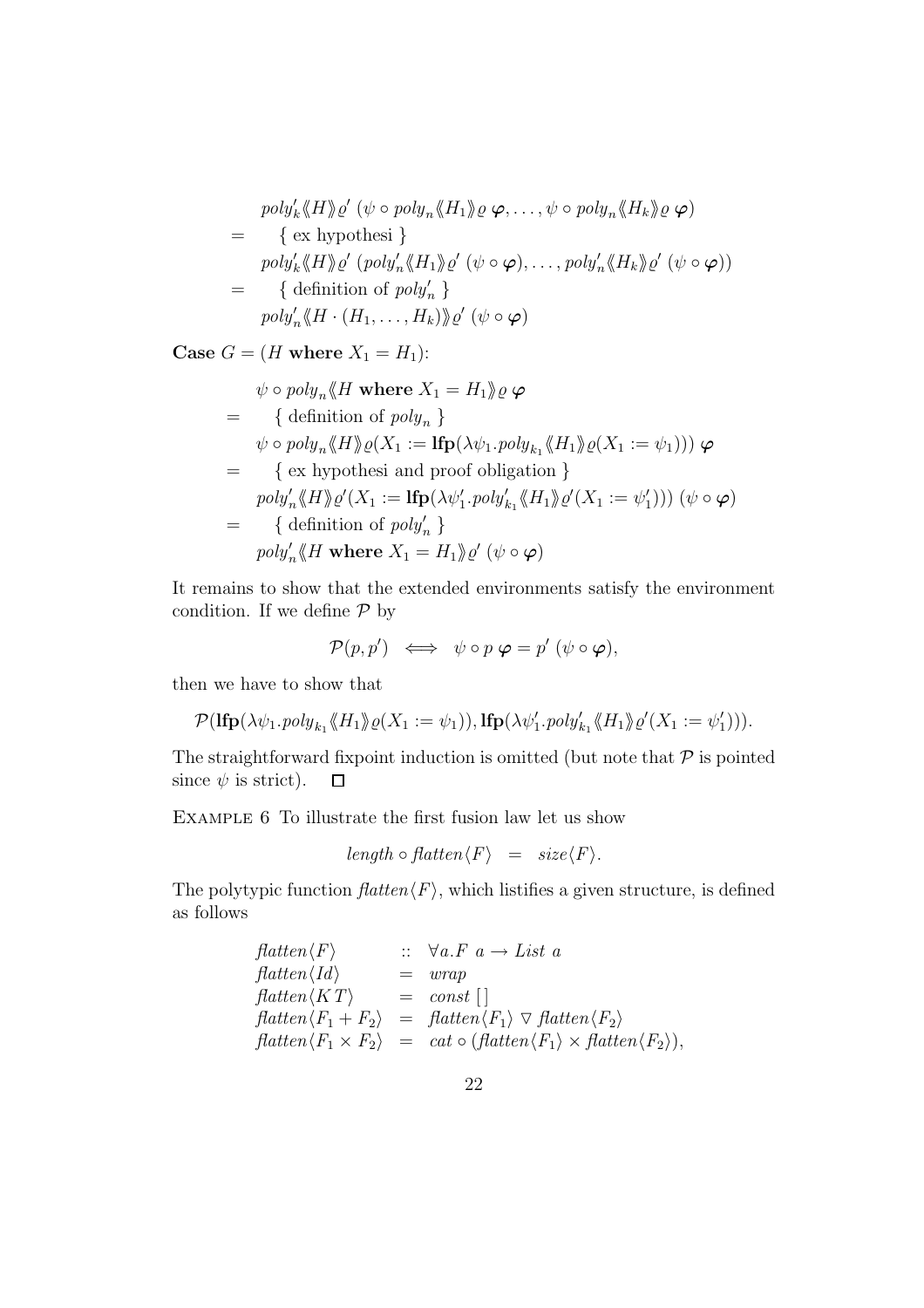where *wrap*  $a = [a]$  and cat  $(x, y) = x + y$ . By Proposition 2 we know

$$
length \circ flatten_1 \langle F \rangle \ wrap = size_1 \langle F \rangle \ (length \circ wrap), \tag{3}
$$

provided that

length 
$$
\circ
$$
 const [] = const 0  
\nlength  $\circ$  ( $\varphi_1 \vee \varphi_2$ ) = (length  $\circ \varphi_1$ )  $\vee$  (length  $\circ \varphi_2$ )  
\nlength  $\circ$  cat  $\circ$  ( $\varphi_1 \times \varphi_2$ ) = plus  $\circ$  ((length  $\circ \varphi_1$ )  $\times$  (length  $\circ \varphi_2$ )).

All three conditions hold—the relevant laws are listed in the appendix. Noting that  $length \circ wrap = const 1$  the proposition follows immediately from (3).  $\Box$ 

The second polytypic fusion law states conditions under which a computation of two polytypic functions can be fused into a single polytypic function. Setting  $(\varphi_1,\ldots,\varphi_n)\circ(\psi_1,\ldots,\psi_n)=(\varphi_1\circ\psi_1,\ldots,\varphi_n\circ\psi_n)$ , we have

PROPOSITION 3 (POLY-POLY FUSION) Let  $poly_n$ ,  $poly'_n$ , and  $poly''_n$  be three polytypic functions. If  $poly_P \varphi \circ poly_P' \psi = poly_P'' \varphi \circ \psi$  holds for all primitive functors  $P \in \mathbb{P}$ , then

$$
poly_n \langle G \rangle \hspace{.04cm} \varphi \circ poly'_n \langle \hspace{-.06cm} \langle G \rangle \hspace{.04cm} \rangle \hspace{.04cm} \psi \hspace{.2cm} = \hspace{.2cm} \text{poly}_n' \langle \hspace{-.06cm} \langle G \rangle \hspace{.04cm} \rangle \hspace{.04cm} \left( \varphi \circ \psi \right)
$$

for all closed functor expressions  $G$  of arity  $n$ .

This law is proved in the same way as Proposition 2.

Applications of the second fusion law will be given in the following section.

### **6 Examples**

This section presents further examples of polytypic functions and associated polytypic properties. Note that most of these functions arise as generalizations of corresponding list processing functions.

#### **6.1 Mapping Functions**

In categorical terms a functor is the combination of a parameterized type and a mapping function, which describes the action of the functor on functions.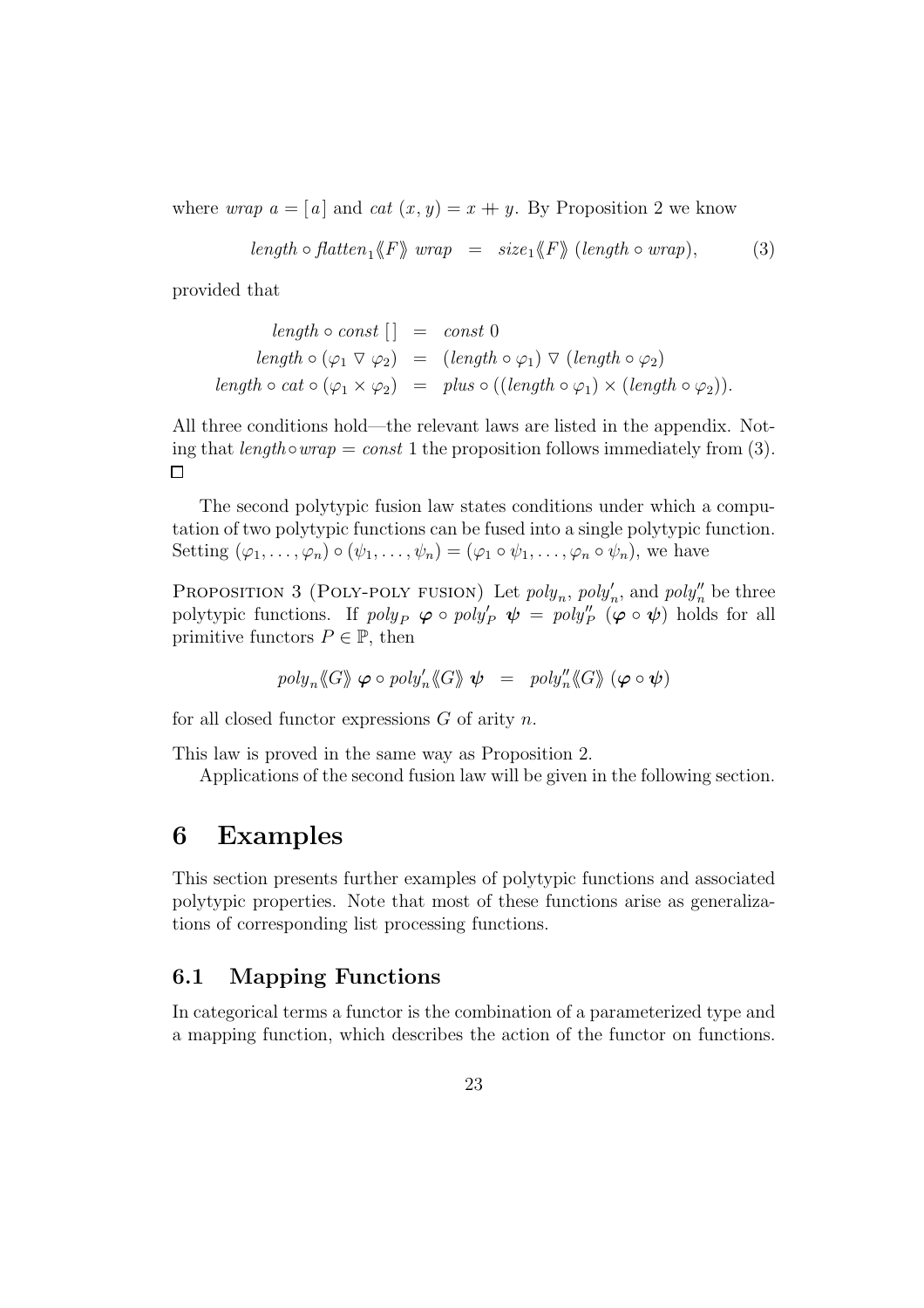The mapping function of a unary functor  $F$  applies a given function to each element of type  $a$  in a given structure of type  $F$  a. The polytypic variant of the mapping function is given  $by<sup>1</sup>$ 

 $\text{fmap}\langle F\rangle$  ::  $\forall a \ a'.(a \rightarrow a') \rightarrow (F \ a \rightarrow F \ a')$  $fmap\langle F\rangle \varphi = map\langle F\rangle$ **where**  $map\langle F \rangle$  ::  $F \cdot a \rightarrow F \cdot a'$  $map\langle Id \rangle$  =  $\varphi$  $map\langle KT \rangle$  = id  $map\langle F_1 + F_2 \rangle = map\langle F_1 \rangle + map\langle F_2 \rangle$  $map\langle F_1 \times F_2 \rangle = map\langle F_1 \rangle \times map\langle F_2 \rangle.$ 

It is revealing to consider the typings of the subsidiary functions  $map_n$ .

$$
map_n \langle G \rangle \quad :: \quad \forall T_1 \quad ... \quad T_n \cdot (T_1 \quad a \rightarrow T_1 \quad a', \dots, T_n \quad a \rightarrow T_n \quad a') \rightarrow (G \quad (T_1 \quad a) \quad ... \quad (T_n \quad a) \rightarrow G \quad (T_1 \quad a') \quad ... \quad (T_n \quad a'))
$$

Replacing  $T_i$  a by  $a_i$  and  $T_i$  a' by  $a'_i$  we obtain the typings of n-ary mapping functions. And, in fact,  $map_n\langle G\rangle$  corresponds to the mapping function of the *n*-ary functor  $G$ . Thus, to define *fmap* generically for all unary functors, mapping functions of functors of arbitrary arity are required. The good news is that the programmer need not take care of their definition. Instead, they are generated automatically.

The mapping function of a unary functor is required to satisfy the following two functorial properties.

$$
fmap \langle F \rangle id = id
$$
  

$$
fmap \langle F \rangle (\varphi \circ \psi) = fmap \langle F \rangle \varphi \circ fmap \langle F \rangle \psi.
$$

The first property can be shown using fixpoint induction. Only the proof of  $fmap\langle\Omega\rangle$  id = id requires a bit of fudging. We have that  $fmap\langle\Omega\rangle = \perp$  so we must in effect show that  $\bot = id$ . This equation holds, however, since  $\Omega$ accommodates only the bottom element (recall that we are working in a cpo setting). The second property is an instance of the second polytypic fusion law. Setting  $poly_n = poly'_n = poly''_n = map_n$ , we must establish

<sup>1</sup>We assume that type variables appearing in type signatures are scoped, that is, the type variables a and b in the signature of  $map(F)$  are not universally quantified but refer to the occurrences in  $\text{fmap}\langle F \rangle$ 's signature.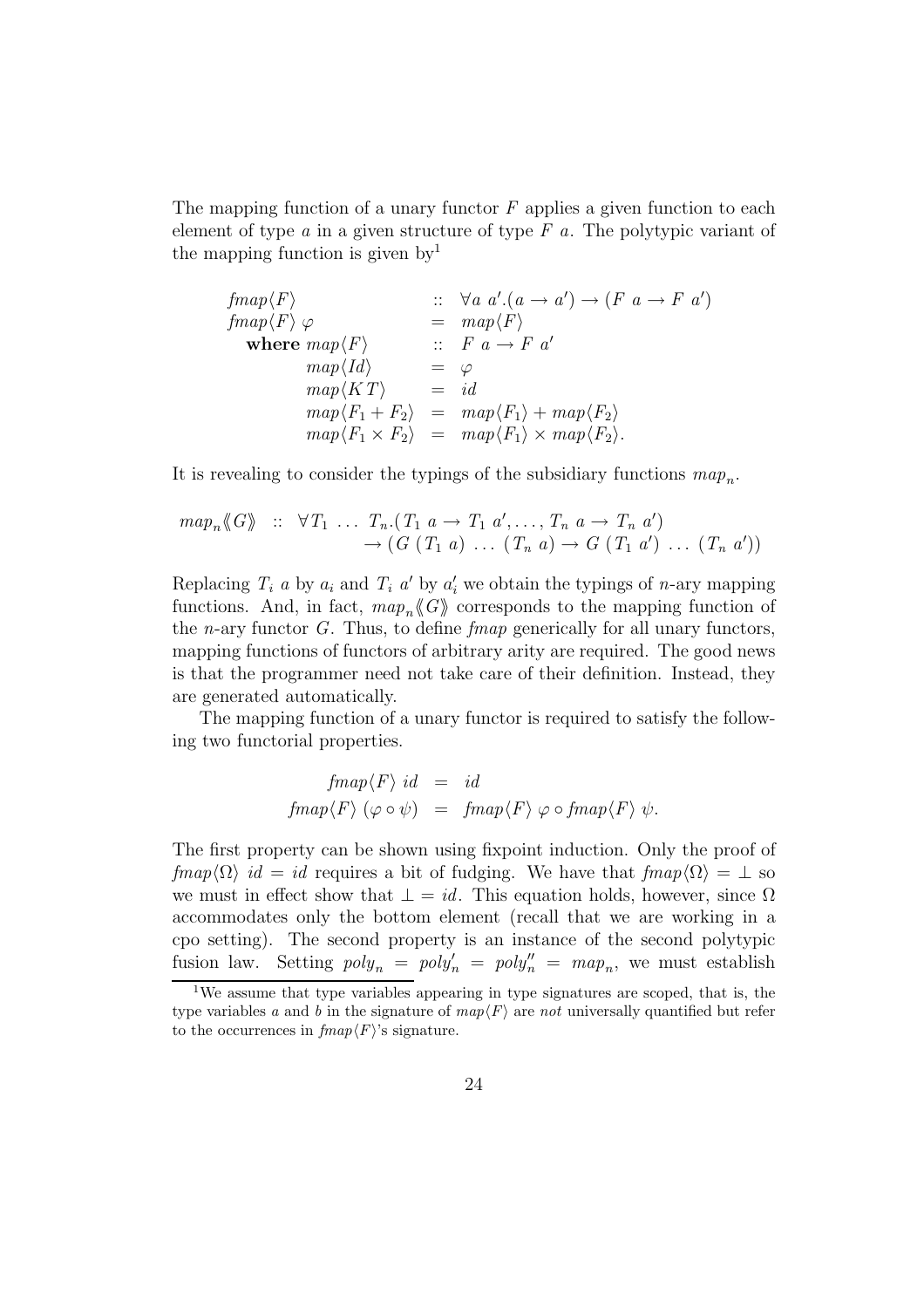$map_P \varphi \circ map_P \psi = map_P (\varphi \circ \psi)$  for  $map_{KT} = id$ ,  $map_+(\varphi_1, \varphi_2) = \varphi_1 + \varphi_2$ , and  $map_{\times}(\varphi_1, \varphi_2) = \varphi_1 \times \varphi_2$ . All of these conditions hold.

So far we have excluded types that contain function spaces. Perhaps surprisingly, our approach to polytypic programming works equally well if  $\mathbb{P}^2$ additionally includes the function space constructor. We have only omitted '→' because most of the polytypic functions cannot sensibly be defined for the function space. For instance, fmap cannot be defined for functional types since  $\rightarrow$  is contravariant in its first argument:

$$
(\rightarrow) \qquad :: \quad (a' \rightarrow a) \rightarrow (b \rightarrow b') \rightarrow ((a \rightarrow b) \rightarrow (a' \rightarrow b'))
$$
  

$$
(\varphi_1 \rightarrow \varphi_2) h = \varphi_2 \circ h \circ \varphi_1.
$$

Now, drawing from the theory of embeddings and projections [9] we can remedy the situation as follows. The central idea is to supply a pair of functions  $(i, \pi)$ , where  $\pi$  is the left-inverse of *i*, that is,  $\pi \circ i = id$ . If the functions additionally satisfy  $i \circ \pi \sqsubseteq id$ , then  $(i, \pi)$  is called an *embeddingprojection pair*. Given this notion we can define a variant of fmap, which additionally works for the function space constructor:

$$
mapE\langle F\rangle \qquad :: \forall a \ a'.(a \rightarrow a', a' \rightarrow a) \rightarrow (F \ a \rightarrow F \ a')
$$
  
\n
$$
mapE\langle Id\rangle \varphi = apply \varphi
$$
  
\n
$$
mapE\langle KT\rangle \varphi = id
$$
  
\n
$$
mapE\langle F_1 + F_2\rangle \varphi = mapE\langle F_1\rangle \varphi + mapE\langle F_2\rangle \varphi
$$
  
\n
$$
mapE\langle F_1 \times F_2\rangle \varphi = mapE\langle F_1\rangle \varphi \times mapE\langle F_2\rangle \varphi
$$
  
\n
$$
mapE\langle F_1 \rightarrow F_2\rangle \varphi = mapE\langle F_1\rangle \varphi^{\circ} \rightarrow mapE\langle F_2\rangle \varphi,
$$

where apply  $(i, \pi) = i$  and  $(i, \pi)^\circ = (\pi, i)$ . Now, assume that  $\varphi$  is an embedding-projection pair, then we can prove

$$
mapE \langle G \rangle \varphi^{\circ} \circ mapE \langle G \rangle \varphi = id
$$

by fixpoint induction. We confine ourselves to the interesting cases. **Case**  $G = Id$ :

$$
mapE\langle Id \rangle \varphi^{\circ} \circ mapE\langle Id \rangle \varphi
$$
  
= { definition of mapE }  
apply  $\varphi^{\circ} \circ apply \varphi$   
= { definition of apply and definition of  $\varphi^{\circ}$  }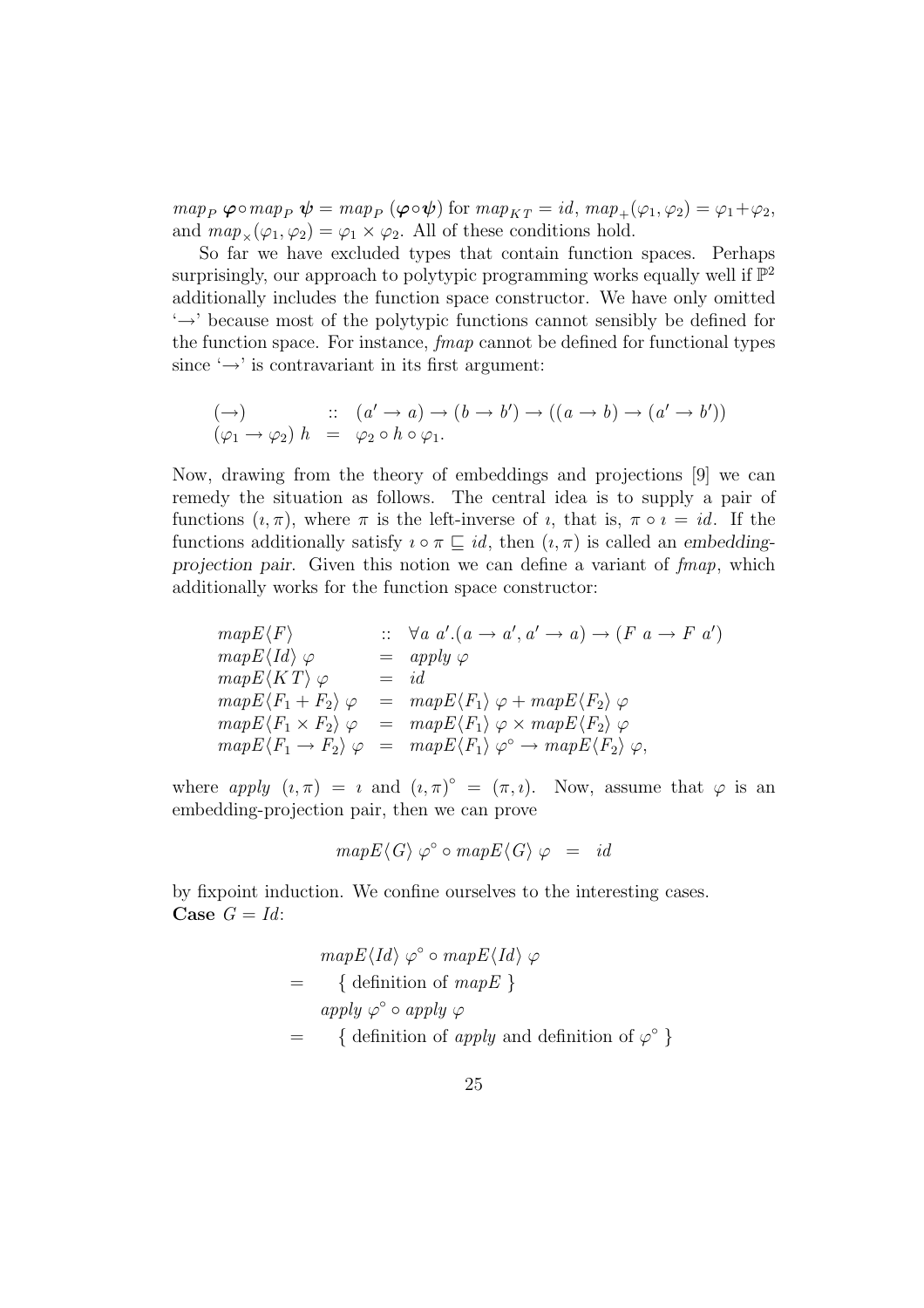$$
\pi \circ i = id
$$
  
= {  $\varphi$  is an embedding-projection pair }  
*id*.

**Case**  $G = F_1 \rightarrow F_2$ :

$$
mapE\langle F_1 \to F_2 \rangle \varphi^{\circ} \circ map E\langle F_1 \to F_2 \rangle \varphi
$$
  
= { definition of map  $E$  }  

$$
(mapE\langle F_1 \rangle (\varphi^{\circ})^{\circ} \to map E\langle F_2 \rangle \varphi^{\circ}) \circ (mapE\langle F_1 \rangle \varphi^{\circ} \to map E\langle F_2 \rangle \varphi)
$$
  
= { definition of ' $\rightarrow$ ' }  
 $\lambda h . map E\langle F_2 \rangle \varphi^{\circ} \circ (mapE\langle F_2 \rangle \varphi \circ h \circ map E\langle F_1 \rangle \varphi^{\circ}) \circ map E\langle F_1 \rangle (\varphi^{\circ})^{\circ}$   
= { ex hypothesis and ( $\varphi^{\circ}$ ) <sup>$\circ$</sup>  =  $\varphi$  }  
*id.*

Using similar calculations we can furthermore show that

$$
mapE\langle G\rangle \varphi \circ mapE\langle G\rangle \varphi^{\circ} \subseteq id.
$$

Both laws imply that  $(mapE\langle G \rangle \varphi, mapE\langle G \rangle \varphi^{\circ})$  is again an embeddingprojection pair. Finally, one can show that  $\lambda \varphi \to (map E \langle G \rangle \varphi, map E \langle G \rangle \varphi^{\circ})$ is the functorial action of G in the category  $CPO^{\hat{E}}$  of complete partial orders and embedding-projection pairs.

Another variant of fmap is the so-called *monadic map* [8]. Before we discuss its definition let us briefly review the basics of monads. For a more in-depth treatment we refer the interested reader to P. Wadler's papers [24, 25, 26]. One can think of a monad as an abstract type for computations. In Haskell monads are captured by the following class declaration.

```
class Monad m where
      return :: a \rightarrow m a(\ggg) :: m a \rightarrow (a \rightarrow m b) \rightarrow m b
```
The essential idea of monads is to distinguish between *computations* and *values*. This distinction is reflected on the type level: an element of m a represents a computation that yields a value of type a. A computation may involve, for instance, state, exceptions, or nondeterminism. The trivial computation that immediately returns the value a is denoted return a. The operator  $(\gg)$  combines two computations:  $m \gg k$  applies k to the result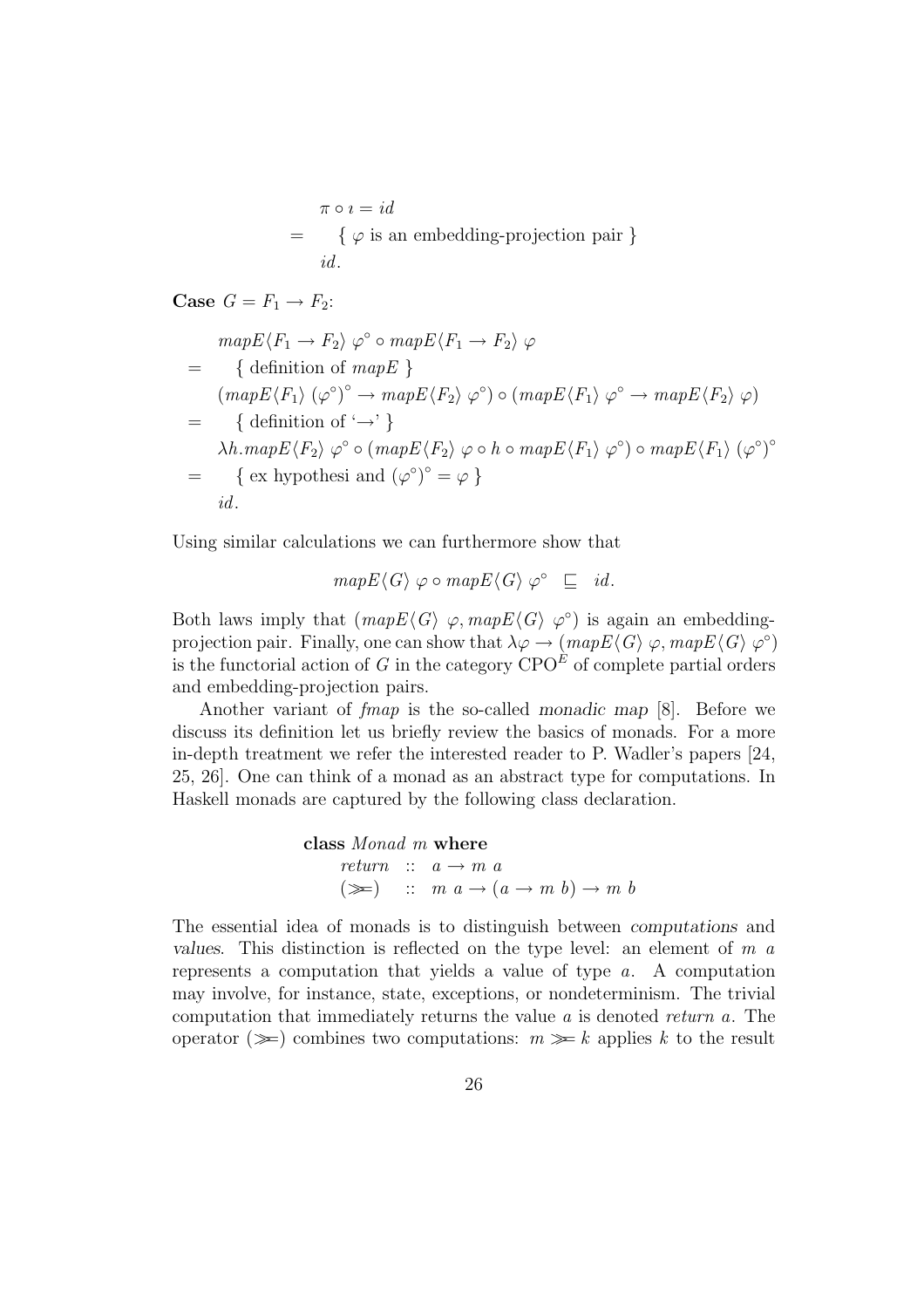of the computation  $m$ . Several datatypes have a computational content. For instance, the type Maybe given by

**data** Maybe a = Nothing | Just a

can be used to model exceptions: Just x represents a 'normal' or successful computation yielding the value x while Nothing represents an exceptional or failing computation. The following instance declaration shows how to define return and  $(\gg)$  for *Maybe*.

**instance** Monad Maybe **where**  $return = Just$  $Nothing \gg k = Nothing$ Just  $a \gg k$  = k a

Thus,  $m \gg k$  can be seen as a strict postfix application: if m is an exception, the exception is propagated; if m succeeds, then  $k$  is applied to the result.

The definition of *fmap* makes use of the combining forms  $'$ + and  $'$   $\times$ . The monadic mapping function can be succinctly defined if we raise these combinators to *procedures*, where a procedure is a function that maps values to computations. In other words, a procedure is a function of type  $a \to M b$ where M is a monad.

$$
\begin{array}{lll}\n\text{mmap} & \text{if } (Monad \ m) \Rightarrow (a \rightarrow a') \rightarrow (m \ a \rightarrow m \ a') \\
\text{mmap} \varphi \ m & = m \gg (return \circ \varphi) \\
\text{(H)} & \text{if } (Monad \ m) \Rightarrow (a \rightarrow m \ a') \rightarrow (b \rightarrow m \ b') \\
& \rightarrow (a + b \rightarrow m \ (a' + b')) \\
\text{(h}_1 \boxplus h_2) \ (Inl \ x_1) & = mmap \ Inl \ (h_1 \ x_1) \\
\text{(h}_1 \boxplus h_2) \ (Inr \ x_2) & = mmap \ Inr \ (h_2 \ x_2) \\
\text{(S)} & \text{if } (Monad \ m) \Rightarrow (a \rightarrow m \ a') \rightarrow (b \rightarrow m \ b') \\
& \rightarrow (a \times b \rightarrow m \ (a' \times b')) \\
\text{(h}_1 \boxtimes h_2) \ (x_1, x_2) & = h_1 \ x_1 \gg \lambda y_1 \rightarrow h_2 \ x_2 \gg \lambda y_2 \rightarrow return \ (y_1, y_2)\n\end{array}
$$

Given these combinators the definition of the monadic map is straightforward.

 $mapMl\langle F\rangle$  $(Aonad \ m) \Rightarrow (a \rightarrow m \ a') \rightarrow (F \ a \rightarrow m \ (F \ a'))$  $mapMl\langle Id \rangle \varphi = \varphi$  $mapMl\langle KT \rangle \varphi = return$  $mapMl\langle F_1 + F_2 \rangle \varphi = mapMl\langle F_1 \rangle \varphi \boxplus mapMl\langle F_2 \rangle \varphi$  $mapMl\langle F_1 \times F_2 \rangle \varphi = mapMl\langle F_1 \rangle \varphi \boxtimes mapMl\langle F_2 \rangle \varphi$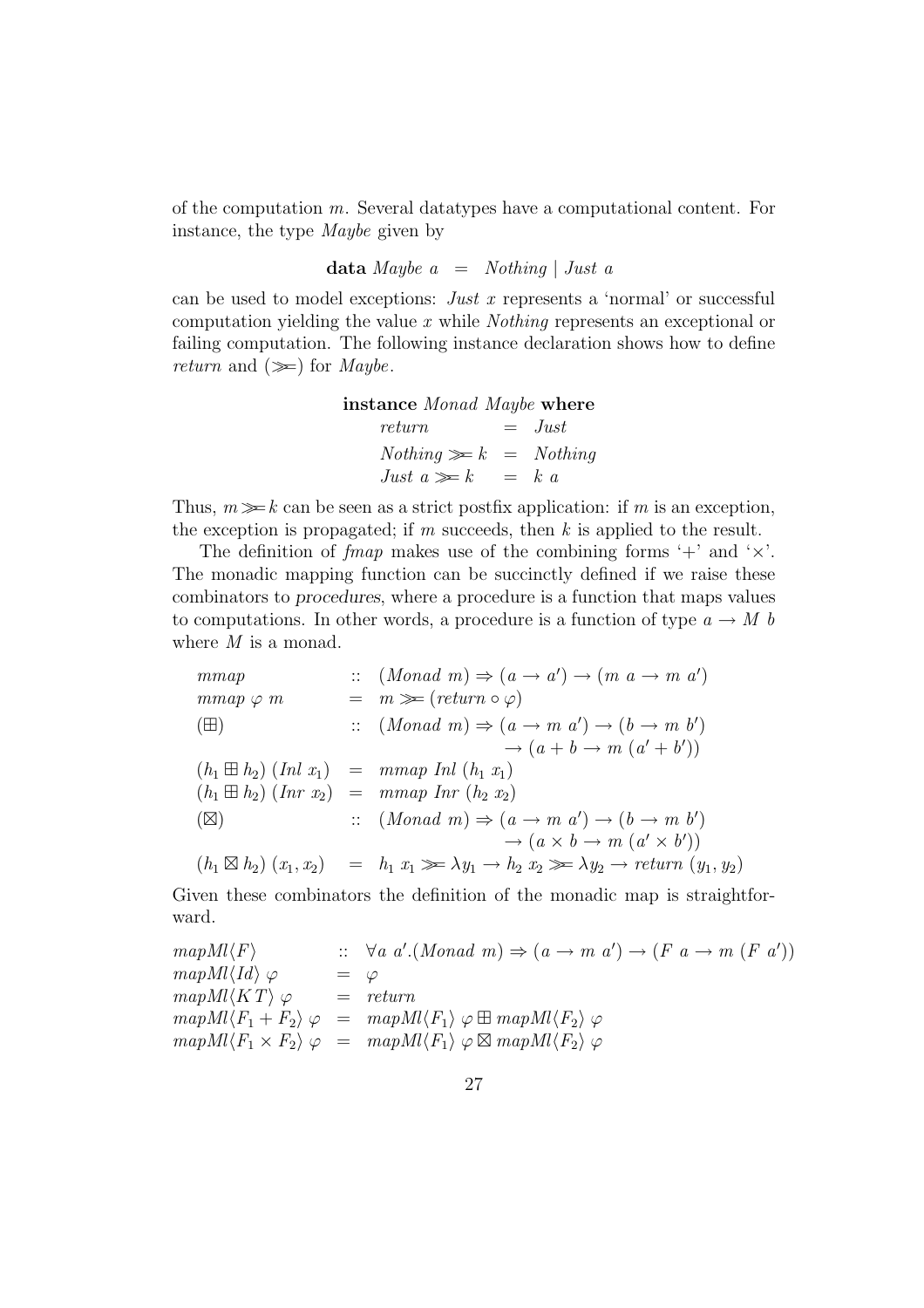Note that the letter 'l' in mapMl indicates that the structure  $F$  a is traversed from left to right. The dual function,  $mapMr$ , is defined completely analogously except that in the definition of ' $\mathbb{Z}$ ' the computations  $h_1$   $x_1$  and  $h_2$   $x_2$  are reversed. For applications of monadic maps we refer the interested reader to the tutorial of E. Meijer and J. Jeuring [21].

#### **6.2 Reductions**

The functions *size*, sum, and *flatten* are instances of a more general concept, due to L. Meertens [19], termed *reduction* or *crush*. A reduction is a function of type  $F \nightharpoonup a$  that collapses a structure of values of type a into a single value of type a. To define a reduction two ingredients are required: a value e :: a and a binary operation  $op: a \to a \to a$ . Usually but not necessarily e is the neutral element of op.

 $reduce\langle F\rangle$  ::  $\forall a.a \rightarrow (a \rightarrow a \rightarrow a) \rightarrow (F a \rightarrow a)$  $reduce\langle F \rangle e op = red\langle F \rangle$ **where**  $\text{red}\langle F\rangle$  ::  $F \ a \rightarrow a$  $red\langle Id \rangle x = x$  $red(KT) x = e$  $\text{red}\langle F_1 + F_2 \rangle$  (Inl  $x_1$ ) =  $\text{red}\langle F_1 \rangle x_1$  $\text{red}\langle F_1 + F_2 \rangle$   $(\text{Inr } x_2) = \text{red}\langle F_2 \rangle x_2$  $red\langle F_1 \times F_2 \rangle (x_1, x_2) = red\langle F_1 \rangle x_1$ 'op'  $red\langle F_2 \rangle x_2$ 

Using a point free style we can define the helper function red more succinctly.

$$
red\langle Id \rangle = id
$$
  
\n
$$
red\langle KT \rangle = const e
$$
  
\n
$$
red\langle F_1 + F_2 \rangle = red\langle F_1 \rangle \nabla red\langle F_2 \rangle
$$
  
\n
$$
red\langle F_1 \times F_2 \rangle = uncurry op \circ (red\langle F_1 \rangle \times red\langle F_2 \rangle)
$$

A number of useful functions can be implemented in terms of reduce and fmap, see Figure 2. L. Meertens [19], P. Jansson and J. Jeuring [16] give further applications.

Again, it is interesting to inspect the subsidiary functions  $reduce_n$  given by  $reduce_n \langle G \rangle \ge op = red_n \langle G \rangle$  more closely. The following property

$$
reduce_n \langle\!\langle G \rangle\!\rangle \, \, e \, \, op \, \, (\boldsymbol{\varphi} \circ \boldsymbol{\psi}) \ \, = \ \, \, reduce_n \langle\!\langle G \rangle\!\rangle \, \, e \, \, op \, \, \boldsymbol{\varphi} \circ map_n \langle\!\langle G \rangle\!\rangle \, \, \boldsymbol{\psi},
$$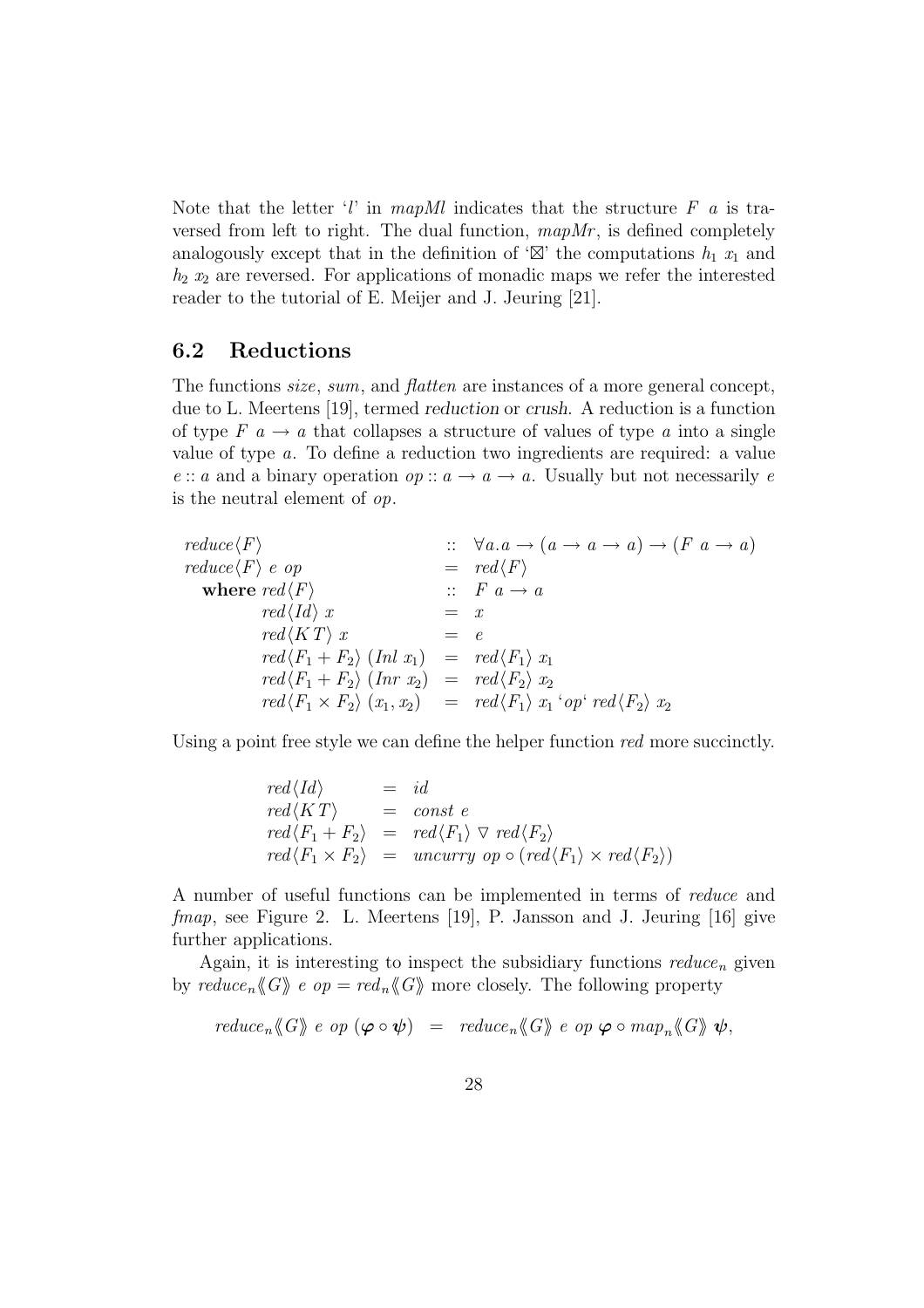| $sum\langle F\rangle$              |     | $\therefore$ $\forall n. (Num \space n) \Rightarrow F \space n \rightarrow n$      |
|------------------------------------|-----|------------------------------------------------------------------------------------|
| $sum\langle F\rangle$              |     | $=$ $reduce\langle F \rangle 0 (+)$                                                |
| $and \langle F \rangle$            |     | $\therefore$ F Bool $\rightarrow$ Bool                                             |
| $and \langle F \rangle$            |     | $=$ reduce $\langle F \rangle$ True $(\wedge)$                                     |
| $minimum \langle F \rangle$        |     | $\therefore$ $\forall a. (Bounded \ a, Ord \ a) \Rightarrow F \ a \rightarrow a$   |
| $minimum \langle F \rangle$        | $=$ | $reduce\langle F \rangle$ maxBound min                                             |
| $size\langle F \rangle$            |     | $\therefore$ $\forall a \; n. (Num \; n) \Rightarrow F \; a \rightarrow n$         |
| $size\langle F \rangle$            |     | $= \sum_{m}$ sum $\langle F \rangle \circ \text{fmap} \langle F \rangle$ (const 1) |
| $all \langle F \rangle$            |     | $\therefore$ $\forall a.(a \rightarrow Bool) \rightarrow (F \ a \rightarrow Bool)$ |
| $all \langle F \rangle p$          |     | $=$ and $\langle F \rangle$ of map $\langle F \rangle$ p                           |
| $\text{flatten}\langle F\rangle$   |     | $\therefore$ $\forall a.F \ a \rightarrow List \ a$                                |
| $\mathit{flatten}\langle F\rangle$ |     | $=$ $reduce\langle F \rangle$ $[ \; ]$ $(+)$ $of map\langle F \rangle$ $wrap$      |
| data Tree a                        | $=$ | $Empty \mid Leaf \; a \mid Fork \; (Tree \; a) \; (Tree \; a)$                     |
| $shape\langle F\rangle$            |     | $\therefore$ $\forall a.F \ a \rightarrow Tree \ a$                                |
| $shape\langle F\rangle$            |     | $=$ reduce $\langle F \rangle$ Empty Fork $\circ$ fmap $\langle F \rangle$ Leaf    |

Figure 2: Examples of reductions.

which is an immediate consequence of Proposition 3, shows that  $reduce_n$ combines a reduction with a map. This idiom is, in fact, a very old one. It appears, for instance, in R. Bird's lectures [6] where it is shown that each homomorphism on lists (that is, each catamorphism) can be expressed in this form. In a sense,  $reduce_n$  can be seen as a generalization of that scheme.

Specializing Proposition 2 gives an important fusion law for reductions. Let  $\psi$  be a strict function, then

$$
\psi e = e' \wedge \psi \ (\text{op } x_1 \ x_2) = \text{op'} \ (\psi \ x_1) \ (\psi \ x_2)
$$
\n
$$
\implies \psi \circ \text{reduce}_n \langle \!\langle G \rangle \!\rangle \ e \ \text{op } \varphi = \text{reduce}_n \langle \!\langle G \rangle \!\rangle \ e' \ \text{op'} \ (\psi \circ \varphi).
$$

An immediate consequence of the two fusion laws for reductions is, for instance, length  $\circ$  flatten $\langle F \rangle$  = size $\langle F \rangle$ , see Example 6.

The implementation of *flatten* given in Figure 2 has a quadratic running time since the computation of  $x + y$  takes time proportional to the length of x . Using the well-known technique of *accumulation* [2] we can improve the running time to  $O(n)$ . The basic idea is to define a function  $redr\langle F \rangle$  such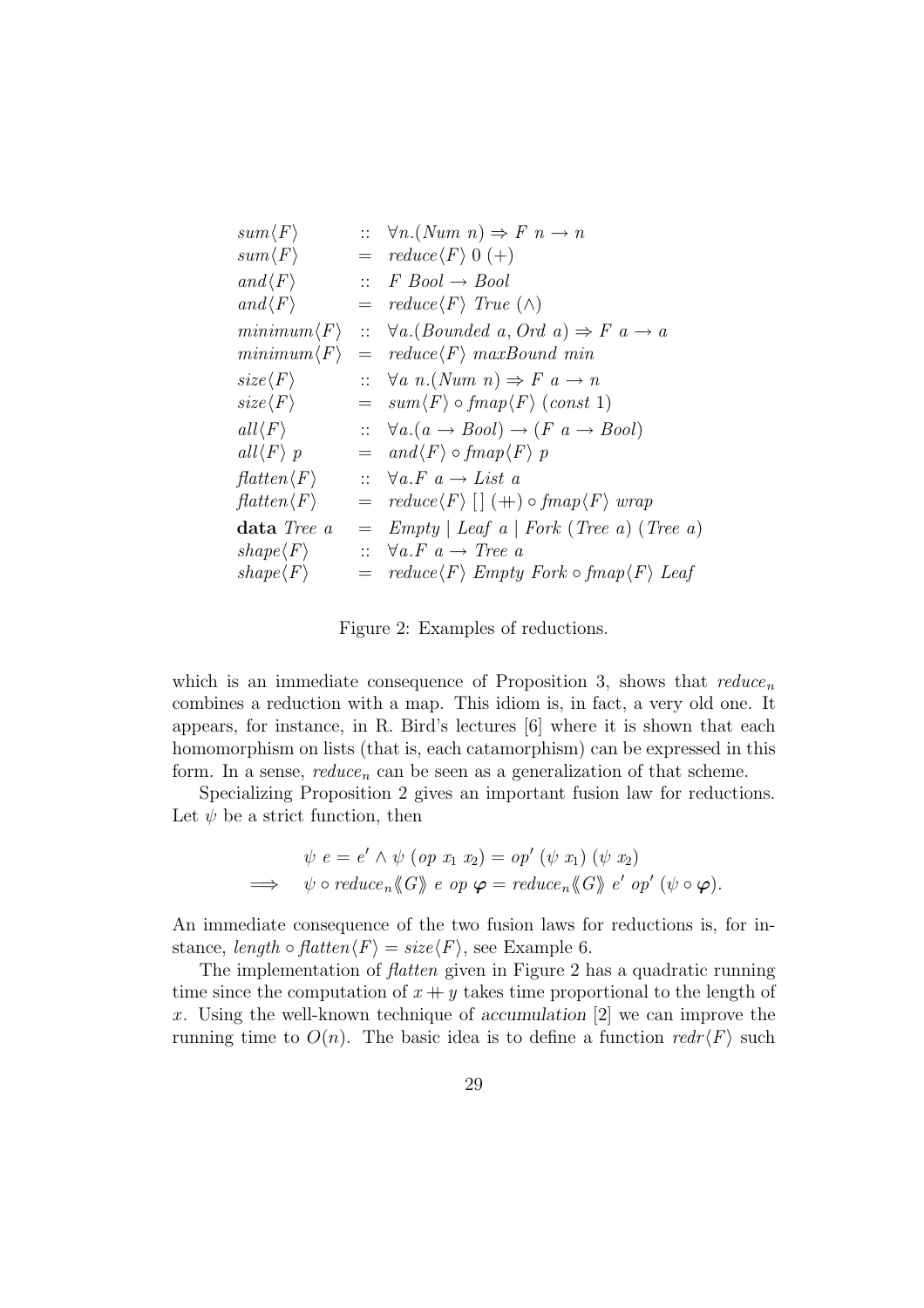that

$$
op (red \langle F \rangle x) a = redr \langle F \rangle x a.
$$

In a point-free style this condition can be written more succinctly as

$$
op \circ red \langle F \rangle = redr \langle F \rangle,
$$

which suggests to apply Proposition 2 for deriving a definition of  $redr \langle F \rangle$ . The calculation, which is left as an exercise to the reader, shows that the following definition improves  $reduce\langle F \rangle$  provided *op* is associative and *e* is the neutral element of op.

$$
reduce'\langle F \rangle \qquad :: \forall a.a \rightarrow (a \rightarrow a \rightarrow a) \rightarrow (F a \rightarrow a)
$$
\n
$$
reduce'\langle F \rangle e op x = redr\langle F \rangle x e
$$
\n
$$
where redr\langle F \rangle \qquad :: F a \rightarrow (a \rightarrow a)
$$
\n
$$
redr\langle Id \rangle = op
$$
\n
$$
redr\langle KT \rangle = const \, id
$$
\n
$$
redr\langle F_1 + F_2 \rangle = redr\langle F_1 \rangle \nabla redr\langle F_2 \rangle
$$
\n
$$
redr\langle F_1 \times F_2 \rangle = uncurry \, (o) \circ (redr\langle F_1 \rangle \times redr\langle F_2 \rangle)
$$

The implementation guarantees that applications of op are only nested to the right as in op  $a_1$  (op  $a_2$  (... (op  $a_n$  e) ...))—hence the name of the auxiliary function. This property also reveals that the type of  $reduce'\langle F \rangle$  is unnecessarily restricted: the two arguments of  $op$  need not have the same type. Therefore, we may generalize the type signature as follows.

$$
\begin{array}{lll}\n\text{reducer}\langle F \rangle & \text{::} & \forall a \ b. (a \rightarrow (b \rightarrow b)) \rightarrow (F \ a \rightarrow (b \rightarrow b)) \\
\text{reducer}\langle F \rangle & \text{op} & = \text{redr}\langle F \rangle \\
\text{where } \text{redr}\langle F \rangle & \text{::} & F \ a \rightarrow (b \rightarrow b) \\
\text{redr}\langle Id \rangle & = \text{op} \\
\text{redr}\langle K \ T \rangle & = \text{const } \text{id} \\
\text{redr}\langle F_1 + F_2 \rangle & = \text{redr}\langle F_1 \rangle \nabla \text{ redr}\langle F_2 \rangle \\
\text{redr}\langle F_1 \times F_2 \rangle & = \text{uncurray} \ (\text{o}) \circ (\text{redr}\langle F_1 \rangle \times \text{redr}\langle F_2 \rangle)\n\end{array}
$$

Note that we have rearranged the arguments to emphasize the structure. Building upon  $reducer \langle F \rangle$  we can now give a linear-time program for  $flatten \langle F \rangle$ .

$$
\begin{array}{ll}\n\text{flatten}\langle F\rangle &:: \forall a. F \ a \rightarrow \text{List} \ a \\
\text{flatten}\langle F\rangle \ x &= \text{reduce}\langle F\rangle \ (): \ x \ []\n\end{array}
$$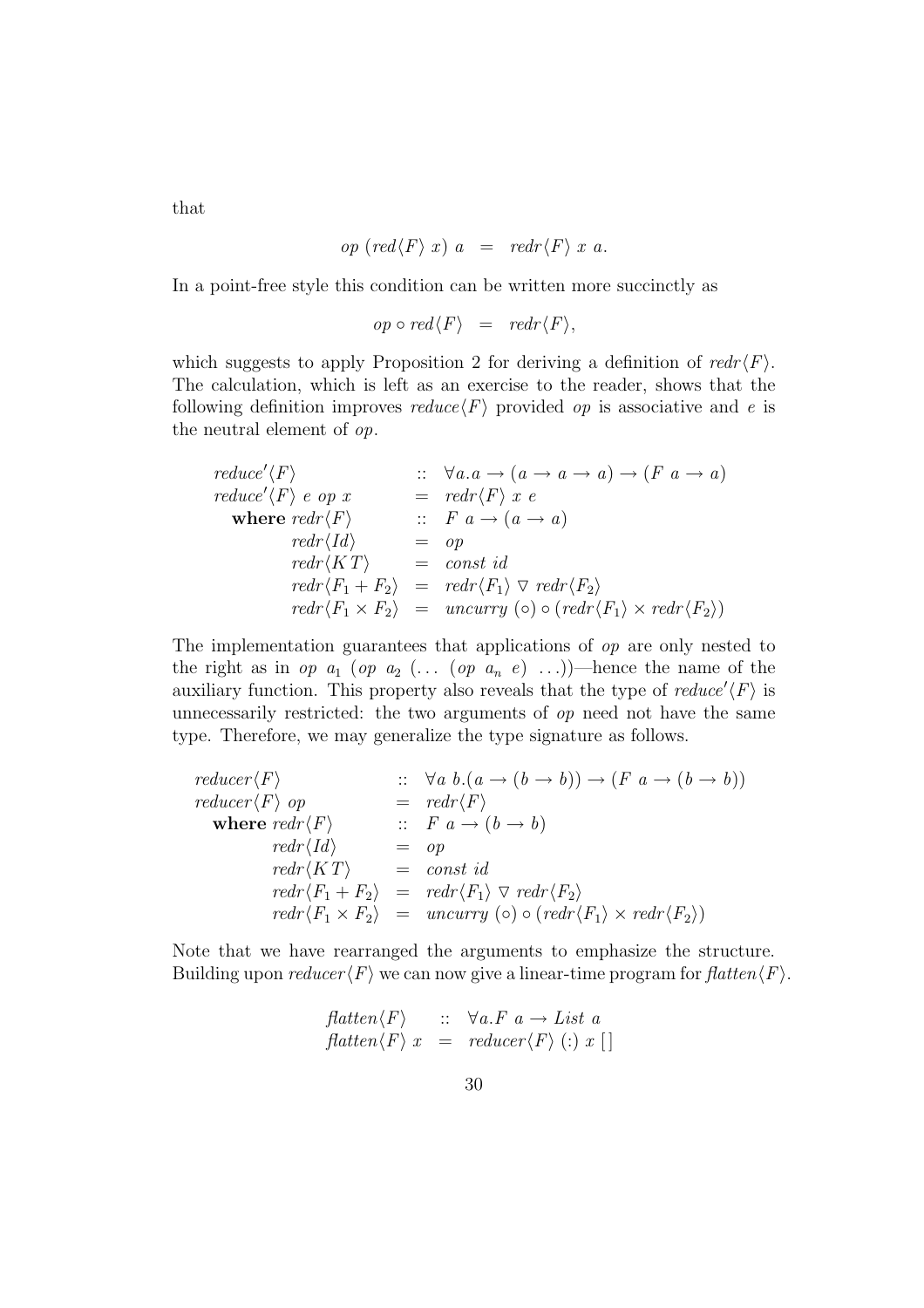Finally, note that reducer is equivalent to an fmap followed by an 'ordinary' reduction. We have

 $reducer \langle F \rangle op = reduce \langle F \rangle$  (ං)  $id \circ fmap \langle F \rangle op$ ,

which can be shown using Proposition 3.

#### **6.3 Equality and Comparison Functions**

The equality function is a nice example of a function that is indexed by a nullary functor. In Haskell it can be automatically derived for datatypes of first-order kind and the following can be seen as a formalization of that process. We assume that a suitable equality function for Int is predefined.

| $eq\langle T\rangle$                                                                                                            | $\therefore$ $T \rightarrow T \rightarrow Bool$ |
|---------------------------------------------------------------------------------------------------------------------------------|-------------------------------------------------|
| $eq\langle K1 \rangle x y$                                                                                                      | $= True$                                        |
| $eq\langle KInt \rangle x y$                                                                                                    | $=$ eqInt x y                                   |
| $eq\langle T_1 + T_2 \rangle$ (Inl $x_1$ ) (Inl $y_1$ ) = $eq\langle T_1 \rangle x_1 y_1$                                       |                                                 |
| $eq\langle T_1 + T_2 \rangle$ (Inl $x_1$ ) (Inr $y_2$ ) = False                                                                 |                                                 |
| $eq\langle T_1 + T_2 \rangle$ (Inr $x_2$ ) (Inl $y_1$ ) = False                                                                 |                                                 |
| $eq\langle T_1+T_2\rangle$ $(Inv x_2)$ $(Inv y_2) = eq\langle T_2\rangle x_2 y_2$                                               |                                                 |
| $eq\langle T_1 \times T_2 \rangle (x_1, x_2) (y_1, y_2) = eq \langle T_1 \rangle x_1 y_1 \wedge eq \langle T_2 \rangle x_2 y_2$ |                                                 |

Note that eq unlike fmap and reduce cannot be defined in a uniform way for all constant functors. Functions that are indexed by nullary functors typically require a case analysis on constant functors.

Varying the definition of eq slightly we can also realize Haskell's compare function, which determines the precise ordering of two elements.

| data Ordering                                                                                                                                 | $= LT \mid EQ \mid GT$                                                    |
|-----------------------------------------------------------------------------------------------------------------------------------------------|---------------------------------------------------------------------------|
| $cmp\langle T\rangle$                                                                                                                         | $T \rightarrow T \rightarrow Ordering$                                    |
| $cmp\langle K1\rangle x y$                                                                                                                    | $=$ EQ                                                                    |
| $cmp\langle KInt\rangle x y$                                                                                                                  | $=$ cmpInt x y                                                            |
| $cmp\langle T_1+T_2\rangle$ (Inl $x_1$ ) (Inl $y_1$ ) = $cmp\langle T_1\rangle x_1 y_1$                                                       |                                                                           |
| $cmp\langle T_1+T_2\rangle$ (Inl $x_1$ ) (Inr $y_2$ ) = LT                                                                                    |                                                                           |
| $cmp\langle T_1+T_2\rangle$ $(Inr x_2)$ $(Inl y_1) = GT$                                                                                      |                                                                           |
| $\langle cmp \langle T_1 + T_2 \rangle$ (Inr $x_2$ ) (Inr $y_2$ ) = $\langle cmp \langle T_2 \rangle x_2 y_2 \rangle$                         |                                                                           |
| $\langle cmp \langle T_1 \times T_2 \rangle (x_1, x_2) (y_1, y_2) \rangle = \text{case } \langle cmp \langle T_1 \rangle x_1 y_1 \text{ of }$ |                                                                           |
|                                                                                                                                               | $\{EQ \rightarrow cmp \langle T_2 \rangle x_2 y_2; ord \rightarrow ord\}$ |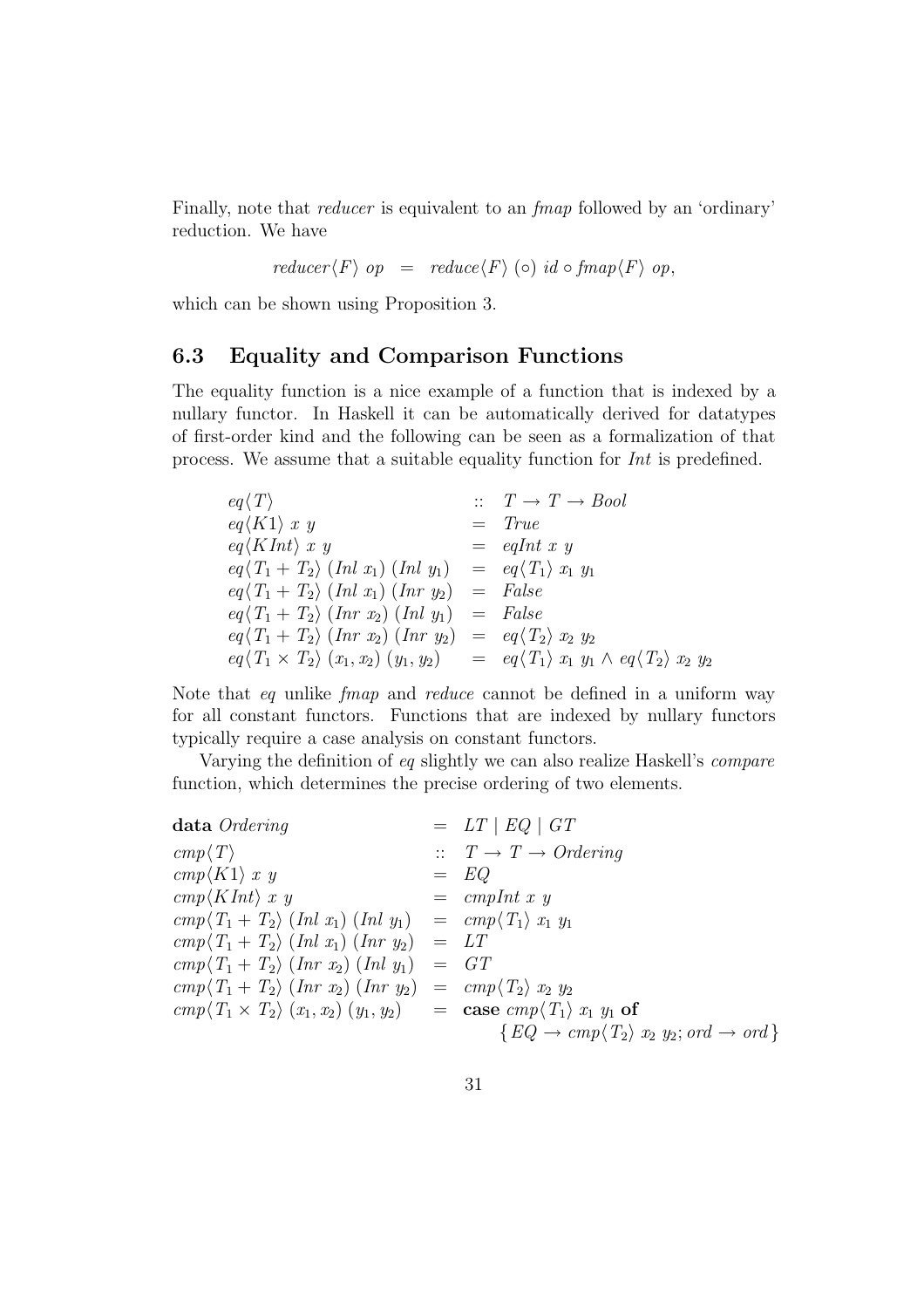#### **6.4 Zipping Functions**

Closely related to mapping functions are zipping functions. A zipping function takes a pair of structures and returns a structure of pairs. If the argument structures have not the same shape, the zipping function returns *Nothing* (which we abbreviate by *fail*); otherwise it yields *Just z* where z is the desired structure. In other words, the zipping function uses the exception monad Maybe to signal incompatibility of argument structures. The definition of zip is similar to that of eq and cmp.

 $zip\langle F \rangle$  ::  $\forall a \ b. F \ a \rightarrow F \ b \rightarrow Maybe \ (F \ (a, b))$  $\langle \sin(K1) x y \rangle = \text{return } ($  $\chi$ ip(KInt) x y = **if** eqInt x y **then** return x **else** fail  $\chi$ ip $\langle Id \rangle$  x y = return  $(x, y)$  $zip\langle F_1 + F_2 \rangle$  (Inl  $x_1$ ) (Inl  $y_1$ ) = mmap Inl  $(zip\langle F_1 \rangle x_1 y_1)$  $zip\langle F_1 + F_2 \rangle$  (Inl  $x_1$ ) (Inr  $y_2$ ) = fail  $\langle zip \langle F_1 + F_2 \rangle$  (Inr  $x_2$ ) (Inl  $y_1$ ) = fail  $zip\langle F_1 + F_2 \rangle$  (Inr  $x_2$ ) (Inr  $y_2$ ) = mmap Inr  $(zip\langle F_2 \rangle x_2 y_2)$  $zip\langle F_1 \times F_2 \rangle (x_1, x_2) (y_1, y_2) = zip\langle F_1 \rangle x_1 y_1 \gg \lambda z_1 \rightarrow$  $zip\langle F_2 \rangle x_2 y_2 \gg \lambda z_2 \rightarrow$ return  $(z_1, z_2)$ 

Note that the type of zip could be generalized to arbitrary monads that contain a zero element such as fail.

### **7 Related and Future Work**

This article can be regarded as a successor to my previous work on polytypic programming [10], where a similar approach using *rational trees* is presented. The major difference between the two frameworks lies in the treatment of functor composition. In the 'rational tree approach' functor composition is regarded as a function symbol, which implies that a polytypic definition must specify the action on  $G \cdot (G_1, \ldots, G_n)$  for each  $n \geq 1$ . Clearly, this cannot be done exhaustively. Furthermore, since the cases for functor composition are redundant, there is no guarantee that the polytypic function behaves the same on equal functors such as *Rose* and *Rose'*. Both problems disappear if we handle functor composition on the meta level generalizing rational trees to algebraic trees.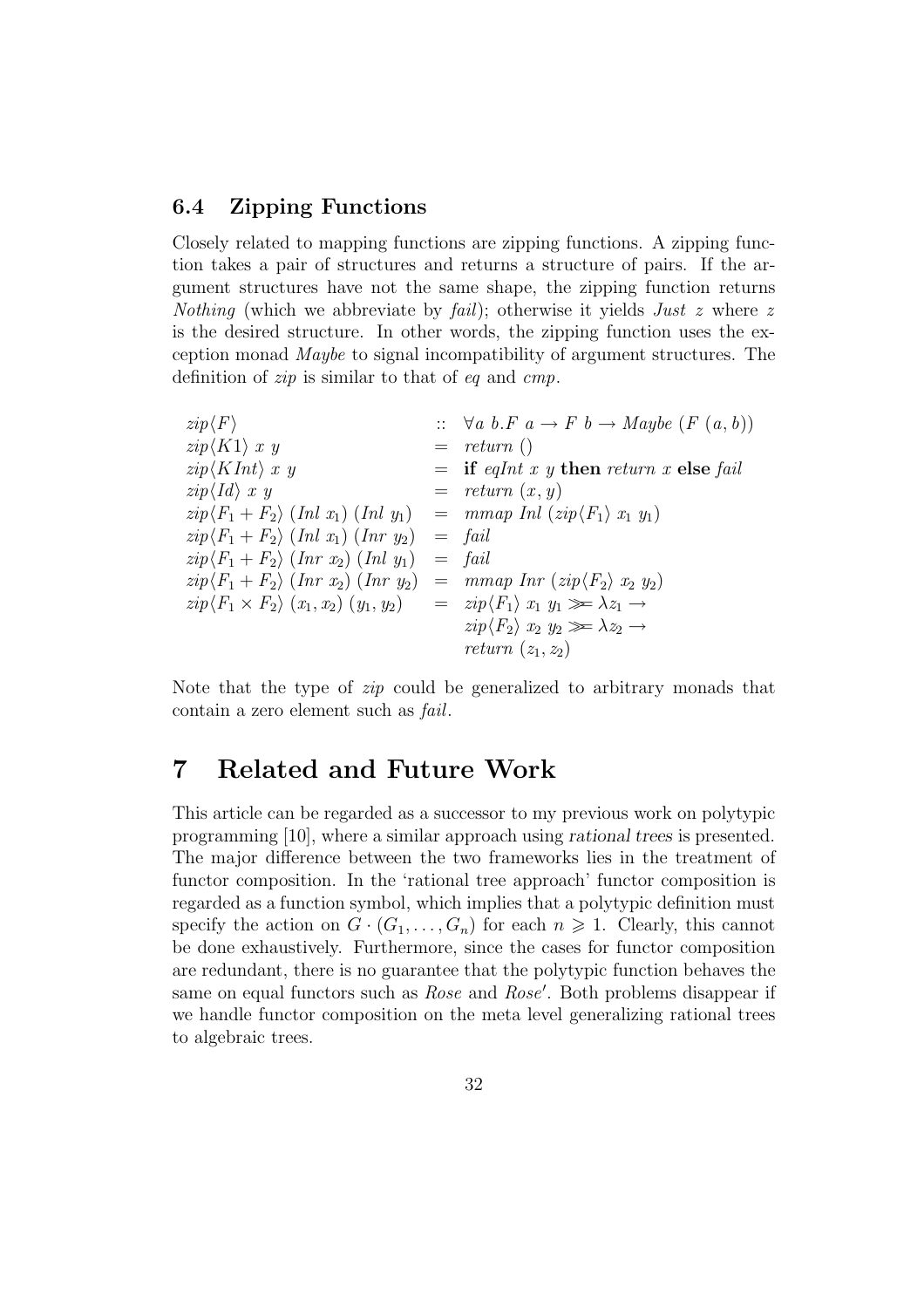The classic approach to polytypic programming as realized in the polytypic programming language extension PolyP [14] is based on the initial algebra semantics of datatypes. Here, functors are modeled by the following grammar.

$$
\begin{array}{rcl}\n\mathbb{F} & ::= & \mu \mathbb{B} \\
\mathbb{B} & ::= & KT \mid \mathit{Fst} \mid \mathit{Snd} \mid \mathbb{B} + \mathbb{B} \mid \mathbb{B} \times \mathbb{B} \mid \mathbb{F} \cdot \mathbb{B}\n\end{array}
$$

Recursive datatypes are modeled by fixpoints of associated base functors: the functor  $\mu$ B, which is known as a *type functor*, denotes the unary functor F given as the least solution of the equation  $F \, a = B(a, F \, a)$ . Polytypic functions are defined according to the above structure of types. In PolyP the polytypic function  $size\langle F \rangle$  is defined as follows—modulo change of notation.

| $size\langle F \rangle$                                                                          |         | $\therefore \forall a.F \ a \rightarrow Int$                                                                                                                  |
|--------------------------------------------------------------------------------------------------|---------|---------------------------------------------------------------------------------------------------------------------------------------------------------------|
| $size\langle \mu B \rangle$                                                                      |         | $= \text{} \text{} \text{} \langle \mu \text{} \mu \text{} \rangle \text{} (\text{} \text{} \langle \text{} \text{} \text{} \text{} \rangle \text{} \rangle)$ |
| $bsize\langle B\rangle$                                                                          |         | $\therefore$ $\forall a.B \ a Int \rightarrow Int$                                                                                                            |
| $bsize\langle KT \rangle x$                                                                      | $= 0$   |                                                                                                                                                               |
| $bsize\langle Fst\rangle x$                                                                      | $=$ 1   |                                                                                                                                                               |
| $bsize\langle Snd\rangle$ n                                                                      | $=$ $n$ |                                                                                                                                                               |
| $\text{bsize}\langle B_1 + B_2 \rangle \text{ (Inl } x_1) = \text{bsize}\langle B_1 \rangle x_1$ |         |                                                                                                                                                               |
| $\text{bsize}\langle B_1 + B_2 \rangle \text{ (Inr } x_2) = \text{bsize}\langle B_2 \rangle x_2$ |         |                                                                                                                                                               |
|                                                                                                  |         | $\langle B_1 \times B_2 \rangle (x_1, x_2) = b \, size \langle B_1 \rangle x_1 + b \, size \langle B_2 \rangle x_2$                                           |
| $bsize\langle F \cdot B \rangle x$                                                               |         | $= \sum \mathit{sum} \langle F \rangle \langle \mathit{fmap} \langle F \rangle \langle \mathit{bsize} \langle B \rangle \rangle x \rangle$                    |

The program is quite elaborate as compared to the one given in Section 1: it involves two general combining forms, cata and fmap, and an auxiliary polytypic function, sum. The disadvantages of the initial algebra approach are fairly obvious. The above definition is redundant: we know that size is uniquely defined by its action on constant functors, Id, sums, and products. The definition is incomplete: size is only applicable to regular functors (recall that, for instance, Perfect is not a regular functor). Furthermore, the regular functor may not depend on functors of arity  $\geq 2$  since functor composition is only defined for unary functors. Finally, the definition exhibits a slight inefficiency: the combing form fmap produces an intermediate data structure, which is immediately consumed by sum. In other words,  $size(Rose)$ corresponds to the first, less efficient definition of sizer.

Unlike the framework we have presented so far PolyP allows the programmer to define general recursion schemes like cata- and anamorphisms [20].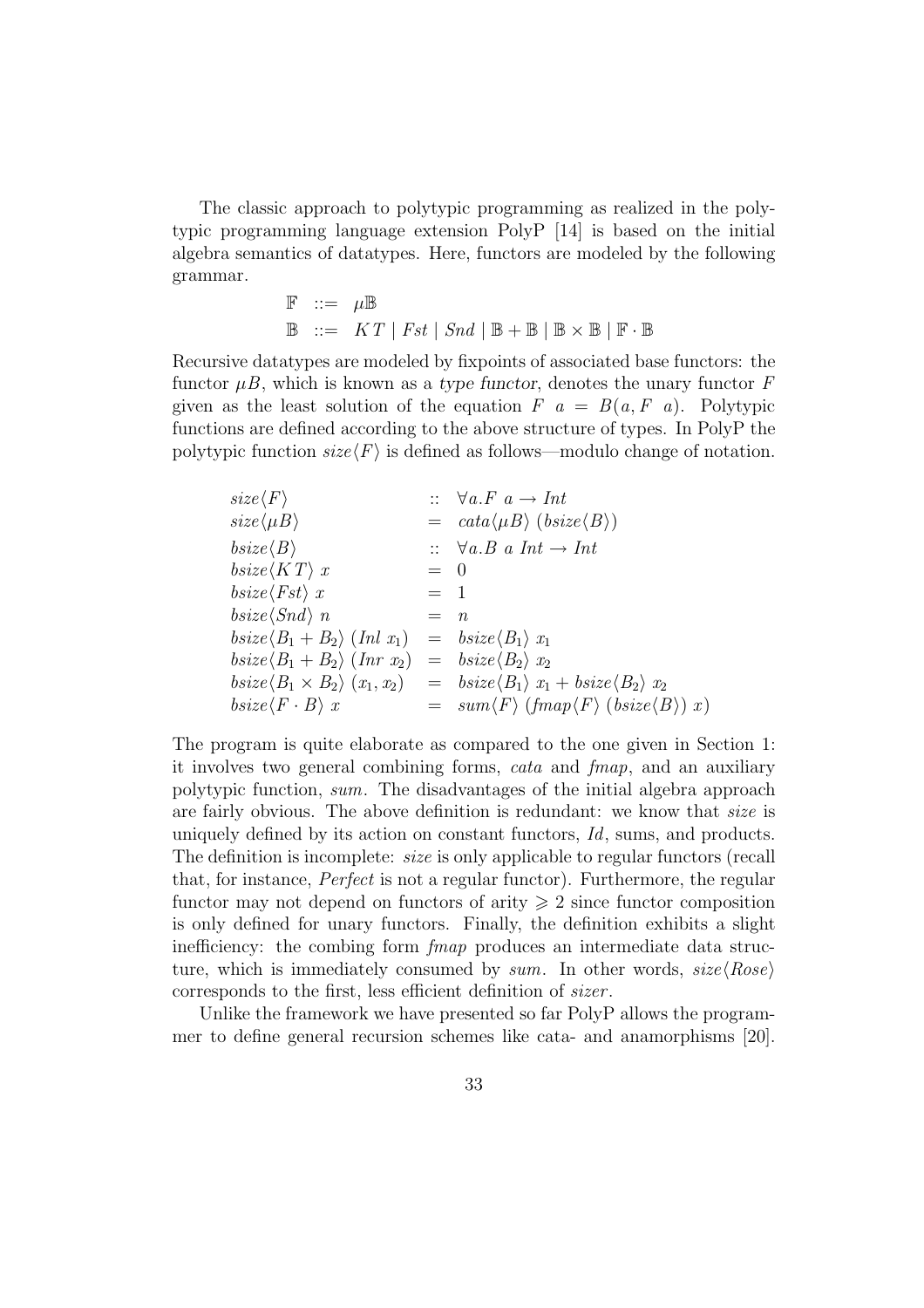As an example, the recursion scheme *cata*, which is used in *size*, is given by

$$
\begin{array}{rcl}\n\text{cata}\langle F \rangle &:: \forall a \ b.\left(F' \ a \ b \rightarrow b\right) \rightarrow \left(F \ a \rightarrow b\right) \\
\text{cata}\langle \mu B \rangle \varphi &=& \varphi \circ \text{bmap}\langle B \rangle \ id \ (\text{cata}\langle \mu B \rangle \varphi) \circ \text{out.}\n\end{array}
$$

The operation  $(-)'$ , which is called *FunctorOf* in PolyP, maps a type functor to its base functor:  $F' = B$  for  $F = \mu B$ . The function out :: F a  $\rightarrow$  $F'$  a (F a) decomposes an element of type F a by unfolding one level of recursion. While the explicit treatment of type recursion is unnecessary for many applications—all polytypic functions of PolyLib [16] can be implemented in our framework, except, of course, cata- and anamorphisms—it is indispensable for others. The polytypic unification algorithm described by P. Jansson and J. Jeuring [15], for instance, requires a function that determines the immediate subterms of a term. A similar function appears in the article of R. Bird, O. de Moor, and P. Hoogendijk [4], who present a generalization of the maximum segment sum problem. In both cases the recursive structure of a datatype must be known.

Now, since our framework deals with type recursion on the meta level, one could feel tempted to conclude that we cannot deal with such applications. It appears, however, that the availability of operations on types is an orthogonal design issue. Hence, nothing prevents us from incorporating the operator  $(-)'$ depicted above. To this end we simply take over the type inference algorithm described by P. Jansson and J. Jeuring  $[14]$ . It is useful to generalize  $(-)'$  so that it maps an *n*-ary, regular functor to its associated  $(n+1)$ -ary base functor. Given two polytypic functions  $in::F'$   $a_1 \ldots a_n$   $(F a_1 \ldots a_n) \rightarrow F a_1 \ldots a_n$ and *out* :: F  $a_1 \ldots a_n \rightarrow F'$   $a_1 \ldots a_n$  (F  $a_1 \ldots a_n$ ) we can define cata- and anamorphisms for functors of arbitrary arity. Here are the definitions for unary functors.

$$
cata \langle F \rangle \qquad :: \quad \forall a \ b. (F' \ a \ b \rightarrow b) \rightarrow (F \ a \rightarrow b)
$$
  
\n
$$
cata \langle F \rangle \varphi \qquad = \varphi \circ bmap \langle F' \rangle \ id \ (cata \langle F \rangle \varphi) \circ out
$$
  
\n
$$
ana \langle F \rangle \qquad :: \quad \forall a \ b. (b \rightarrow F' \ a \ b) \rightarrow (b \rightarrow F \ a)
$$
  
\n
$$
ana \langle F \rangle \psi \qquad = \quad in \circ bmap \langle F' \rangle \ id \ (ana \langle F \rangle \psi) \circ \psi
$$

It is worth noting that the definition of the subsidiary function bmap proceeds as before. In particular, there is no need to consider functor composition or type functors. Furthermore, the base functor may be a nested functor. The function that collects the immediate subterms of a term can be defined as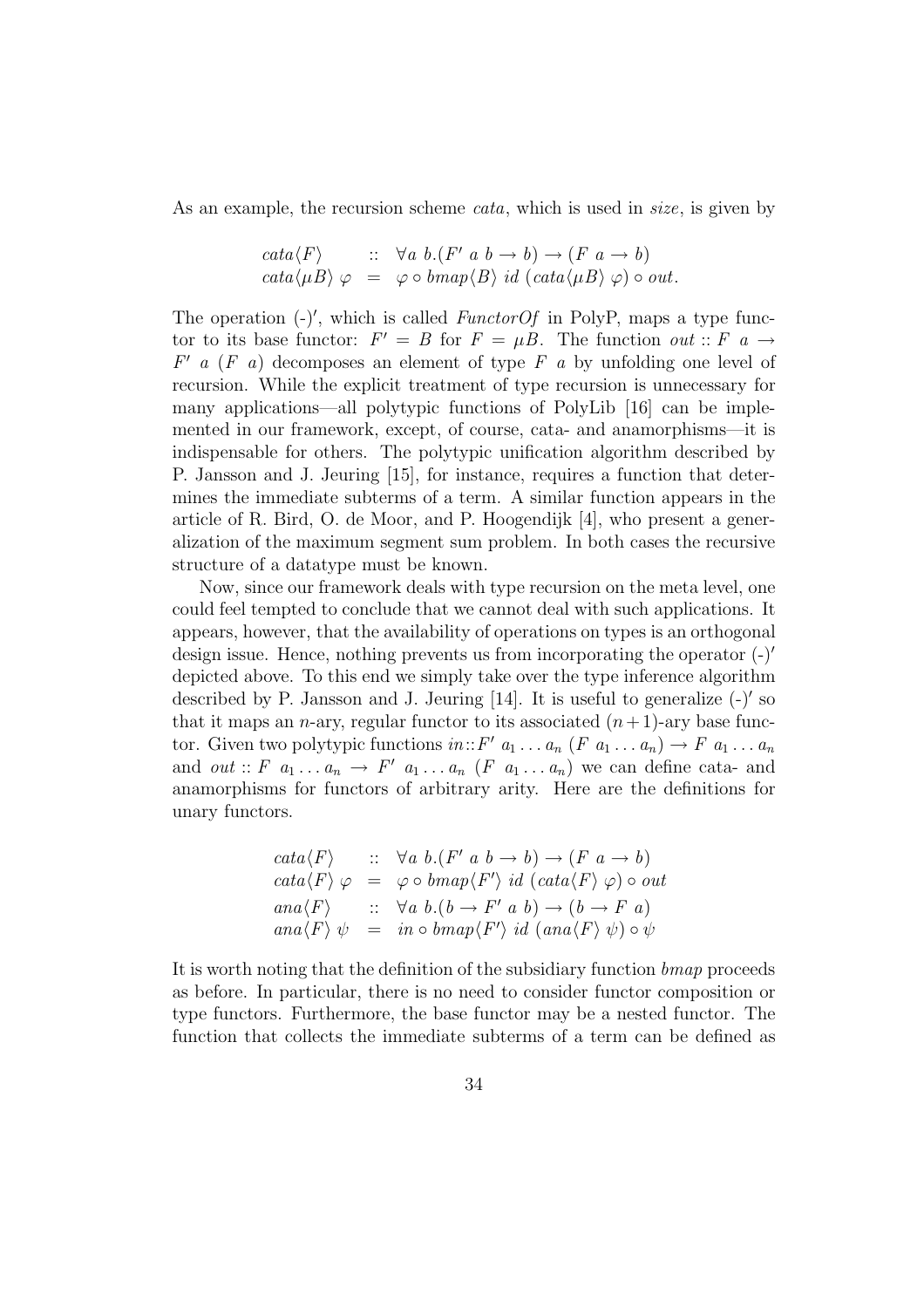follows.

$$
subterms\langle T \rangle :: T \rightarrow List T
$$
  

$$
subterms\langle T \rangle = flatten\langle T' \rangle \circ out
$$

A direction for future work suggests itself: it remains to broaden the approach to include higher-order polymorphism [18]. Currently, the author is working on an extension so that polytypic functions can be defined generically for all datatypes expressible in Haskell. First results are summarized in [12]. An application of polytypic programming to digital searching is described in a companion paper [11], where we show how to define *tries* and operations on tries generically for arbitrary datatypes of first-order kind. The central insight is that a trie can be considered as a *type-indexed datatype*, which adds an interesting new dimension to polytypic programming.

### **Acknowledgements**

I would like to thank the four anonymous referees of FLOPS'99 and the three anonymous referees of this special issue for many valuable comments.

## **A Categorical Combinators**

This appendix contains the definitions of the categorical combinators used in the main text. The notation is fairly standard so the cognoscenti should have no problems in reading the article. For background material the reader is referred to the textbook by R. Bird and O. de Moor [3].

**Standard combinators** id is the identity function, '◦' denotes functional composition, and const creates a constant-valued function.

$$
\begin{array}{llll}\n id & :: & a \to a \\
 id \; x & = & x \\
 (\circ) & :: & (b \to c) \to (a \to b) \to (a \to c) \\
 (f \circ g) \; x & = & f \; (g \; x) \\
 \text{const} & :: & a \to b \to a \\
 \text{const} \; x \; y & = & y\n \end{array}
$$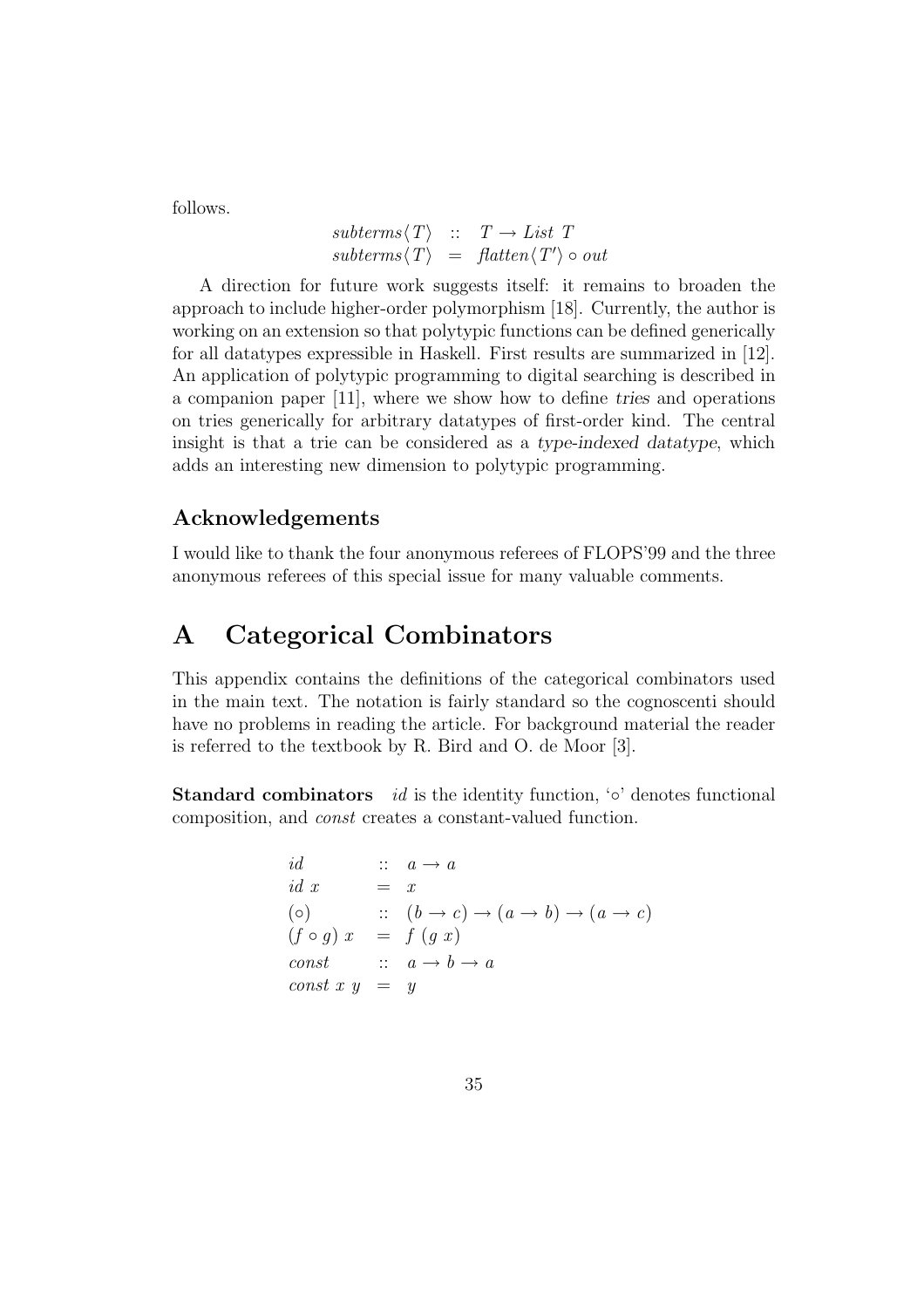**Sums** We treat sums as if they were given by the following datatype definition.

$$
\begin{array}{lll}\n\textbf{data } a+b & = & \text{Inl } a \mid \text{Inr } b \\
(\nabla) & :: & (a \rightarrow c) \rightarrow (b \rightarrow c) \rightarrow (a+b \rightarrow c) \\
(f \nabla g) \left(\text{Inl } x\right) & = & f \ x \\
(f \nabla g) \left(\text{Inr } y\right) & = & g \ y \\
(\text{+}) & :: & (a \rightarrow a') \rightarrow (b \rightarrow b') \rightarrow (a+b \rightarrow a'+b') \\
f+g & = & (\text{Inl } \circ f) \ \nabla \left(\text{Inr } \circ g\right)\n\end{array}
$$

Elements of  $a + b$  are synthesized using the injection functions Inl and Inr; they are analysed using the 'case' operator  $(\nabla)$ . The disjoint sum is a bifunctor; its mapping function is given by  $(+)$ . The operators  $(\nabla)$  and  $(+)$ satisfy a variety of properties, among others

$$
Inl \nabla Inr = id
$$
  
\n
$$
(f \nabla g) \circ Inl = f
$$
  
\n
$$
(f \nabla g) \circ Inr = g
$$
  
\n
$$
h \circ (f \nabla g) = (h \circ f) \nabla (h \circ g) \quad \text{if } h \text{ is strict.}
$$

Note that, for fundamental reasons,  $+$  is not a categorical coproduct in non-strict languages such as Haskell, see, for instance [13].

**Products** Products are given by the following datatype.<sup>2</sup>

$$
\begin{array}{rcl}\n\textbf{data } a \times b & = & (a, b) \\
\text{outl} & :: & a \times b \to a \\
\text{outl } (x, y) & = & x \\
\text{outr} & :: & a \times b \to b \\
\text{outr } (x, y) & = & y \\
(\nabla) & :: & (c \to a) \to (c \to b) \to (c \to a \times b) \\
(f \land g) z & = & (f z, g z) \\
(\times) & :: & (a \to a') \to (b \to b') \to (a \times b \to a' \times b') \\
f \times g & = & (f \circ \text{outl}) \land (g \circ \text{outr})\n\end{array}
$$

<sup>2</sup>Note that in Haskell ' $\times$ ' has an extra element  $\perp$  such that  $\perp \neq (\perp, \perp)$ . We simply ignore this extra element.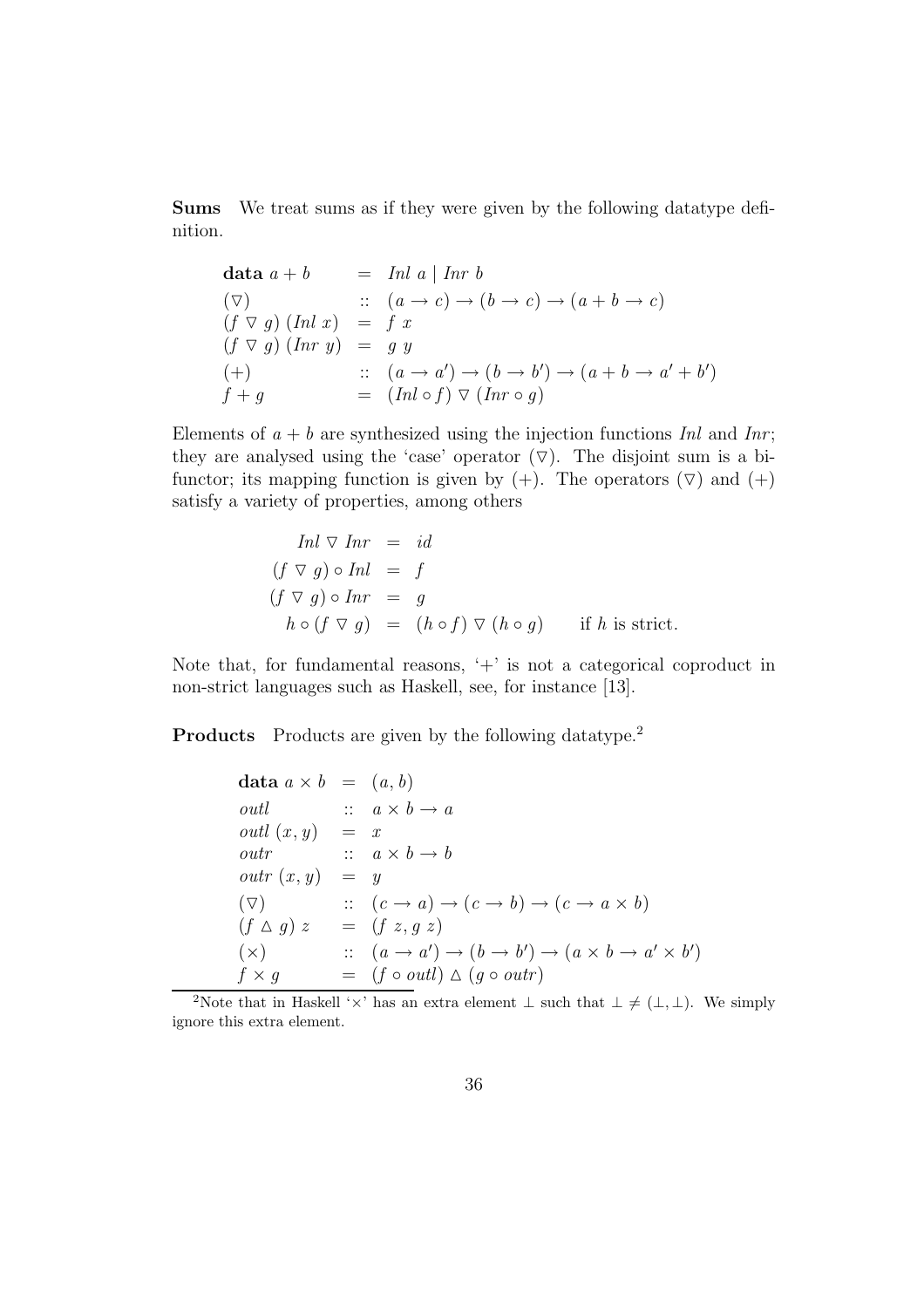Elements of  $a \times b$  are analysed using the projection functions *outl* and *outr*; they are synthesized using the 'split' operator  $(\triangle)$ . The product is a bifunctor, as well; its mapping function is given by  $(\times)$ . The properties of  $(\triangle)$  and  $(\times)$  are dual to those of  $(\nabla)$  and  $(+)$ .

$$
outl \triangle outr = id
$$
  
\n
$$
outl \circ (f \triangle g) = f
$$
  
\n
$$
outr \circ (f \triangle g) = g
$$
  
\n
$$
(f \triangle g) \circ h = (f \circ h) \triangle (g \circ h).
$$

**Currying** curry converts a non-curried function to curried form with uncurry as its inverse.

$$
curry \n= f(x, y) \n( a \rightarrow b \rightarrow c )
$$
\n
$$
curry f x y \n= f (x, y)
$$
\n
$$
uncurray \n\therefore (a \rightarrow b \rightarrow c) \rightarrow ((a, b) \rightarrow c)
$$
\n
$$
uncurray f (x, y) \n= f x y
$$

### **References**

- [1] M. Abadi, L. Cardelli, B. Pierce, and D. R´emy. Dynamic typing in polymorphic languages. Journal of Functional Programming, 5(1):111– 130, January 1995.
- [2] Richard Bird. Introduction to Functional Programming using Haskell. Prentice Hall Europe, London, 2nd edition, 1998.
- [3] Richard Bird and Oege de Moor. Algebra of Programming. Prentice Hall Europe, London, 1997.
- [4] Richard Bird, Oege de Moor, and Paul Hoogendijk. Generic functional programming with types and relations. Journal of Functional Program*ming*,  $6(1):1-28$ , January 1996.
- [5] Richard Bird and Lambert Meertens. Nested datatypes. In J. Jeuring, editor, Fourth International Conference on Mathematics of Program Construction, MPC'98, Marstrand, Sweden, volume 1422 of Lecture Notes in Computer Science, pages 52–67. Springer-Verlag, June 1998.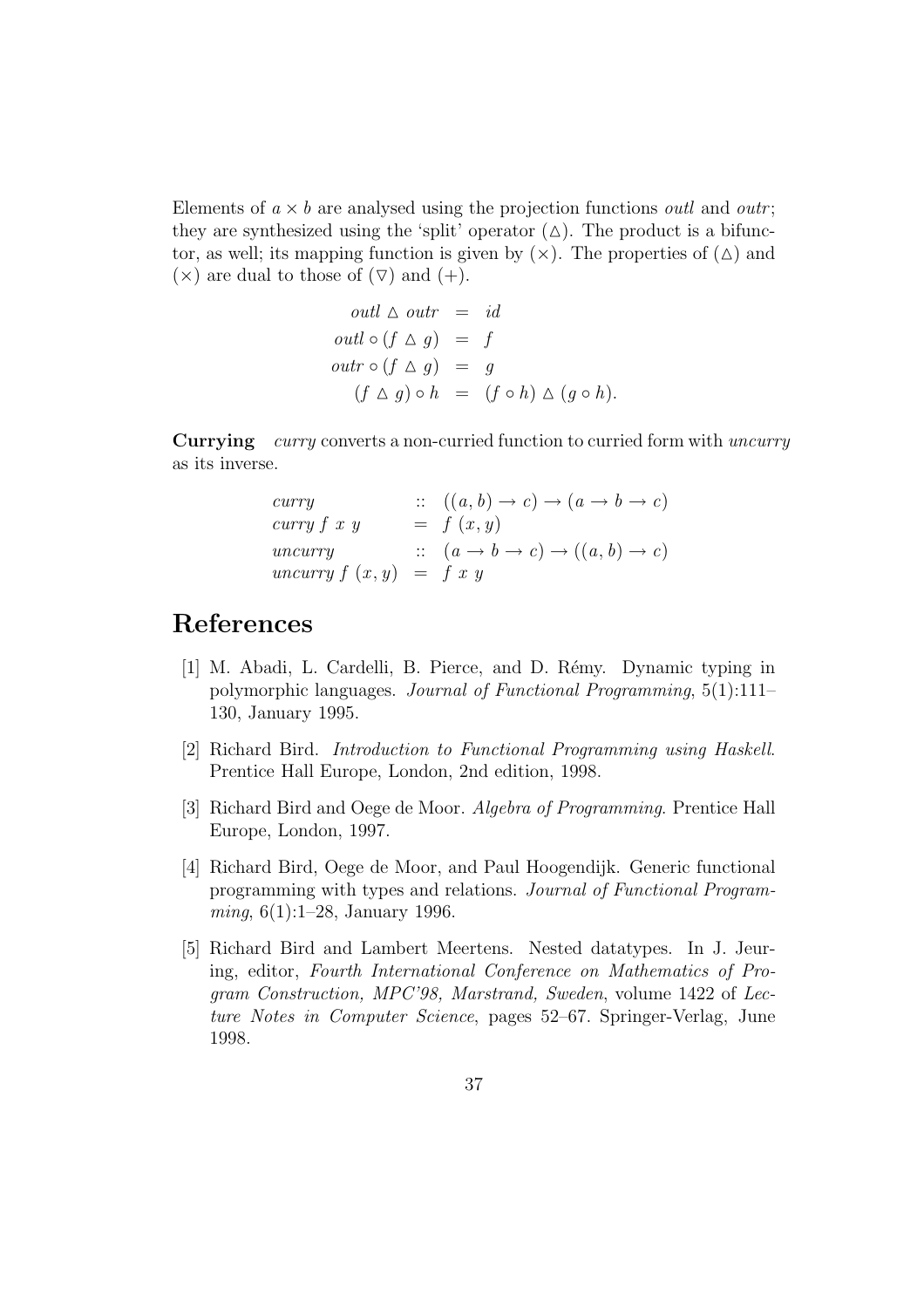- [6] Richard S. Bird. Lectures on constructive functional programming. In Manfred Broy, editor, *Constructive Methods in Computer Science*. Springer-Verlag, 1988.
- [7] Bruno Courcelle. Fundamental properties of infinite trees. Theoretical Computer Science, 25(2):95–169, March 1983.
- [8] M.M. Fokkinga. Monadic maps and folds for arbitrary datatypes. Technical Report Memoranda Informatica 94-28, University of Twente, June 1994.
- [9] G. Gierz, K.H. Hofmann, K Keimel, J.D. Lawson, M. Mislove, and D.S. Scott. A Compendium of Continuous Lattices. Springer-Verlag, 1980.
- [10] Ralf Hinze. Polytypic functions over nested datatypes. Discrete Mathematics and Theoretical Computer Science, 3(4):159–180, September 1999.
- [11] Ralf Hinze. Generalizing generalized tries. Journal of Functional Programming, 2000. To appear.
- [12] Ralf Hinze. A new approach to generic functional programming. In Thomas W. Reps, editor, Proceedings of the 27th Annual ACM SIGPLAN-SIGACT Symposium on Principles of Programming Languages (POPL' 00), Boston, Massachusetts, January 19-21, pages 119– 132, January 2000.
- [13] Hagen Huwig and Axel Poigné. A note on inconsistencies caused by fixpoints in a Cartesian closed category. Theoretical Computer Science, 73(1):101–112, June 1990.
- [14] Patrik Jansson and Johan Jeuring. PolyP—a polytypic programming language extension. In Conference Record 24th ACM SIGPLAN-SIGACT Symposium on Principles of Programming Languages, POPL'97, Paris, France, pages 470–482. ACM-Press, January 1997.
- [15] Patrik Jansson and Johan Jeuring. Functional Pearl: Polytypic unification. Journal of Functional Programming, 8(5), September 1998.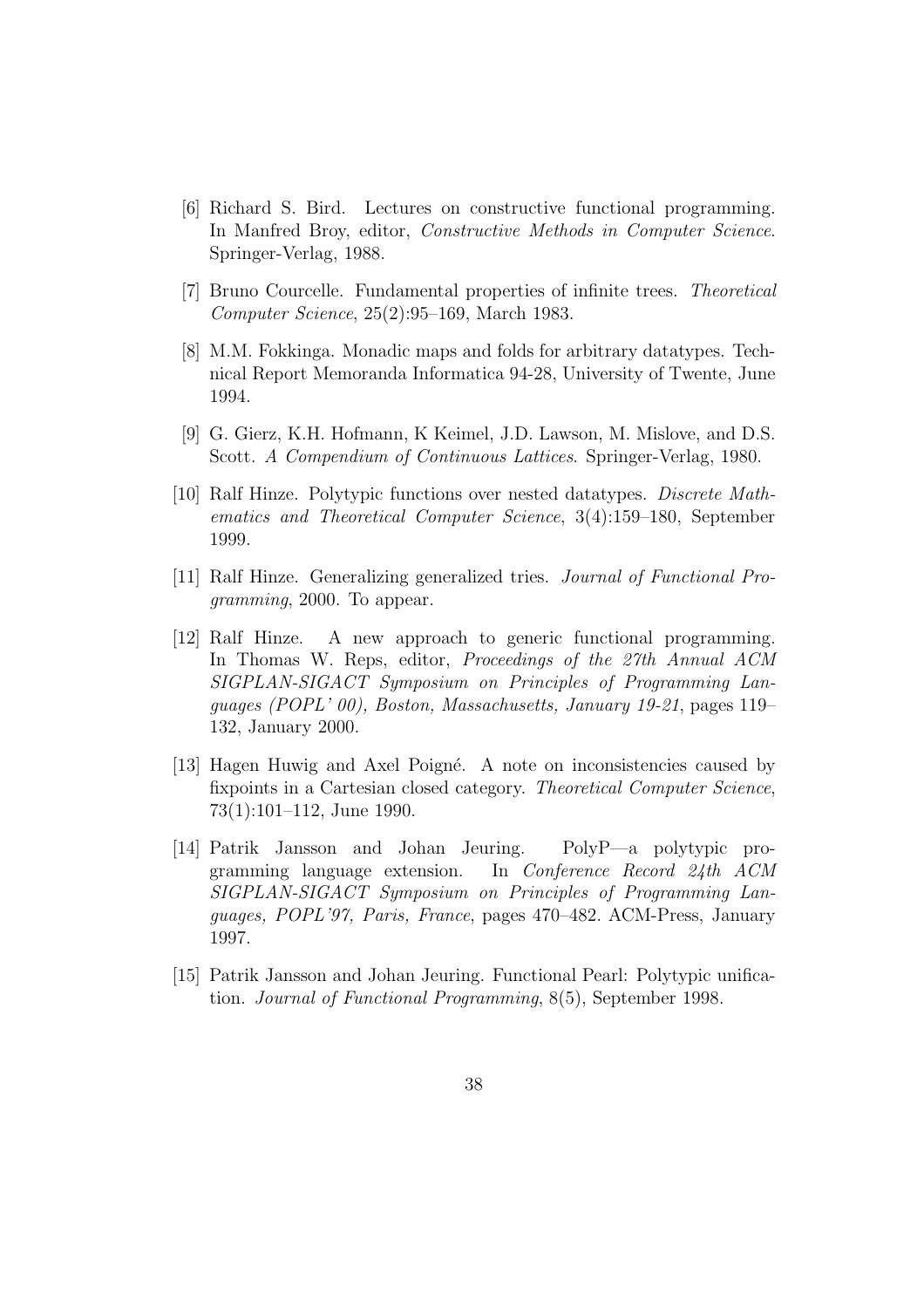- [16] Patrik Jansson and Johan Jeuring. PolyLib—A library of polytypic functions. In Roland Backhouse and Tim Sheard, editors, Informal Proceedings Workshop on Generic Programming, WGP'98, Marstrand, Sweden. Department of Computing Science, Chalmers University of Technology and Göteborg University, June 1998.
- [17] Patrik Jansson and Johan Jeuring. Polytypic compact printing and parsing. In S. Doaitse Swierstra, editor, Proceedings European Symposium on Programming, ESOP'99, volume 1576 of Lecture Notes in Computer Science, pages 273–287, Berlin, 1999. Springer-Verlag.
- [18] Mark P. Jones. Functional programming with overloading and higherorder polymorphism. In J. Jeuring and E. Meijer, editors, Advanced Functional Programming, First International Spring School on Advanced Functional Programming Techniques, Båstad, Sweden, volume 925 of Lecture Notes in Computer Science, pages 97–136. Springer-Verlag, May 1995.
- [19] Lambert Meertens. Calculate polytypically! In H. Kuchen and S.D. Swierstra, editors, Proceedings 8th International Symposium on Programming Languages: Implementations, Logics, and Programs, PLILP'96, Aachen, Germany, volume 1140 of Lecture Notes in Computer Science, pages 1–16. Springer-Verlag, September 1996.
- [20] E. Meijer, M. Fokkinga, and R. Paterson. Functional programming with bananas, lenses, envelopes and barbed wire. In 5th ACM Conference on Functional Programming Languages and Computer Architecture, FPCA'91, Cambridge, MA, USA, volume 523 of Lecture Notes in Computer Science, pages 124–144. Springer-Verlag, 1991.
- [21] Erik Meijer and Johan Jeuring. Merging monads and folds for functional programming. In J. Jeuring and E. Meijer, editors, 1st International Spring School on Advanced Functional Programming Techniques, Båstad, Sweden, volume 925 of Lecture Notes in Computer Science, pages 228–266. Springer-Verlag, Berlin, 1995.
- [22] Chris Okasaki. Purely Functional Data Structures. Cambridge University Press, 1998.